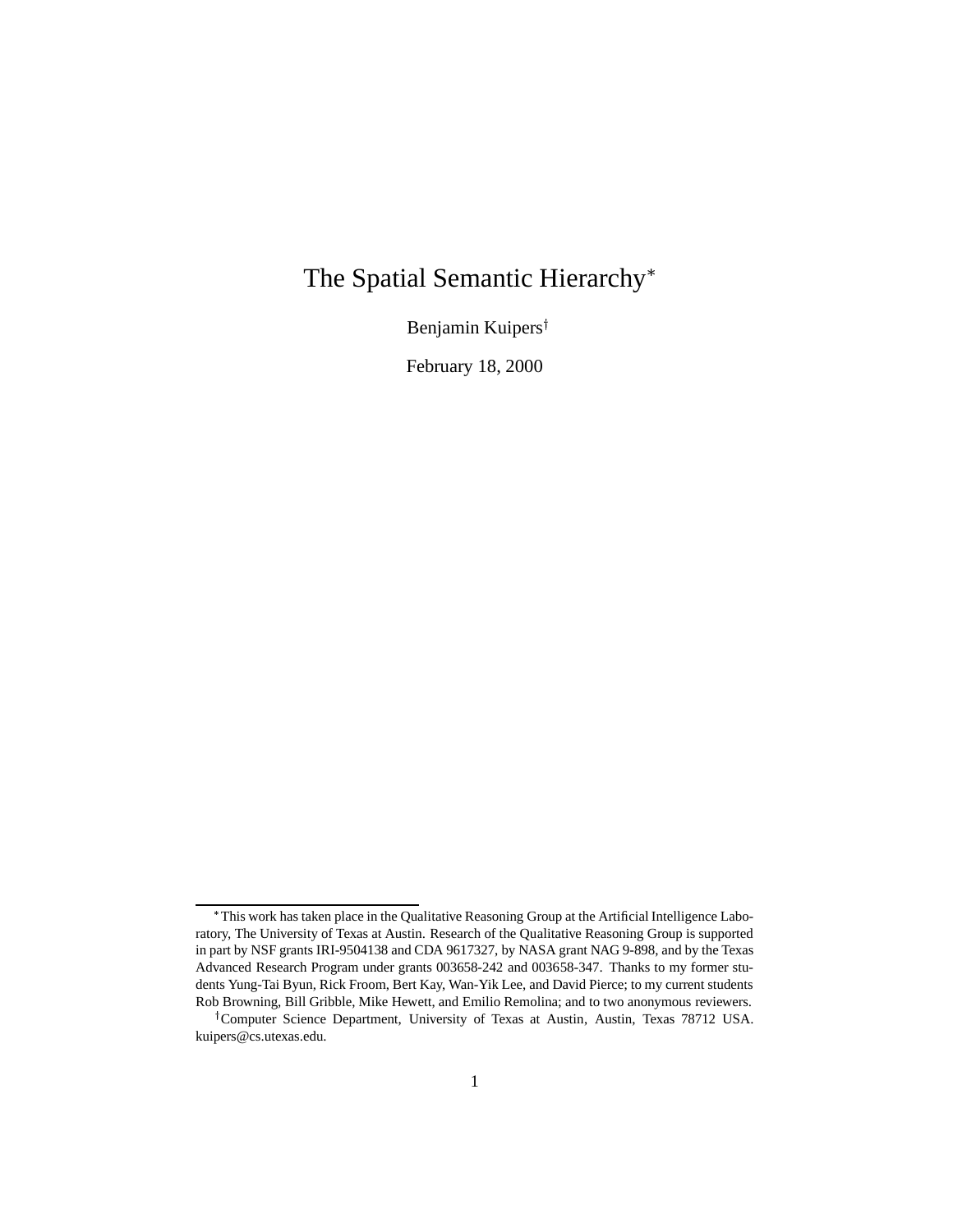#### **Abstract**

The Spatial Semantic Hierarchy is a model of knowledge of large-scale space consisting of multiple interacting representations, both qualitative and quantitative. The SSH is inspired by the properties of the human cognitive map, and is intended to serve both as a model of the human cognitive map and as a method for robot exploration and map-building. The multiple levels of the SSH express states of partial knowledge, and thus enable the human or robotic agent to deal robustly with uncertainty during both learning and problem-solving.

The control level represents useful patterns of sensorimotor interaction with the world in the form of trajectory-following and hill-climbing control laws leading to locally distinctive states. Local geometric maps in local frames of reference can be constructed at the control level to serve as observers for control laws in particular neighborhoods. The causal level abstracts continuous behavior among distinctive states into a discrete model consisting of states linked by actions. The topological level introduces the external ontology of places, paths and regions by abduction, to explain the observed pattern of states and actions at the causal level. Quantitative knowledge at the control, causal and topological levels supports a "patchwork map" of local geometric frames of reference linked by causal and topological connections. The patchwork map can be merged into a single global frame of reference at the metrical level when sufficient information and computational resources are available.

We describe the assumptions and guarantees behind the generality of the SSH across environments and sensorimotor systems. Evidence is presented from several partial implementations of the SSH on simulated and physical robots.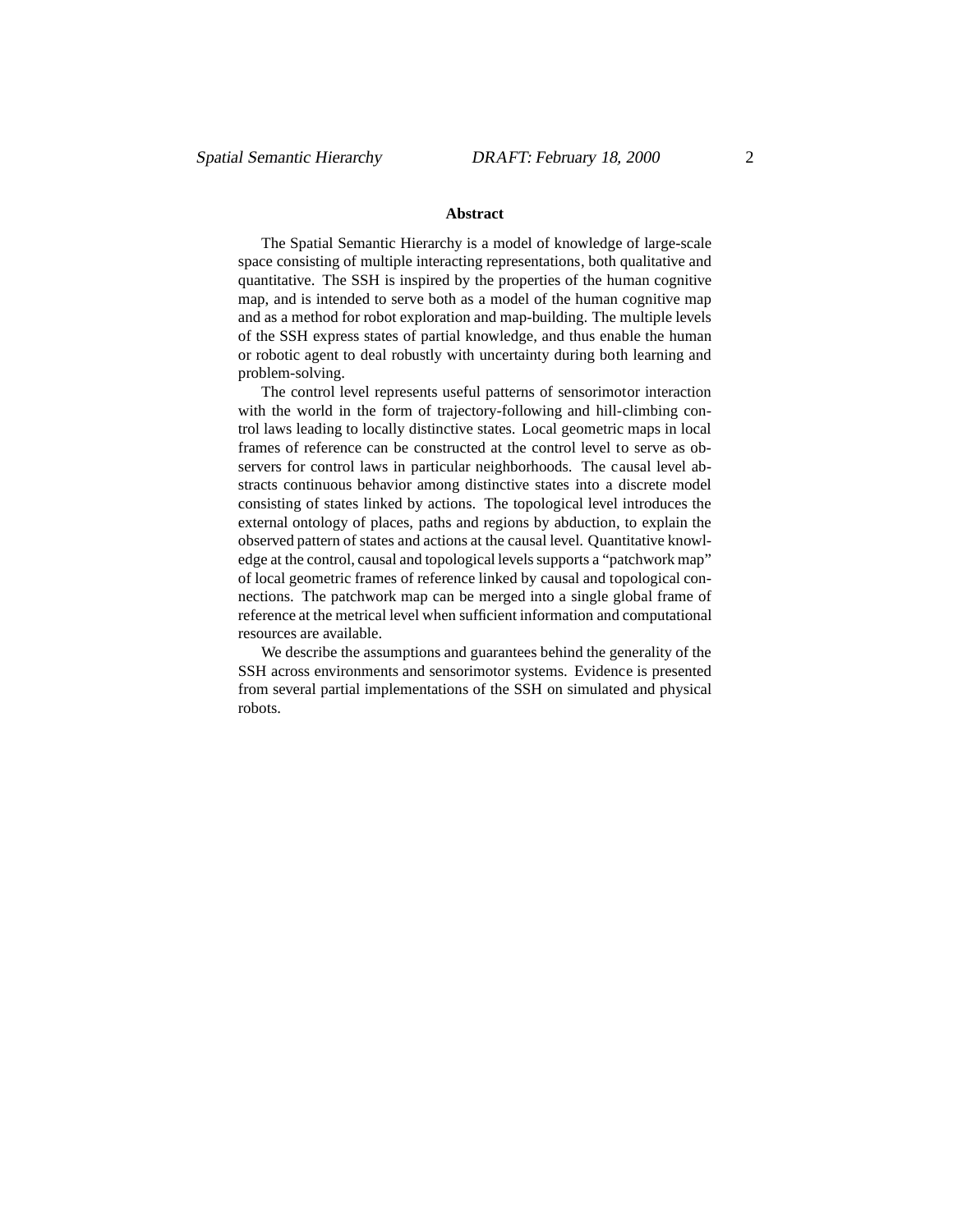## **1 Introduction**

### **1.1 Why Spatial Knowledge?**

Spatial knowledge is foundational to commonsense knowledge, and hence to most kinds of knowledge that humans possess. Spatial metaphors are ubiquitous in discourse, and draw on preexisting spatial knowledge to communicate relationships and processes that would be difficult to communicate otherwise [59]. Spatial knowledge is grounded in sensorimotor experience: that is, the meanings of symbols in a symbolic representation of space are constrained by experience of perception and action [33]. Spatial knowledge takes a number of quite different forms, including procedures for getting from one place to another, topological network maps of an environment, and geometrical models of the environment [67]. Children exhibit qualitatively different types of behavior as they grow and develop, acquiring the ability to construct and use different forms of spatial knowledge [79, 89].

There are several different types of spatial knowledge, distinguished by the nature of the interaction between the agent and the environment. This paper focuses primarily on *large-scale space*, which is defined as space whose structure is at a much larger scale than the sensory horizon of the agent. Thus, to learn a map, the agent must travel through the space, gathering local observations and inferring their global relationships from the actions linking them. Memory and processing limitations are also important to the representation of large-scale space, since the time required for travel is long enough for other pressing concerns to interrupt the processing of spatial knowledge. Human knowledge of large-scale space is sometimes called the *cognitive map*, though it is in many ways not map-like [48]. Other closely related but distinct types of spatial knowledge include *visual space*, which describes the immediately surrounding environment and is explored quickly by moving the gaze [97], and *graphical space*, a special case of visual space where the structure is the spatial layout and relations among symbols on paper or other display [30].

This paper focuses on large-scale space because the different types of knowledge and the learning processes are particularly accessible, being spread out in space and time, both exploration time and developmental time. We also focus on the problems of exploring the environment and learning its spatial structure, rather than on problem-solving, on the grounds that many effective algorithms exist for way-finding based on various spatial representations [20, 35].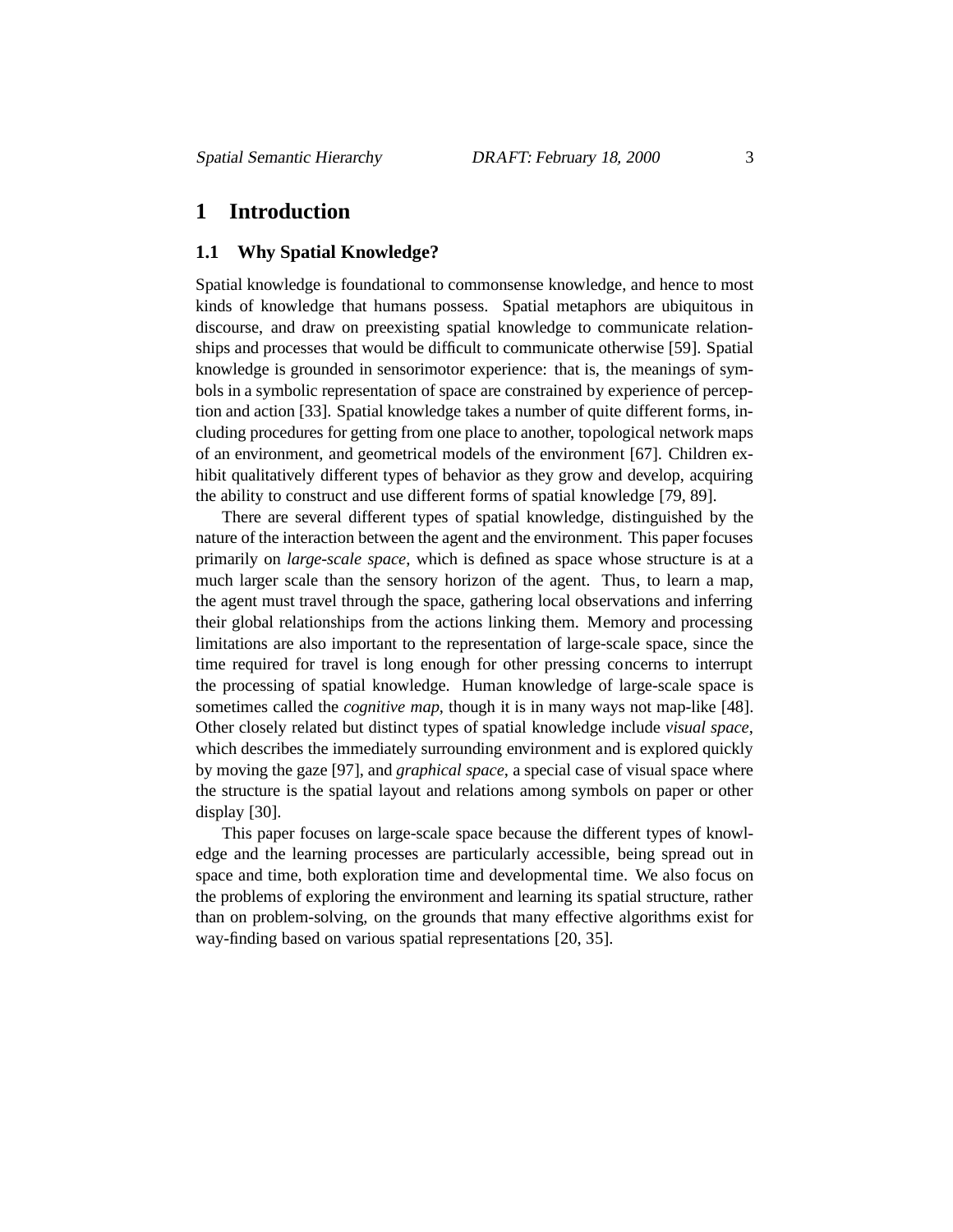## **1.2 The Spatial Semantic Hierarchy**

We propose that knowledge of large-scale space consists of several distinct but interacting representations, each with its own ontology, collectively known as the Spatial Semantic Hierarchy (SSH). The multiplicity of representation in the SSH gives the agent more expressive power for incomplete knowledge, and more robustness in coping with sensorimotor uncertainty and computational limitations, compared with any individual representation. The goals of this paper are (1) to describe the multiple representations of the Spatial Semantic Hierarchy, and their rationale, with sufficient clarity that they can be implemented by the qualified reader; and (2) to demonstrate that the multiple representations can work together coherently and effectively, in part by exhibiting several different partial implementations of the SSH.

The SSH representations can be arranged in a lattice (Figure 1). Each node corresponds to a representation, which is specified in terms of its ontology (the set of objects and relations that can be represented), and a set of axioms and inference rules that determine what conclusions can be inferred and what actions can be taken. Closed-headed arrows represent dependencies, meaning that knowledge in the representation at the head of the arrow presupposes, or is defined in terms of, or is inferred from, knowledge in the representation at the tail of the link. It is these dependencies that justify calling the SSH a *hierarchy* of representations. We predict that individual variation (with developmental stage, exploration experience, or cognitive style) must necessarily respect the dependencies in this lattice, but testing this hypothesis is beyond the scope of this paper. Open-headed arrows represent paths of potential information flow, but not dependencies.

The nodes of the lattice are also structured in two independent dimensions. First, much spatial knowledge is qualitative rather than quantitative, meaning that continuous quantities are represented by descriptions that can be manipulated as nominal or ordinal quantities, rather than as interval or ratio quantities  $[92]$ <sup>1</sup>. Furthermore, quantitative knowledge can be subdivided into continuous-valued attributes that can be represented and manipulated within a symbolic theory, and high-resolution analog models that mimic properties of the space itself.

The second dimension (vertical in figure 1) organizes the spatial knowledge representations into levels according to ontology. The inclusion of both qualitative

 $<sup>1</sup>A$  quantity can be represented by several different abstract datatypes, distinguished by which</sup> operations can be applied. A nominal quantity supports only match for equality. Ordinal quantities support comparison for greater-than, less-than, or equal-to. Interval quantities also support the difference operation, and zero is only an arbitrary landmark. Ratio quantities have a true zero value and support multiplication and division by scalars. Qualitative reasoning systems such as QSIM [51] reason primarily with ordinal abstractions of quantities.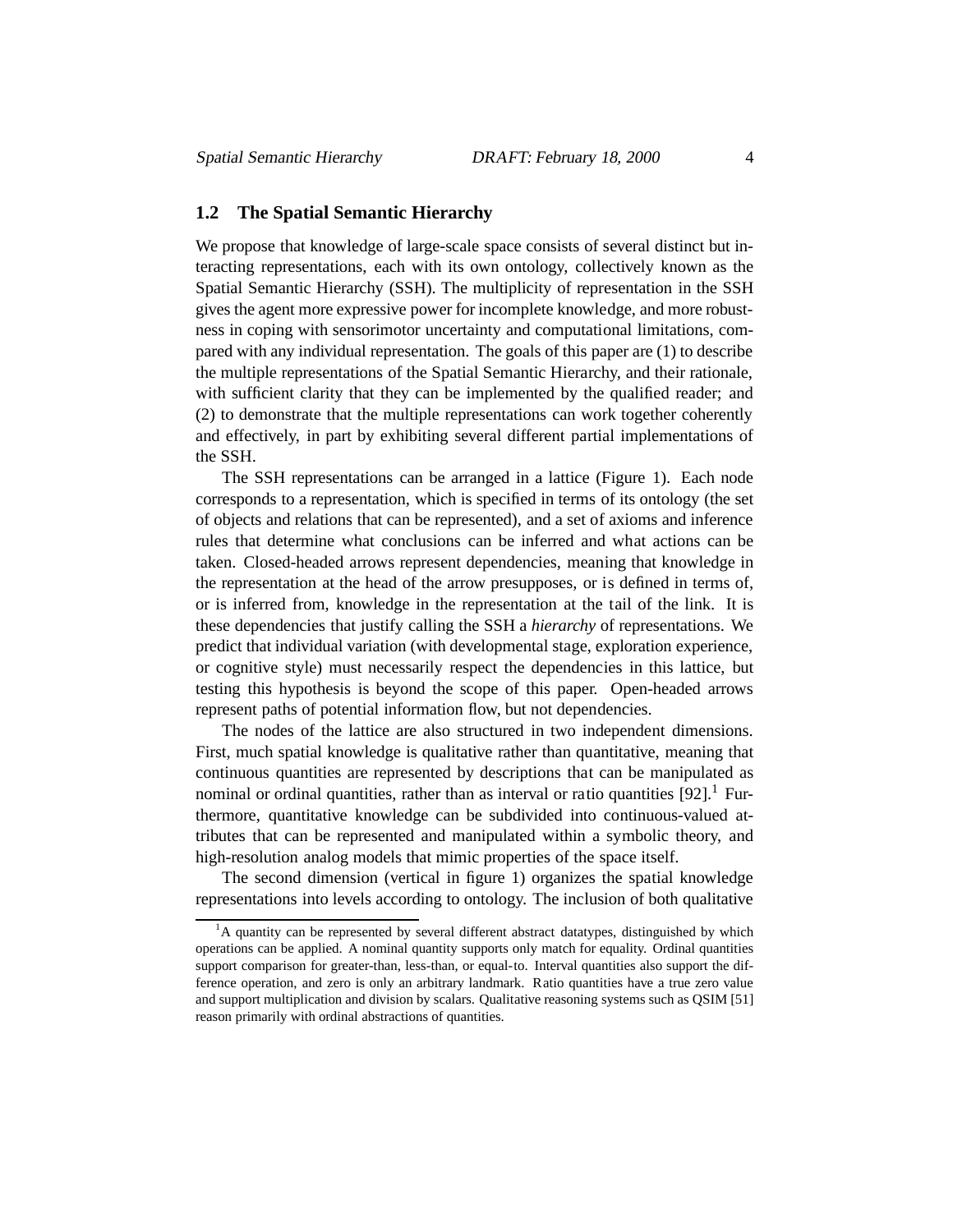

Figure 1: The distinct representations of the Spatial Semantic Hierarchy. Closedheaded arrows represent dependencies; open-headed arrows represent potential information flow without dependency.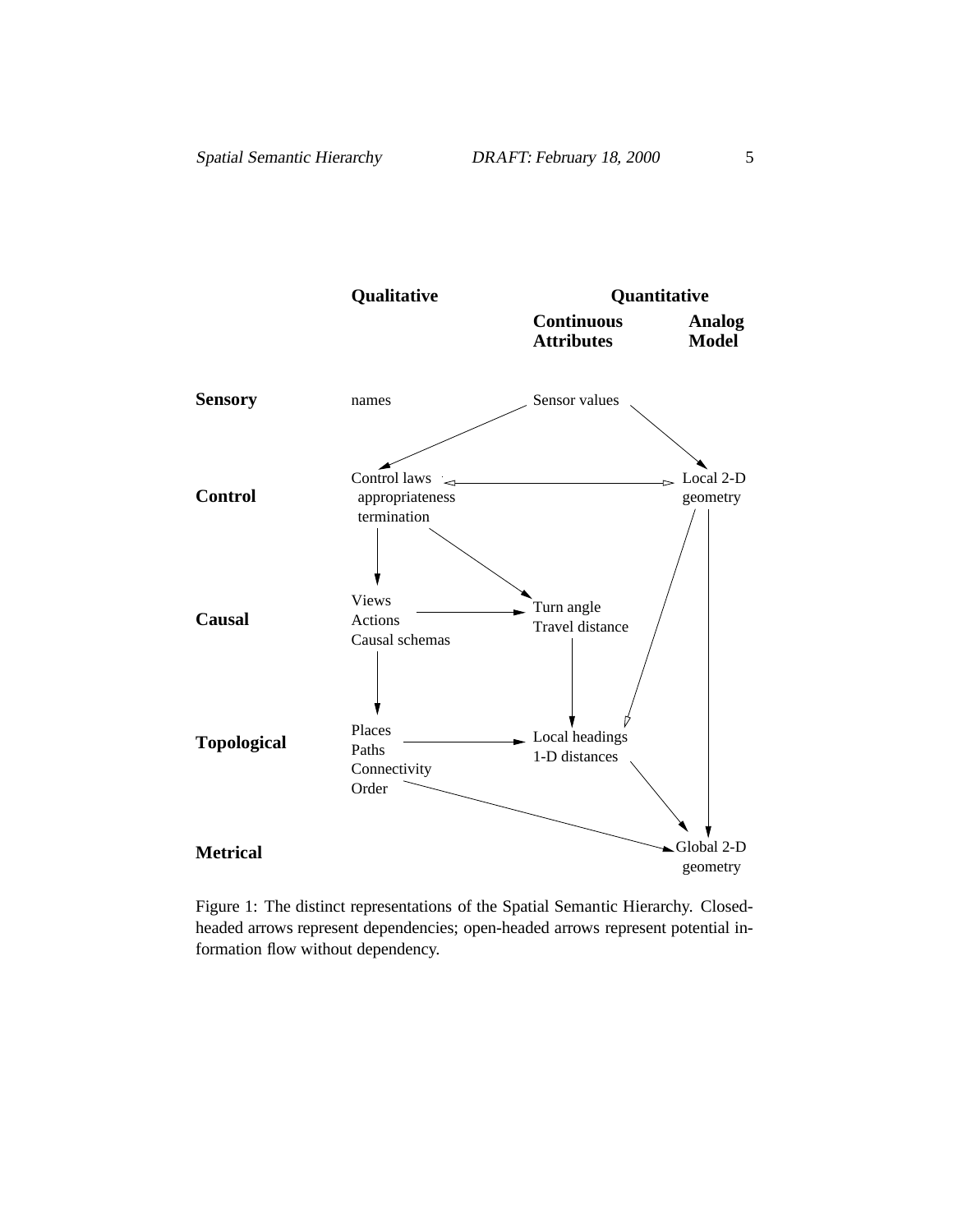and quantitative knowledge at most levels of the SSH is a significant change from previous presentations [58, 56, 52].

The sensory and control levels deal with continuous sensing of a continuous world, and produce continuous behavior. The transition to the causal level abstracts continuous behavior to discrete states and actions. The transition to the topological level does an abduction, hypothesizing places and paths to account for observed states and actions. A global metrical map is created by merging local geometric maps as linked by the topological description. Quantitative information is useful at every level when it is available, but effective behavior is often possible with only qualitative knowledge.

The *sensory level* is the interface to the agent's sensory system. Our primary focus is on motion and exploration guided by continuous sensors such as vision, laser or sonar range-sensing. However, qualitative sensory input in the form of designating names could be added very naturally. Structured communication through maps or verbal commands are discussed separately (Section 8.3).

The *control level* describes the world in terms of continuous control laws that bind the agent and its environment into a dynamical system throughout a qualitatively uniform segment of the environment. Associated with each control law are conditions for its appropriateness, and for its termination once it has been selected. Local geometric maps can also be created at the control level, to function as observers of the local environment for the control laws, more powerful than individual sensory features.

An agent can be unambiguously localized within a local neighborhood by selecting a hill-climbing control law that moves it physically to an isolated distinctive state. A trajectory-following control law takes the agent from one distinctive state to a neighborhood where hill-climbing can bring it to the next distinctive state. If a local geometric model of the neighborhood exists, it may be possible for the agent to localize itself within the model without physically moving to a distinctive state. Section 2 formalizes the sensory and control levels using the continuous mathematics of dynamical systems.

The *causal level* abstracts the continuous world, and the agent's behavior within it, to a discrete model described in terms of sensory views, actions, and the causal relations among them. This ontological change abstracts away the details of how views are defined or how actions are implemented in particular circumstances. The magnitudes of turn and travel actions may be described by simple quantitative attributes. Plans made at the causal level are straight-forwardly translated down to the control level for execution and monitoring. Section 3 describes the causal level in more detail.

The *topological level* introduces the ontology of places, paths and regions, and their connectivity, order and containment relations: features of an external envi-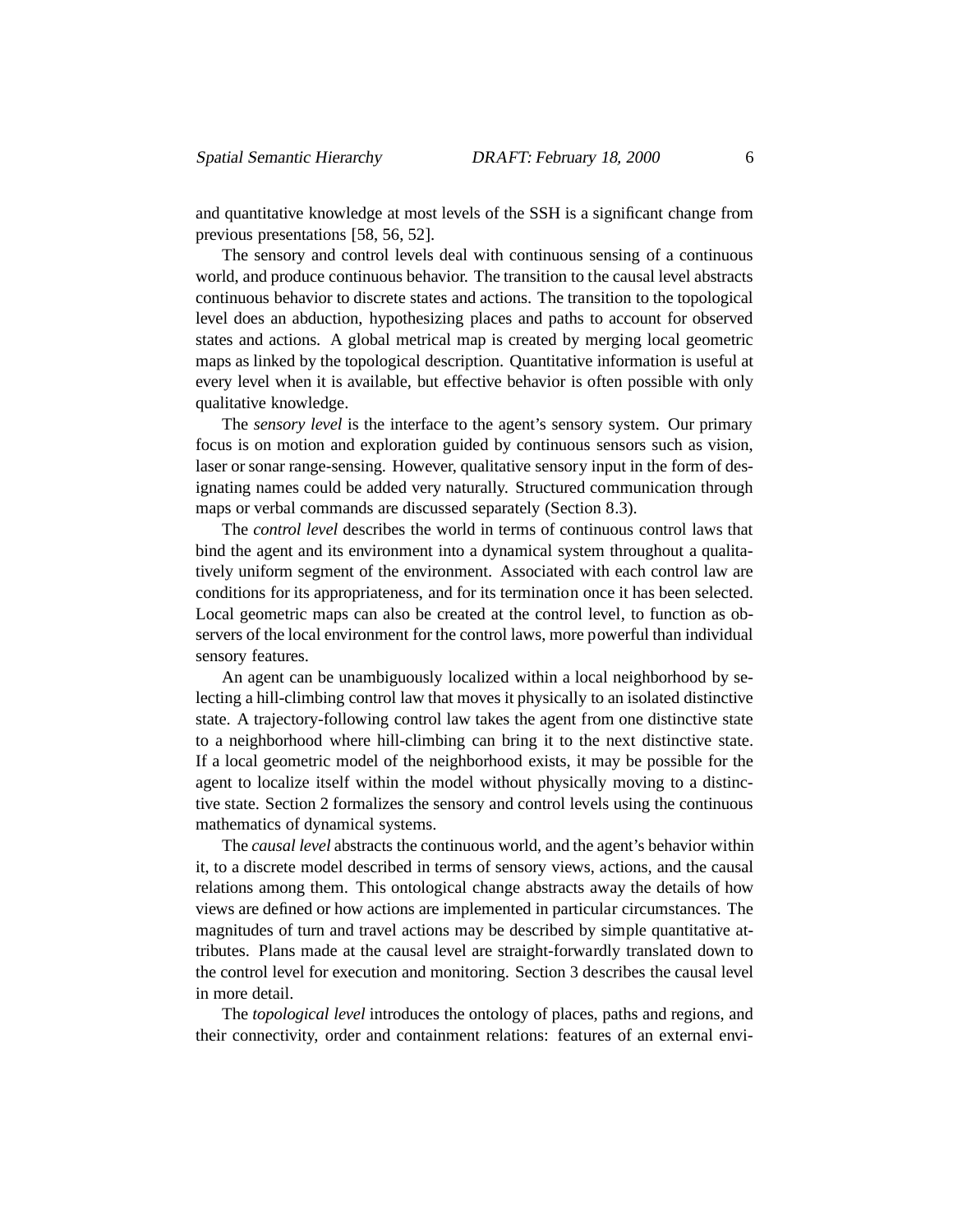ronment. The topological model of the environment is constructed by the nonmonotonic process of *abduction*, positing the minimal set of places and paths needed to explain the regularities observed among views and actions at the causal level. A topological network map, particularly one augmented with a hierarchical region structure, is much more effective for planning than the flat causal action model. The topological map can be augmented with quantitative attributes to improve planning further, but the ability to plan and act is not dependent on the availability of quantitative spatial knowledge. Section 4 describes the topological level in more formal detail in terms of first-order logic.

The *metrical level* represents a global geometric map of the environment in a single frame of reference, which may be useful but is seldom essential. Quantitative spatial information is represented at each level of the hierarchy, from local analog maps at the control level, to action magnitudes at the causal level, to local headings and distances at the topological level. This is enough to represent a "patchwork metrical map" of local frames of reference linked by a topological network structure. Section 5 discusses the problem of unifying local frames of reference into a global metrical map, and when such a map is important.

Section 6 describes a number of implementations of portions of the SSH framework on both simulated and physical robots, that demonstrate how multiple representations can work effectively together, and which have motivated revisions to the framework. Section 7 discusses practical issues of matching the general SSH framework to the sensors and effectors of a particular robot, and section 8 discusses a variety of related questions.

## **1.3 Our Previous Work**

The challenge to designing a hierarchical model like the SSH is finding the natural joints to dissect the complex natural phenomena of spatial knowledge. This paper re-presents, reorganizes, revises and extends our previous work [46, 47, 58, 55, 56, 57, 62, 52, 81]. Preliminary versions of the formalization in sections 2, 3 and 4 appeared in [52], which was reprinted in [53]. These have been revised and extended, and the treatment of metrical knowledge has been dramatically changed.

Kuipers and Byun [55, 56] implemented the SSH control, topological, and metrical levels<sup>2</sup> on a simulated robot with a radial array of 16 range-sensors subject to both random and systematic errors similar to those of the Polaroid sonar sensor.

 $2^2$ The causal level was incorporated later [52], drawing on much earlier work in the TOUR model [47], driven by the recognition that control laws converge to distinctive *states*  $(x, y, \theta)$  in the configuration space of the robot, rather than to distinctive *places*  $(x, y)$  in the environment. Distinctive states may be linked by turn actions, which therefore correspond to trajectory-following control laws in configuration space.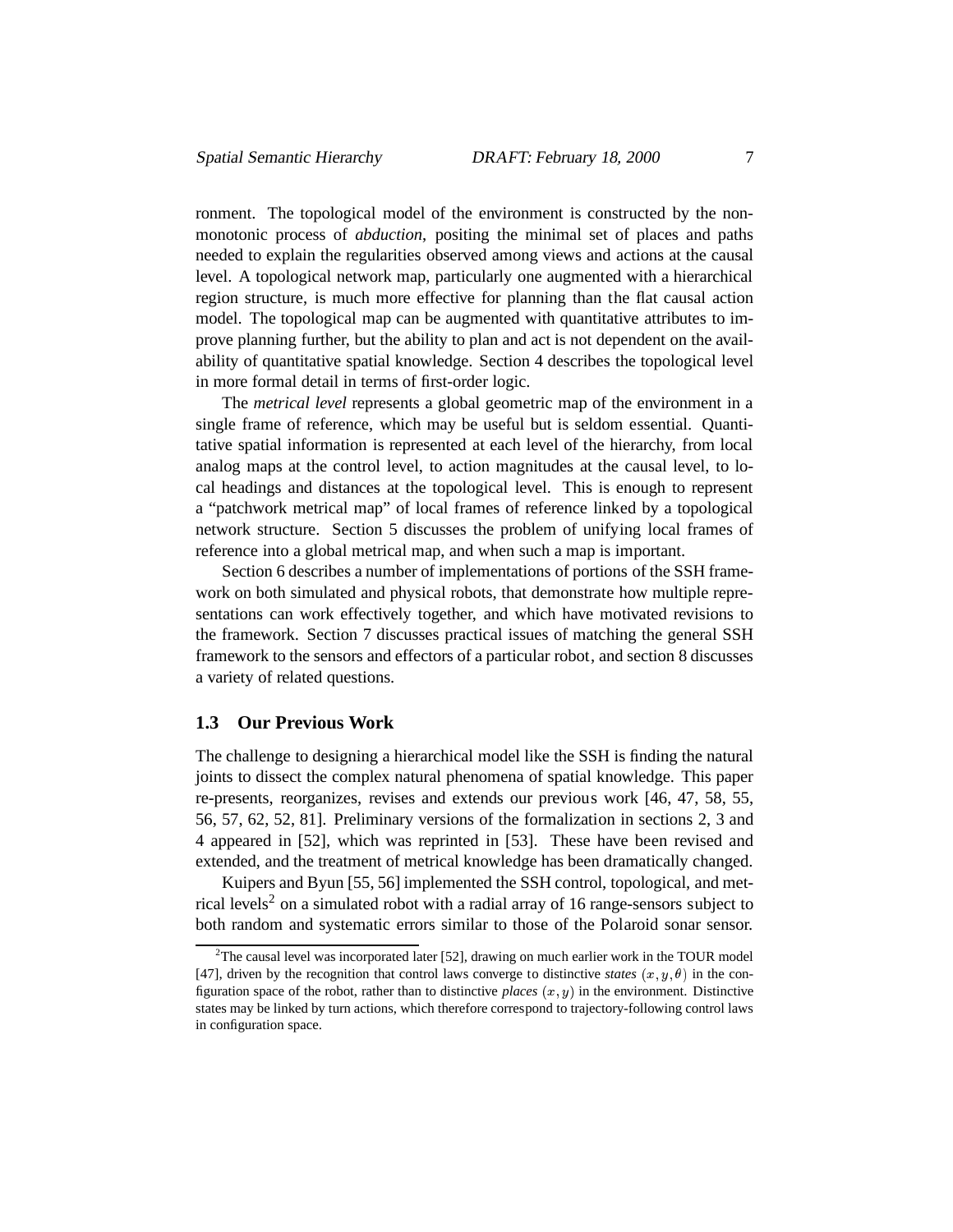Figure 2(a) shows the trajectories followed and the distinctive places identified as the robot explored its environment and created the topological map shown (in part) in Figure 2(b), with edges and places annotated with the names of their respective trajectory-following and hill-climbing control laws. Careful examination of the trajectories in Figure 2(a) reveals the exploration strategies used to disambiguate systematic sensory errors (i.e., specular reflections) and locally indistinguishable places. Local metrical information is also accumulated in the form of local maps of place neighborhoods and generalized cylinder models of edges. When this patchwork metrical map is relaxed into a single global frame of reference, the result shown in Figure 2(c) is a good match for the original environment in Figure 2(a).

Since the SSH is intended to describe knowledge of large-scale space in both humans and robots, this paper refers to the "agent" or "traveller" unless referring specifically to a "robot" as engineered artifact.

## **2 The Control Level**

The SSH control level builds a map of the environment by identifying a set of overlapping, qualitatively uniform segments of the state space of the agent in the environment. Each segment is qualitatively uniform in the sense that the control law (e.g., "Follow the right wall" or "Approach visual target") associated with that segment will bring the agent close to a particular final state, typically within the overlap between two or more segments.

For most of this section, we assume that the agent can only use sensor input to drive control laws, and cannot build or use metrical maps. (We will return to local metrical maps in Section 2.5.) The ability of the control level to support a useful cognitive map even under such a restrictive assumption contributes significantly to its robustness.

At the control level, the agent receives a continuous stream of time-varying sense values and outputs a continuous stream of motor signals. A control law specifies the relation between sensory input and motor output. The agent, its environment, and the currently selected control law form a continuous dynamical system, which can be modeled by a differential equation, and whose behavior is described by the solution to that differential equation.

Exploration of an unknown environment takes place by selecting a control law based on sensory information available about the local neighborhood. Typically, we expect behavior to be an alternation between *hill-climbing* control laws, which bring the agent to a locally-distinctive state from any state within the local neighborhood, and *trajectory-following* control laws, which bring the agent from one distinctive state to the neighborhood of the next (Figure 3).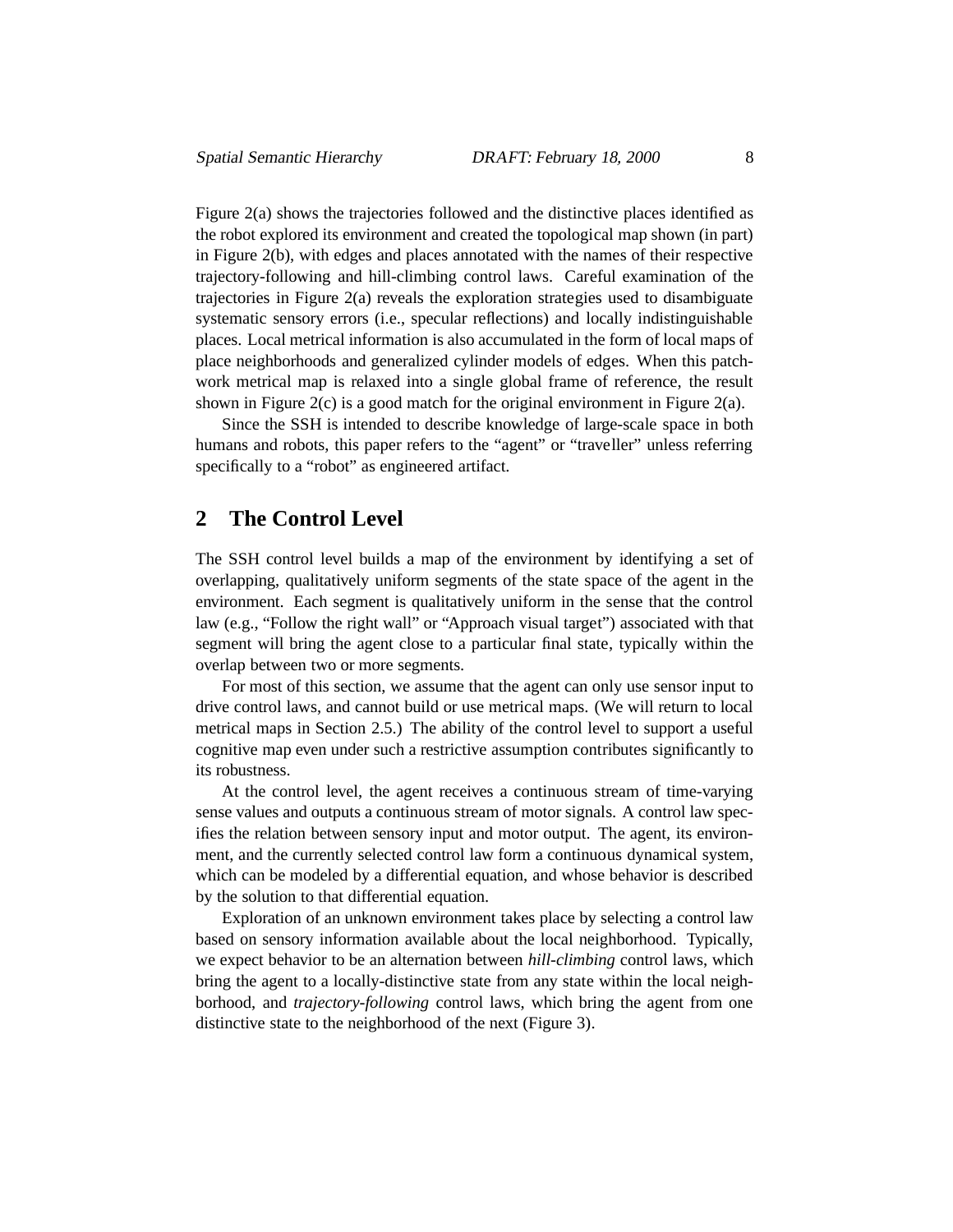

Figure 2: The simulated NX robot applies the SSH mapping strategy.

- (a) The exploration trace shows distinctive places and paths.
- (b) The topological map (fragment) identifies places and paths.
- (c) The global metrical map.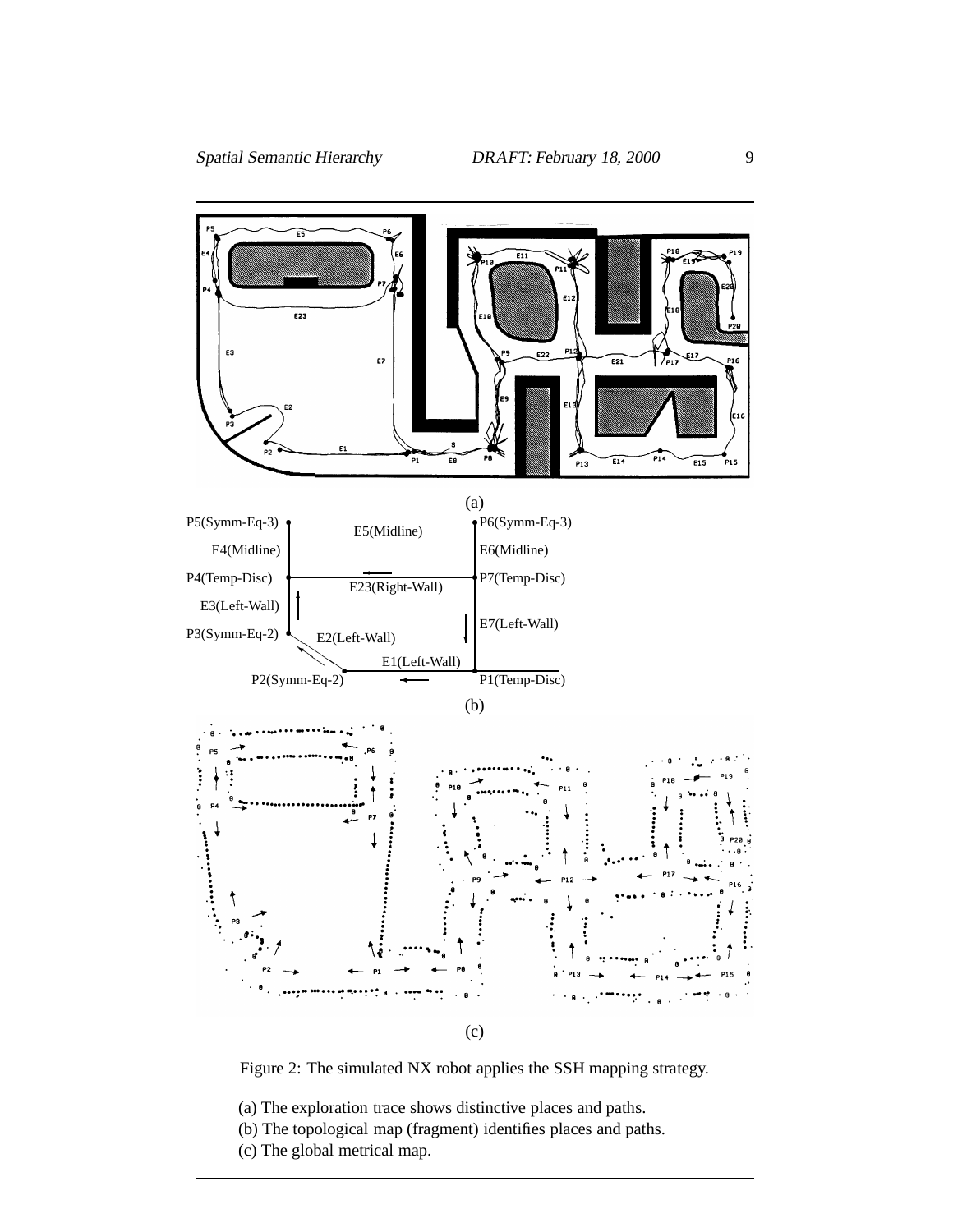

Figure 3: Distinctive places found by alternating trajectory-following and hillclimbing control laws.

A *locally distinctive state* within a neighborhood is a uniquely determined state that the agent converges to by following a single control law. Typically, these are hill-climbing control laws seeking the isolated local maximum of a *distinctiveness measure*. For example, most of the distinctive states in Figure 2(a) are determined by a d-measure whose local maximum is equidistant from nearby obstacles. However, some distinctive states are determined by the points along a trajectory where a sudden change takes place, such as P1, P4, and P7 in Figure 2(a). The set of isolated distinctive states, connected by trajectory-following then hill-climbing, is the key to the abstraction from continuous behavior in a continuous world to a symbolic map of places and paths.

Cumulative error is the bane of robot map-making. Sensor and motor errors are inevitable. However, for travel between distinctive states, the error that accumulates during trajectory-following is reduced by hill-climbing below any desired tolerance (Figure 4). Once travel from one distinctive state to another is reliable, i.e., accuracy is consistently good enough to reach the neighborhood of the destination state, the behavior pattern can be abstracted to the causal level.

The SSH control level requires the agent's representation to include a set of control laws, a selection method for determining the most appropriate control law for the current segment, and conditions for each control law that specify when the agent is approaching the end of the qualitatively uniform segment. For example, if the agent is at a distinctive state facing a direction without obstruction, but with walls on both sides, the most appropriate control law may be "Follow-the-Midline",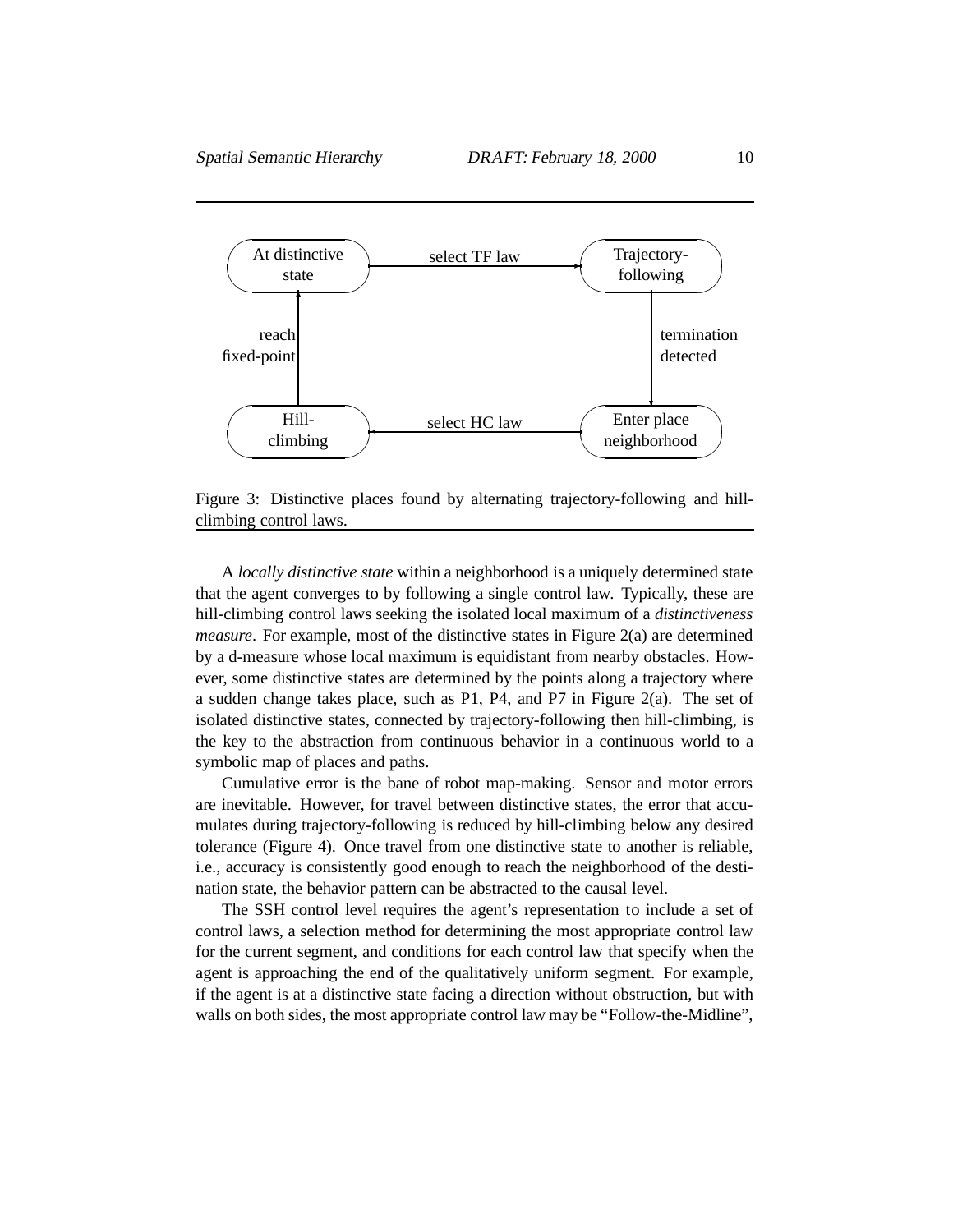

Figure 4: Abstraction from controlled behavior to causal link  $\langle V_1, A, V_2 \rangle$ .

which continues to apply until an obstruction appears to block travel or one or both side walls disappears.

After the cognitive map of a new environment has been learned, a route between two places can be found in many different ways, for example by metricallyguided graph search in the topological graph of places and paths. The route is translated down to the control level where it can determine the agent's behavior, by specifying a sequence of control laws in overlapping qualitatively uniform segments of state space.

#### **2.1 Viewing the Agent as a Dynamical System**

The agent has an objective location in the environment, but it does not have direct access to a representation of that location in an absolute frame of reference. Assume that the environment is two-dimensional, so that the *state* of the agent has three dimensions: position  $(x, y)$  and orientation  $\theta$ . The vector of state variables is  $\mathbf{x} = [x, y, \theta]$ . The agent also has a memory M including symbolic descriptions of goals, beliefs, etc., which can influence the choice of control law, hence behavior.

The agent has a vector of sensors providing input  $s = [s_0, \ldots s_{n-1}]$  and a vector of motor outputs  $\mathbf{u} = [u_0, \dots u_{k-1}]$  by which it can change its position in the environment.

The sensor values are a function of the agent's state,

$$
[s_0, \dots, s_{n-1}] = \mathbf{s} = \Psi(\mathbf{x}) = \Psi(x, y, \theta).
$$
 (1)

All variables are piece-wise continuous functions of time. This model treats the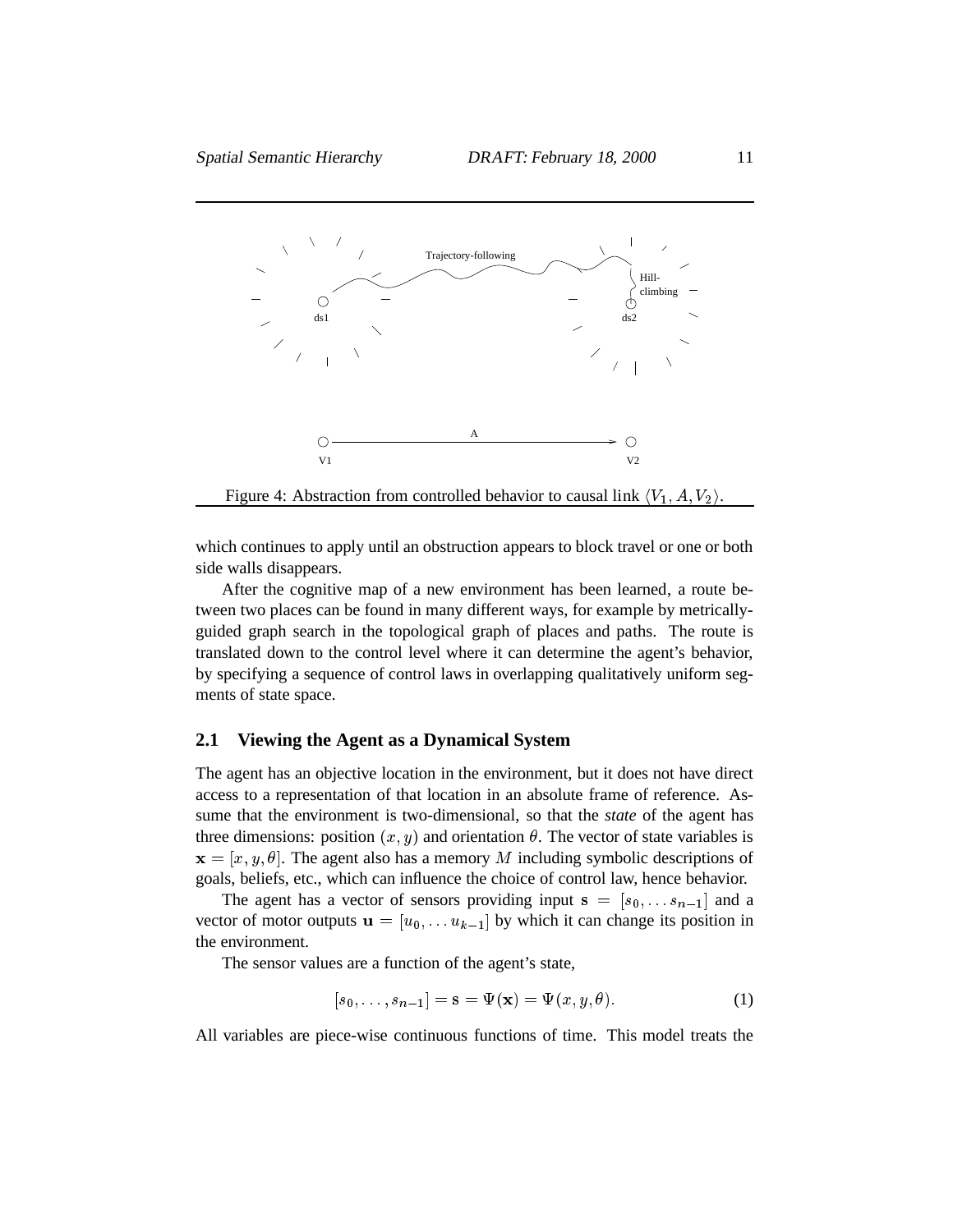environment as static, with the only changes being to the agent's position and orientation.

The "physics of the environment" (or dynamics of the agent),

$$
[\dot{x}, \dot{y}, \theta] = \dot{\mathbf{x}} = \Phi(\mathbf{x}, \mathbf{u}) = \Phi(x, y, \theta, u_0, \dots u_{k-1})
$$
\n(2)

specifies how the state, and hence the sensory values, change with time as a function of the current state and the motor outputs. The agent does not have direct access to its state vector x, but only to the sensory information  $s(t)$  provided to it as it moves through the environment.

During a particular segment  $i$  of reactive behavior, the agent moves through the environment by setting its motor vector in response to its sensory inputs, according to a control law  $\chi_i$ .

$$
[u_0, \dots, u_{k-1}] = \mathbf{u} = \chi_i(\mathbf{s}) = \chi_i(s_0, \dots s_{n-1})
$$
\n(3)

A control law  $\chi_i$  is reactive in that it takes  $s(t)$  as input and produces  $u(t)$ as output, but it may also maintain a certain amount of local state information. For example, to implement a PID (proportional-integral-derivative) control law,  $\chi_i$ must determine e,  $\int e$ , and  $\dot{e}$ , where  $e(t)$  is an error term representing deviation from a setpoint value, computed from information in  $s(t)$ .

For a given choice of control law  $\chi_i$ , equations (1), (2) and (3) define a dynamical system that describes the behavior of the agent interacting with its environment (Figure 5).

#### **2.2 Selecting the Control Law**

Different strategies have been used to select control laws in different implementations of the SSH. Kuipers & Byun [55, 56] used a simple rule-based system, and Lee [62] used a decision-tree, based on perceived features of the local environment. Kuipers [52] proposed to combine all relevant control laws, weighted by their degree of appropriateness, in the spirit of fuzzy control or heterogeneous control [54]. Pierce [80, 81] learned *local state variables* — sensory features defined in the local environment that could be used as state variables — and selected control laws based on the number and independence of local state variables.

Other compositional approaches to control include potential field methods [2, 90] and fuzzy control [68, 41]. Appropriateness measures and other parameters of the control laws  $\chi_i$  may be acquired and optimized by function-learning methods including neural nets (e.g. [82]) and memory-based learning [3, 4].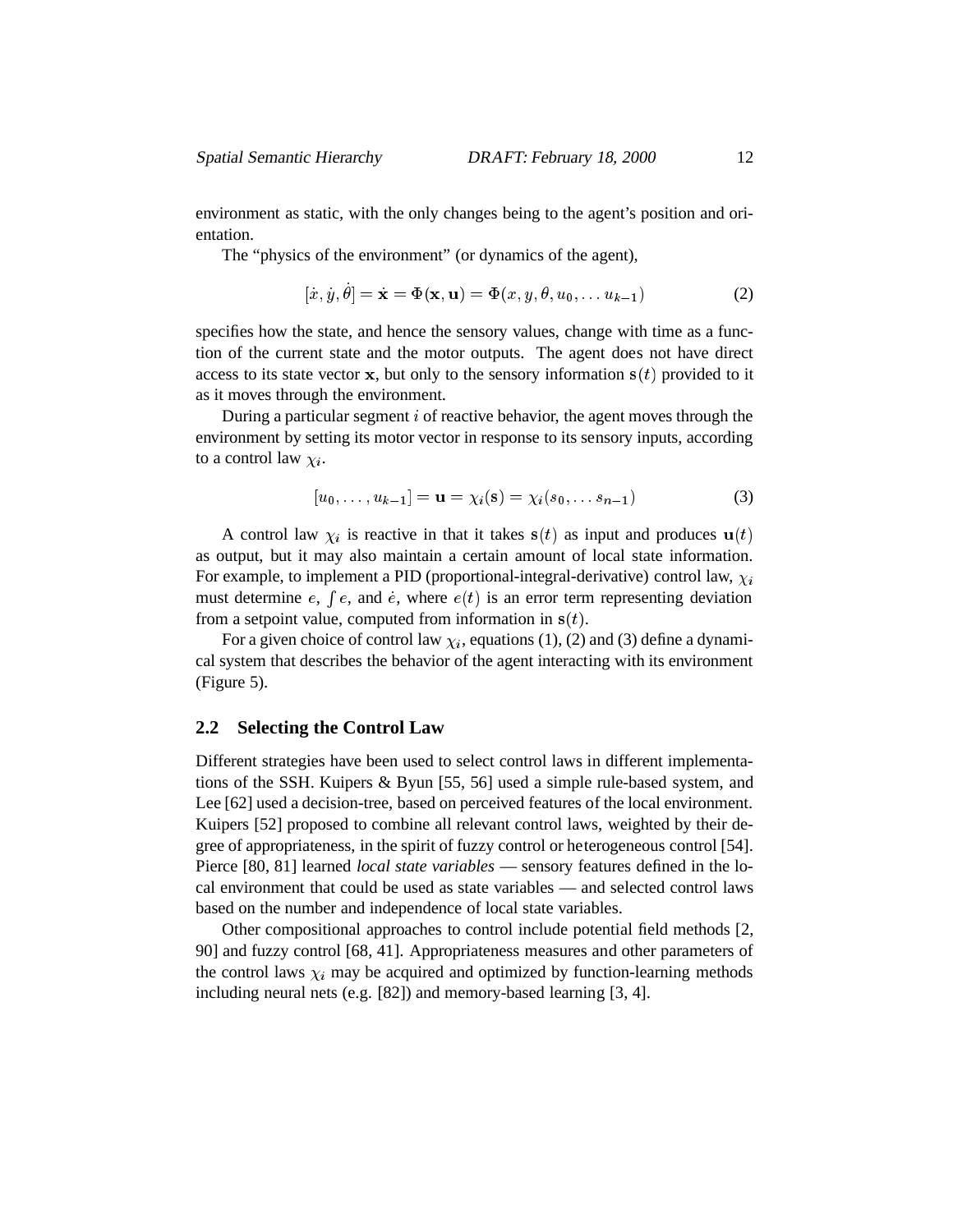

Figure 5: Within any given qualitatively uniform segment of the environment, the robot behaves according to a block diagram representing equations (1), (2) and (3) in section 2.1. The selection of the control law  $\chi_i$  is the external input that determines the robot's behavior.

## **2.3 Putting Control into Action**

While the agent cannot sense its state vector x directly, within each qualitatively uniform segment it can define a vector <sup>y</sup> of *local state variables* which is at least partially determined by information in the sense vector [81]. For example, when a sonar-sensing robot is following a wall, its lateral position and orientation are directly observable, while its longitudinal position is not. We assume that there are locally-meaningful versions of equations (1) and (2):

$$
s = \Psi(y) \tag{4}
$$

$$
\dot{\mathbf{y}} = \Phi(\mathbf{y}, \mathbf{u}) \tag{5}
$$

When the control law  $\mathbf{u} = \chi_i(\mathbf{s})$  is determined by a distinctiveness measure  $d(\mathbf{s})$ , it is natural to specify its intended effect as climbing the gradient of  $d(\mathbf{s})$ 

$$
\dot{\mathbf{y}} = \nabla d(\mathbf{s})\tag{6}
$$

with respect to the local state variables. The problem remains of translating  $\dot{y}$  into values for the agent's motor output variables <sup>u</sup>.

In simple cases, the dynamics of the agent (equation (5)) will have a pseudoinverse  $\Phi^{-1}$  so that, given y and a desired y, we can directly compute

$$
\mathbf{u} = \Phi^{-1}(\mathbf{y}, \dot{\mathbf{y}}) \text{ such that } \dot{\mathbf{y}} = \Phi(\mathbf{y}, \mathbf{u}). \tag{7}
$$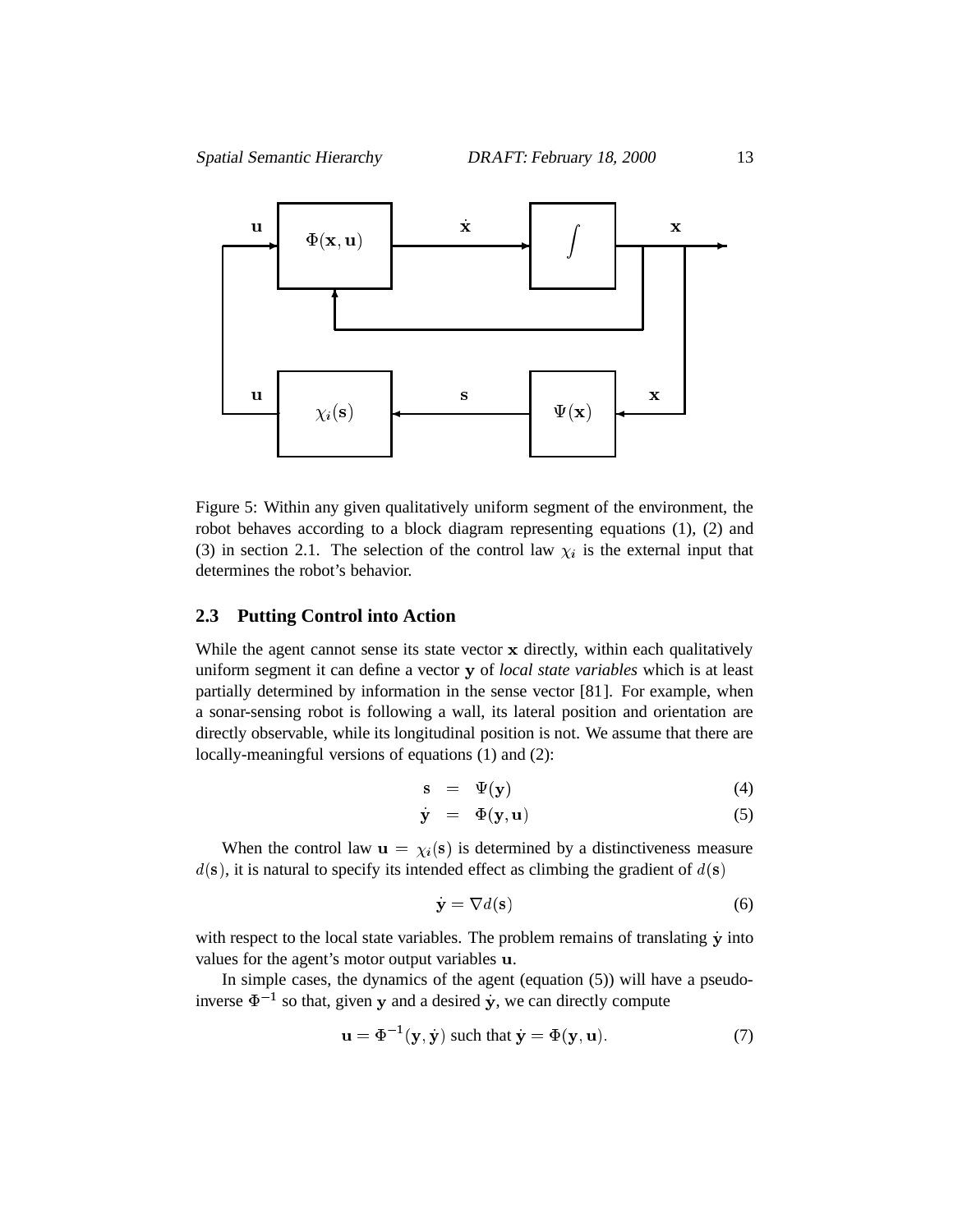

Figure 6: One of many ways to realize the control law  $u = \chi_i(s)$  in Figure 5, in case there is an observer  $\Psi^{-1}(s)$  that describes the local environment in terms of a local state vector <sup>y</sup>, the control law can be described as hill-climbing a distinctiveness measure  $d(s)$ , and there is a pseudo-inverse  $\Phi^{-1}(\mathbf{y}, \dot{\mathbf{y}})$  that determines u.

In general (i.e., for a robot with non-holonomic motion constraints), there may be no way to achieve a desired  $\dot{y}$  for a given state  $y$  (cf. [60]). In such a case, we specify the control goal as a net change  $\Delta y$  to be obtained over some period of time. Then we assume the ability to plan a sequence of continuous actions (e.g., [78]), or to retrieve a previously developed control plan:

$$
p = plan(\mathbf{y}, \Delta \mathbf{y}), \text{ such that } \mathbf{u} = p(\mathbf{y}, t) \tag{8}
$$

has the desired effect of reaching the state  $y + \Delta y$ . Note that, as with parallel parking, the intermediate states of the plan  $p$  may be farther from the goal than the initial or final states. Further extensions will be required to cope with pedestrians and other unexpected obstacles.

Equation (6), along with either (7) or (8), provides an instance of the control law  $\chi_i$  required by equation (3), as shown in Figure 6. Thus, the agent's behavior *during a single hill-climbing or trajectory-following segment* consists of the state-evolution of a particular dynamical system. Higher-level symbolic reasoning intervenes at the joints between these segments to determine which dynamical system controls the behavior.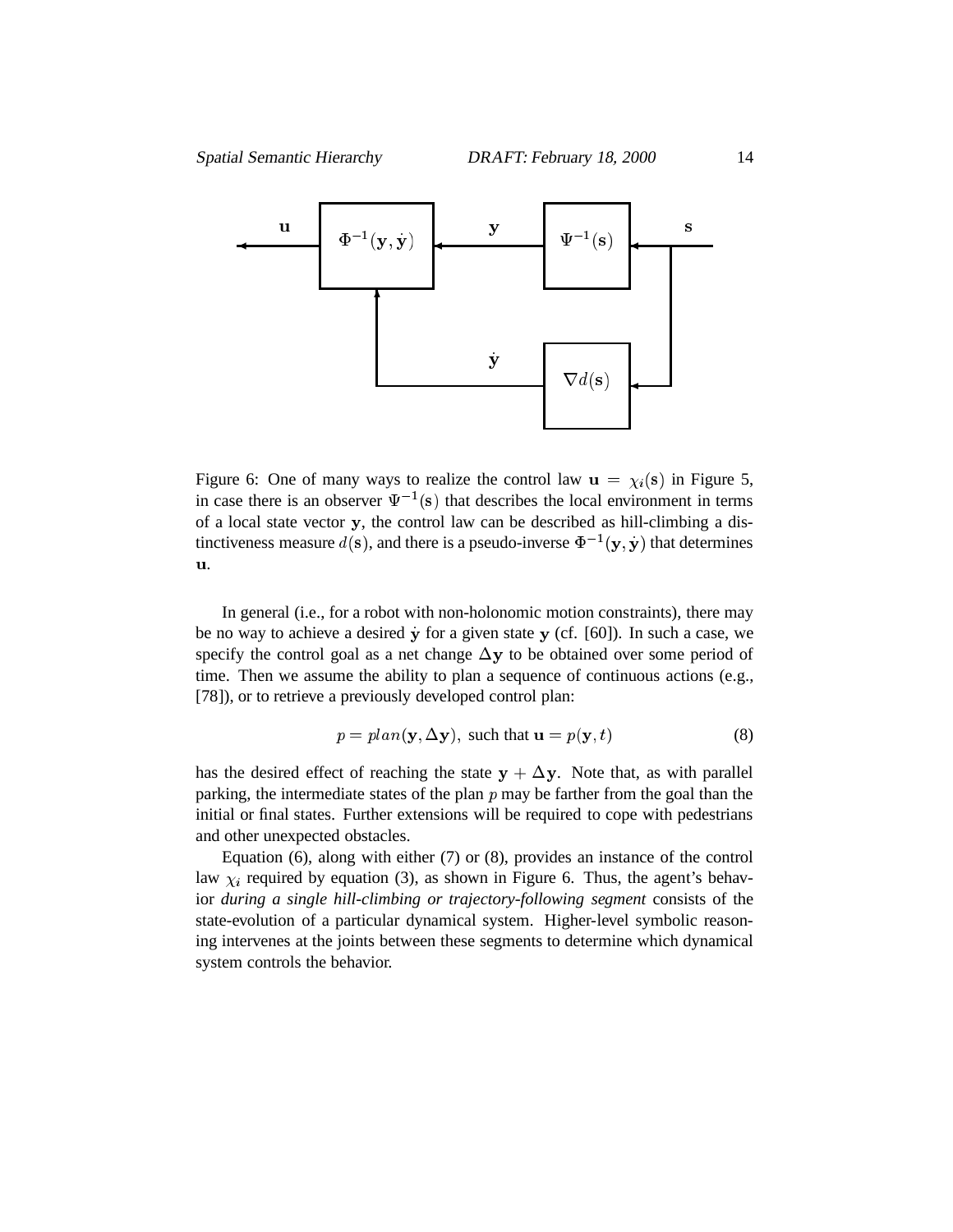## **2.4 Smooth Transitions Between Control Laws**

We have assumed that a single trajectory-following control law carries the robot from one distinctive state to the neighborhood of the next. However, travel from one distinctive state to another may require the combination of multiple control laws, with smooth transitions as each hands off to the next. For example, a robot starts facing "open space", first takes open-loop motion into the corridor it faces, then follows the midline to the end of the corridor. Upon reaching the end, the robot does hill-climbing to position itself equidistant from nearby obstacles.

We can accomplish these smooth transitions by assigning the control laws to overlapping operating regions characterized by fuzzy set membership functions, which we call "appropriateness measures" [54]. Where each control law  $\chi_i(\mathbf{y})$  has an appropriateness measure  $a_i(y)$ , we take an appropriateness-weighted average.

$$
\mathbf{u} = \frac{\sum_{i} a_i(\mathbf{y}) \chi_i(\mathbf{y})}{\sum_{i} a_i(\mathbf{y})}.
$$
 (9)

When  $\chi_i$  is not meaningful,  $a_i(\mathbf{y}) = 0$ . Note that as the agent moves, the effective number of participating local control laws may change.

## **2.5 Local 2-D Geometry**

Hill-climbing to distinctive states eliminates cumulative position error by bringing the agent to one of a discrete set of isolated states. When sufficient sensor input and computational resources are available, it becomes possible to build local geometric models of place neighborhoods and path segments. When the agent enters a place neighborhood, if it can localize itself with respect to a local metrical map of the neighborhood, physical hill-climbing to a distinctive state may be unnecessary. Localization provides its position in the frame of reference of the distinctive state, and orients it with respect to the trajectory by which it will depart from the neighborhood. It can therefore "cut the corner" and avoid the hill-climbing step while continuing along its route.

We say that an agent is *localized* within a place neighborhood, either because it has physically moved to a distinctive state in that neighborhood, or because it has identified its position and orientation with respect to a local metrical map of that neighborhood. These two cases play the same functional role: the agent can reliably initiate a trajectory-following control law to reach the neighborhood of the next distinctive state on its route.

Estimated position and accumulated error with respect to previous frames of reference may, if desired, simply be discarded. The local geometric maps form a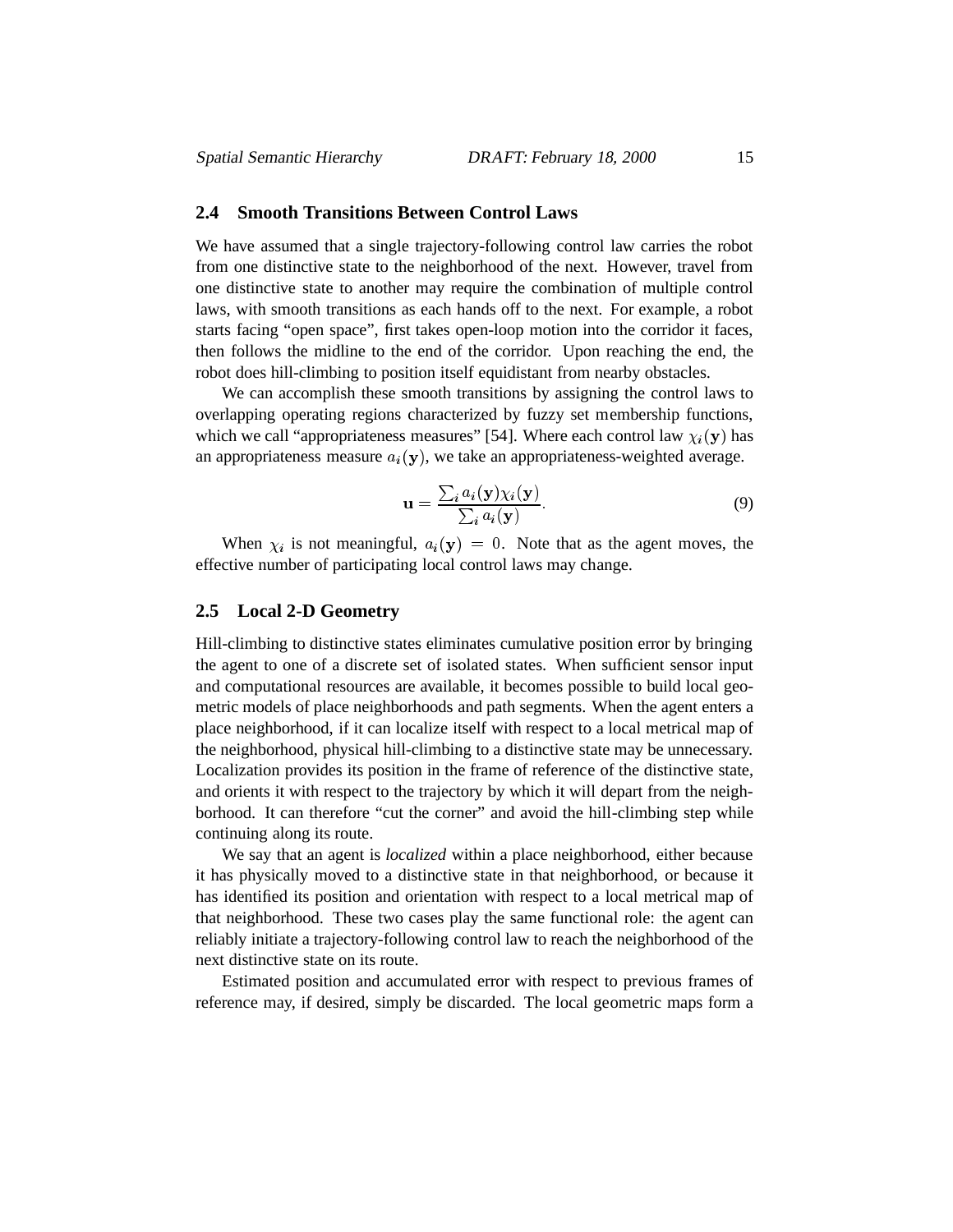patchwork of distinct frames of reference, linked by travel patterns that will later be described symbolically in the causal and topological maps.

There are many reliable methods for map-building and localization within local geometric models of place neighborhoods and path segments, including occupancy grids [73, 94], sonar target maps [63], and generalized cylinder models [74, 6]. By restricting their application to local neighborhoods, we avoid their vulnerability to cumulative estimated position error in large-scale and non-simply-connected spaces (cf. Figure 7).

#### **2.5.1 Occupancy Grids**

There is a pursuasive intuition that the "mind's eye" looks at a "map in the head" where spatial knowledge is represented and can be manipulated. Psychological studies such as Shepard and Metzler's classic mental rotation experiment [88] and Kosslyn's thorough exploration of mental imagery phenomena [42] provide convincing evidence of a cognitive capability in humans that can function as a spatial analog. Aspects of this cognitive functionality may come from neural mechanisms in the high level vision system [43]; some aspects may be attributed to neural mechanisms in the hippocampus, the seat of working memory [77]. (On the other hand, consideration of human states of partial knowledge makes it clear that the "map in the head" hypothesis cannot be adequate by itself [49].)

These observations led to proposals for computational models of spatial knowledge as grids of cells representing a fine-grained decomposition of the environment [44, 72, 73]. In an *occupancy grid*, each cell holds a number representing the probability that the corresponding location in the environment is occupied. Regions of high values represent obstacles, low values represent free space, and intermediate values represent lack of knowledge: a representation well suited to the properties of sonar sensors [72]. In a recent formulation of occupancy grids, Thrun [94] alternates a *localization* phase, in which the robot estimates the likelihood of being in each location given its sensor readings and the existing map, followed by a *mapping* phase, in which the robot estimates the likelihood map of obstacles given its sensor readings and localization. Although this process converges quickly, the space and time costs of the representation and its computation are substantial. More fundamentally, although the localization phase can eliminate cumulative position error during local travel to known locations, it cannot prevent its accumulation during global exploration of new territory (e.g., the "around the block" scenario in Figure 7).

The SSH addresses this problem by associating local 2-D spatial analog representations with individual place neighborhoods. In the topological map, these are linked by edges possibly annotated with their own metrical properties. Geometric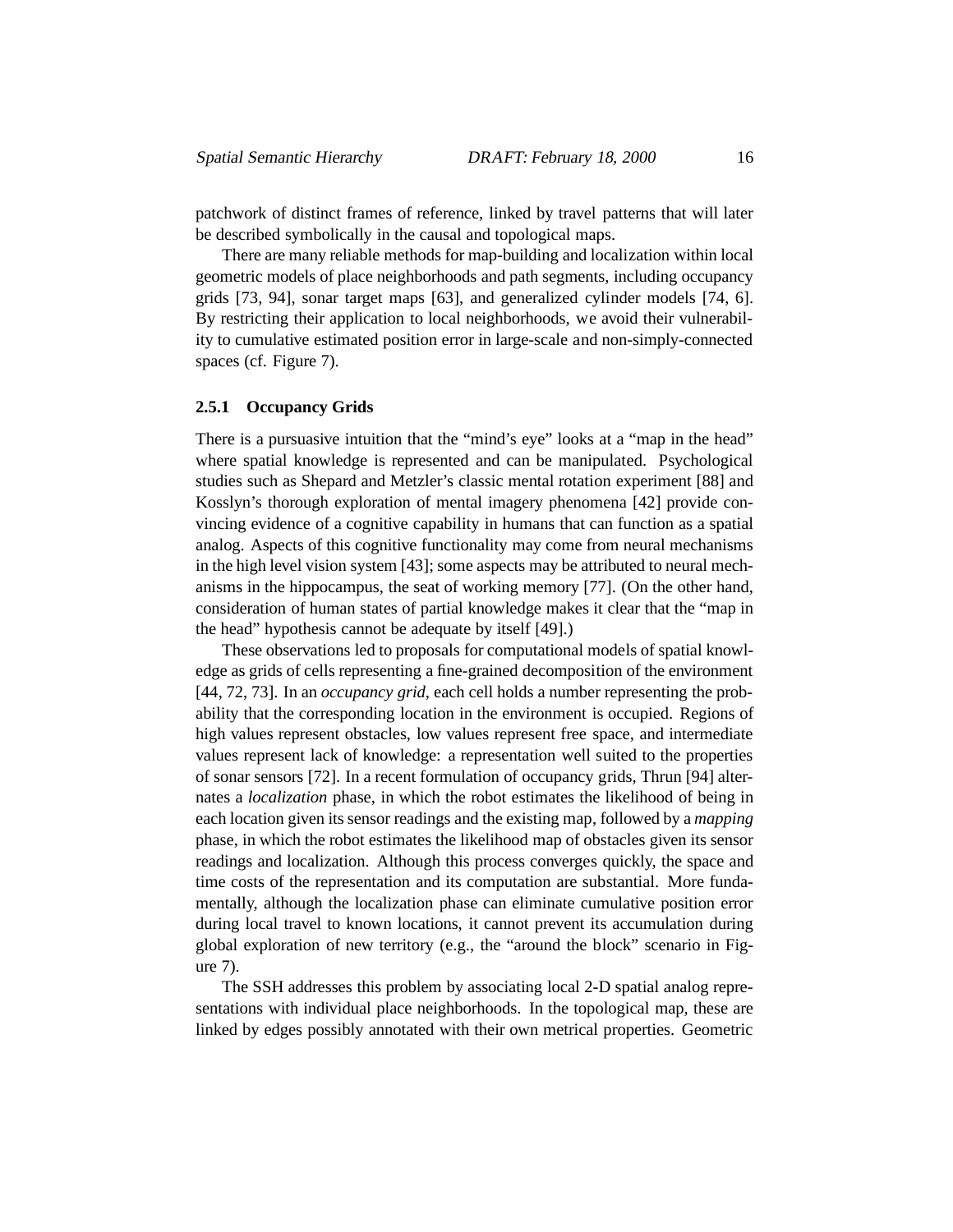localization applies only within individual place neighborhoods, where sensor information is available and relevant. Uncertainty about the global connectivity of the environment is detected and resolved when the topological map is constructed. This does not eliminate the global connectivity problem, but decouples it from the problem of cumulative position error. Breaking up the occupancy grid computation into small patches substantially reduces the computation time required, since occupancy grid algorithms are at best quadratic in the number of grid cells. Furthermore, the space requirement is also reduced because occupancy grids are needed only in the neighborhoods of topological places, not for the entire environment.

The occupancy grid is not the only possible representation for the local metrical map. An alternative, which we call the "sensory target map", is to identify, classify, and localize a small set of objects in the environment that have distinctive sensory properties [91, 63]. Like the occupancy grid, the sensory target map defines location within a single frame of reference. Unlike the occupancy grid, whose size depends on the size of the environment and the desired precision of position descriptions, the size of the sonar target map depends on the number of targets represented and is independent of the precision required of positions. The localization-mapping cycle can be used in either representation.

Lee [62] found that the local metrical map could function as a reliable observer for control laws operating in a place neighborhood, compensating for a sparse and errorful sonar image. Certain critical features such as convex corners can be invisible to sonar sensors from many directions due to specular reflections off the walls. Lee's robot built a local sonar target map when moving into each new neighborhood. A feedback control law like *Move equidistant between wall and convex corner* could be executed using "virtual sensing" of the convex corner (i.e., dead reckoning using the local map) even when the corner could not be sensed directly.<sup>3</sup>

#### **2.5.2 Generalized Cylinders**

While it is possible to represent the local metrical map of a path segment in the single 2-D frame of reference of an occupancy grid or sonar target map, the generalized cylinder representation [74, 6] has the advantage that its different attributes are very loosely coupled, and are well-matched to the attributes of a path. For example, one can have good knowledge of the length of the cylinder, and moderate knowledge of its cross-section, while having quite poor knowledge of the curvature of the axis.

Suppose the action of traversing a particular path segment from one distinctive state to another is described by ( $\text{travel } \delta$ ), where odometry gives us the mea-

<sup>3</sup>Often, with available sensors, the world is *not* its own best model.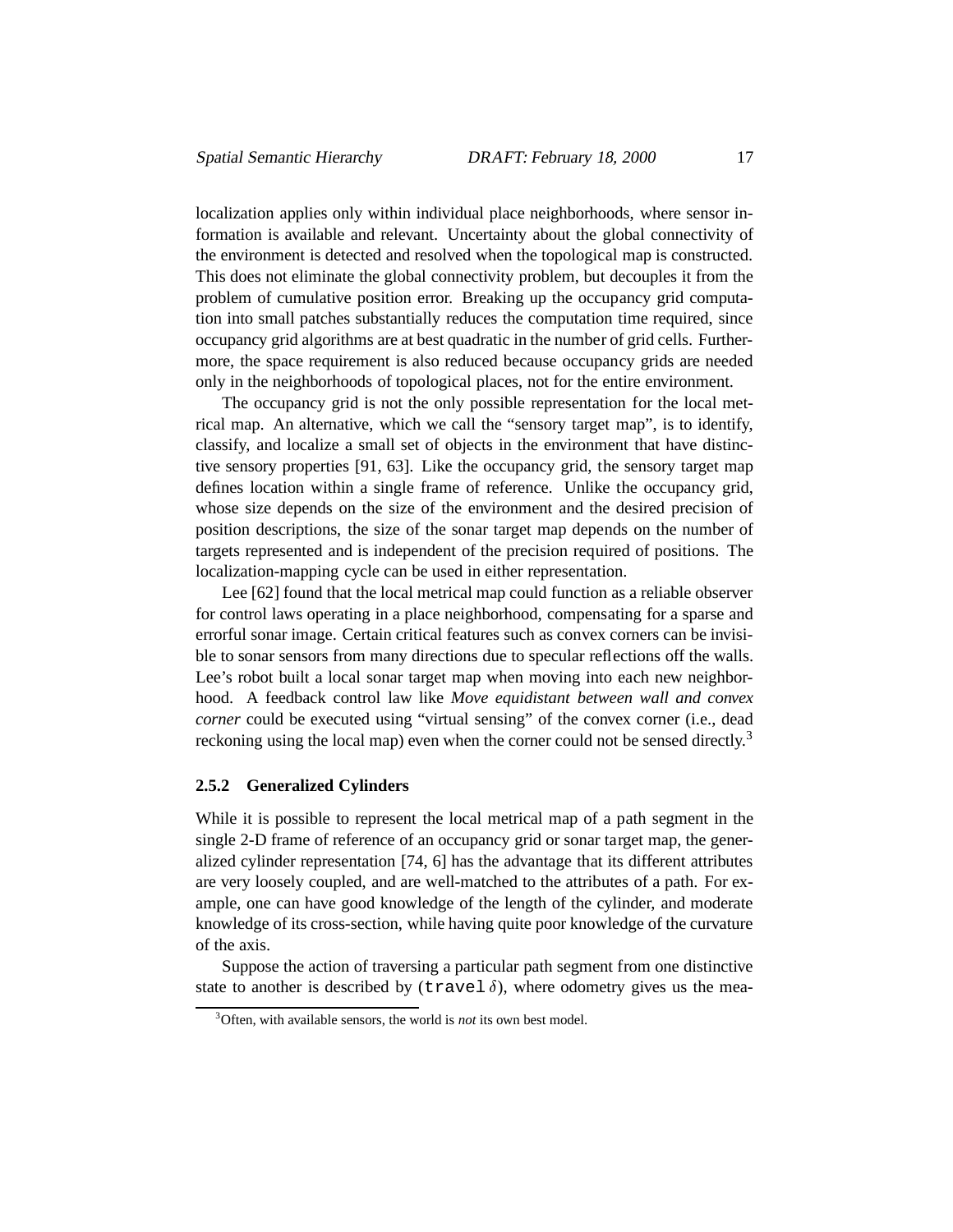surement  $\delta$  of the distance travelled. Over a number of such actions, our estimate of the true length <sup>L</sup> of the path segment will improve.

Given some degree of knowledge of  $L$ , we can define functions

$$
l, r: [0, L] \rightarrow \Re
$$

so that  $l(s)$  and  $r(s)$  represent the minimum distance to an object on the left and right sides, respectively, when the agent is at point  $s$  along the trajectory. We can also define the function

$$
c:[0,L]\to\Re
$$

where  $c(s)$  represent the *curvature* of the trajectory travelled, at the point  $s \in [0, L]$ along the path. Repeated observations of s,  $l(s)$ ,  $r(s)$ , and  $c(s)$  can be combined to estimate the most likely true values [27, 91]. It is also possible to integrate knowledge of  $s(t)$  and  $c(s)$  to derive a trajectory  $[x(t), y(t), \theta(t)]$  in state space.

The generalized cylinder representation supports a smooth progression from modeling a path segment purely as a topological link (defined by a control law like *Follow the midline*), to weak metrical information such as estimating the length of the link from odometry, to stronger metrical information such as estimating cross-section as a function of distance along the axis, to stronger yet by integrating estimates of the curvature of the axis. Eventually we may accumulate enough information to project into a single grid frame of reference (if desired), but each intermediate step along the way is useful.

## **2.6 Guarantees at the Control Level**

We provide a guarantee for the purely qualitative control level, where localization is done by hill-climbing to distinctive states. The generalization to localization within local metrical maps is straight-forward.

The navigation strategy of alternating trajectory-following and hill-climbing control laws presumes that the following criteria are satisfied. We call these the *closure criteria* on the set of control laws.

- 1. After a hill-climbing control law is executed and terminates at a distinctive state, at least one trajectory-following control law is available for selection. This ensures that there is a choice of action from the current distinctive state: there are no dead ends.
- 2. After a trajectory-following control law is executed and reaches its termination state, at least one hill-climbing control law is available for selection. This ensures that each trajectory terminates at a distinctive state.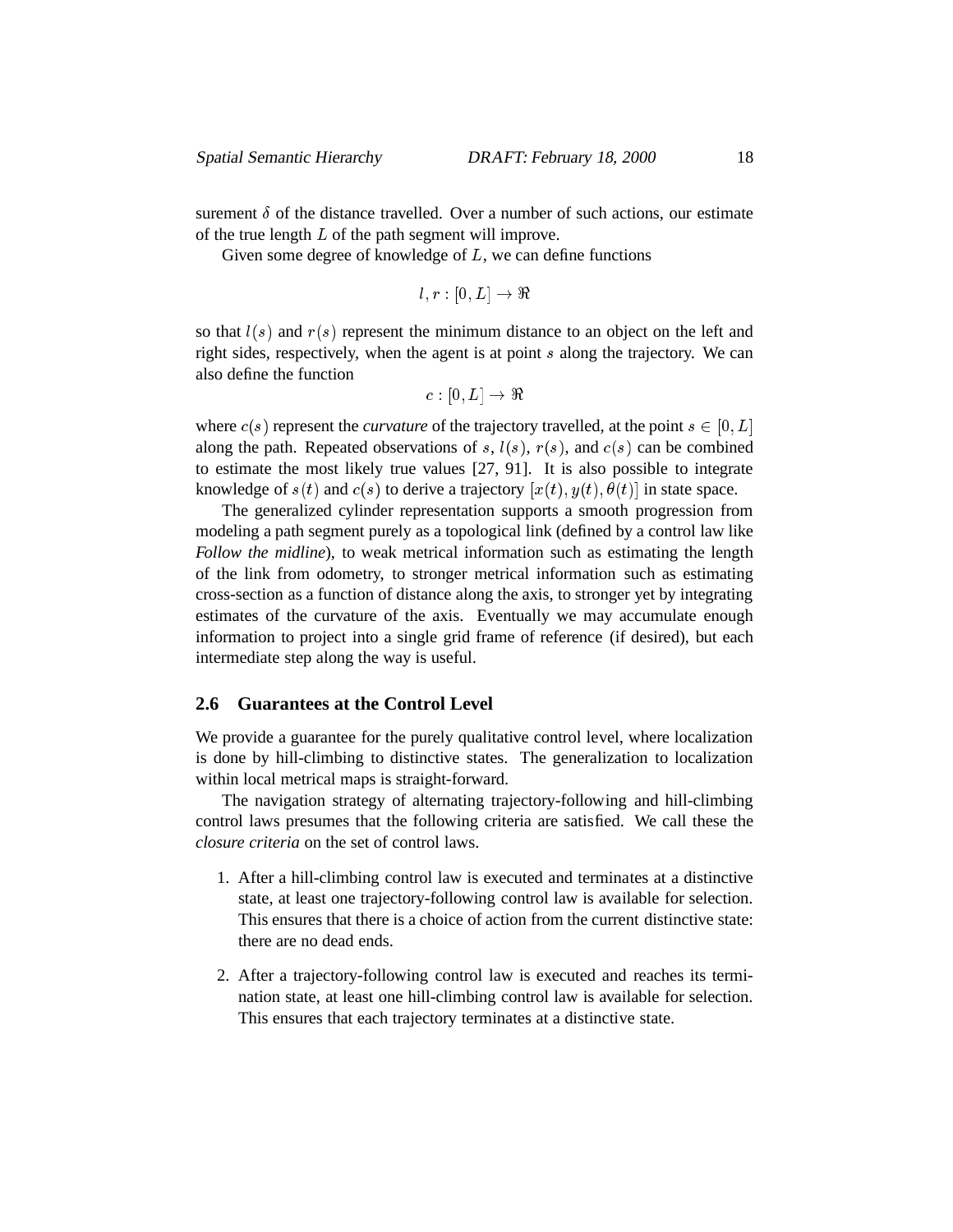If the choice of hill-climbing control law is unique, or at least if every available choice brings the agent to the same distinctive state, then the abstraction from the control level to the causal level will be simple and deterministic. However, if closely-competing hill-climbing control laws bring the agent to different distinctive states, with different choices of departure trajectory, then the causal level will be non-deterministic.

When creating a particular robot for a particular environment, the robot's designer (or a learning algorithm) must ensure that the control laws  $\chi_i$  satisfy the closure criteria, and preferably support a deterministic abstraction at the causal level.

### **2.7 Summary**

There are several distinct benefits due to the SSH control level.

- By identifying and navigating among locally distinctive states, the control level makes the critical abstraction from continuous to discrete descriptions of behavior, necessary to support symbolic reasoning methods at higher levels.
- Distinctive states allow the agent to register its position with respect to the environment, and thus eliminate cumulative position error, without requiring a metrically accurate map or a global frame of reference.
- When local geometrical maps can be constructed, localization with respect to the frame of reference of a place neighborhood can substitute for hillclimbing to a distinctive state.
- The control level makes few assumptions about the agent's world or its sensorimotor system, and those it does make are generic mathematical properties of the agent-plus-environment considered as a dynamical system.
- The closure criteria can be used to evaluate particular sets of distinctiveness and appropriateness measures and control laws in particular environments. Even if they are violated occasionally, if the agent can detect violations, it may be able to recover, reorient, and continue on its way.

## **3 The Causal Level**

When a sequence of control laws — trajectory-following then hill-climbing — reliably takes the agent from one distinctive state to another, we abstract the sequence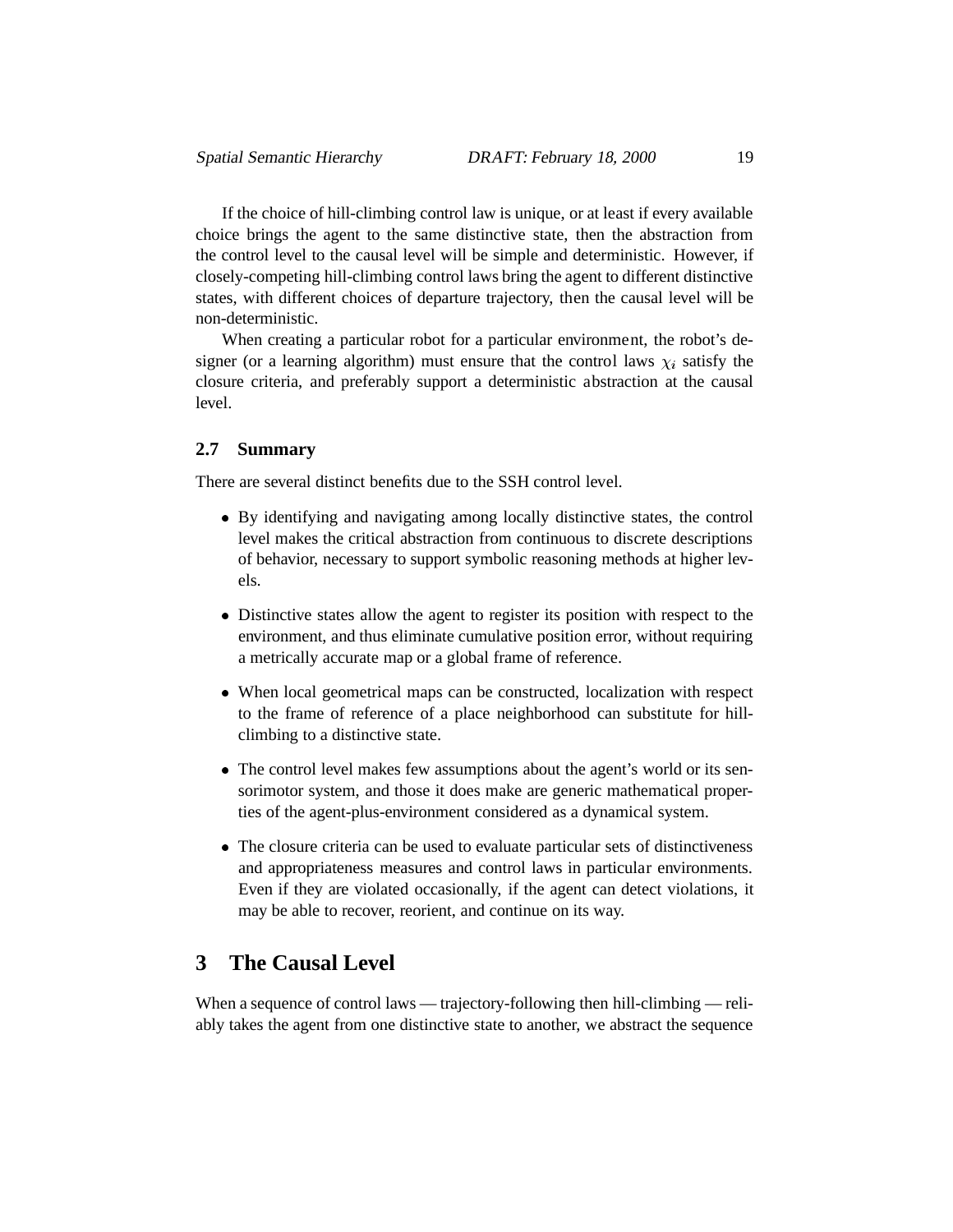of control laws to an action  $A$ , and the two distinctive states to the sensory images, or views,  $V$  and  $V'$ , obtained there (Figure 4). Their association is represented by the schema  $\langle V, A, V' \rangle$ .

We treat the case where the agent is localized with respect to a local metrical map as functionally equivalent to being at a distinctive state. In the view representation, the sensory image and its description is augmented with the agent's position and orientation within the local frame of reference.

When this abstraction can be applied throughout the environment, the continuous state space in which the agent is described as following the trajectories of a dynamical system is abstracted to a discrete state space in which the agent is described as performing a sequence of discrete actions resulting in state transitions. Situation calculus replaces differential equations as the most appropriate formalism.

### **3.1 Views, Actions, and Schemas**

A *view* is a description of the sensory input vector  $s(t) = [s_1(t), \ldots s_n(t)]$  obtained at a locally distinctive state. A view could be a complete snapshot of  $s(t)$ , or it could be a partial description, consistent with more than one value of <sup>s</sup>.

An *action* denotes a sequence of applications of one or more control laws which can be initiated at a locally distinctive state, and terminates after application of a hill-climbing control law with the agent at another distinctive state. A typical action might consist of an open-loop trajectory-following control law to escape from the current neighborhood, then a closed-loop trajectory-following control law to reach a new neighborhood, and finally a hill-climbing control law to reach a new distinctive state.

A *schema* is a tuple  $\langle V, A, V' \rangle$ , representing the temporally extended event in which the agent takes a particular action  $A$ , starting with view  $V$  and terminating with view  $V'$ . A *routine* is a set of schemas, indexed by initial view.

The schema  $\langle V, A, V' \rangle$  has two meanings, declarative and procedural.

```
declarative: holds(V, s_0) \wedge holds(V', result(A, s_0))procedural: holds(V, now) \Rightarrow do(A, now).
```
The relation  $holds(V, s_0)$  means that the view V is observed in situation  $s_0$ ;  $do(A, s_0)$ means that action A is initiated in situation  $s_0$ ; and  $result(A, s_0)$  denotes the situation resulting after action A is initiated in situation  $s_0$  and terminates at a new distinctive state.

The declarative meaning is expressed in situation calculus [70]. The procedural meaning is formalized as a guarded command [17] but can equally well be thought of as a rule or a stimulus-response pair.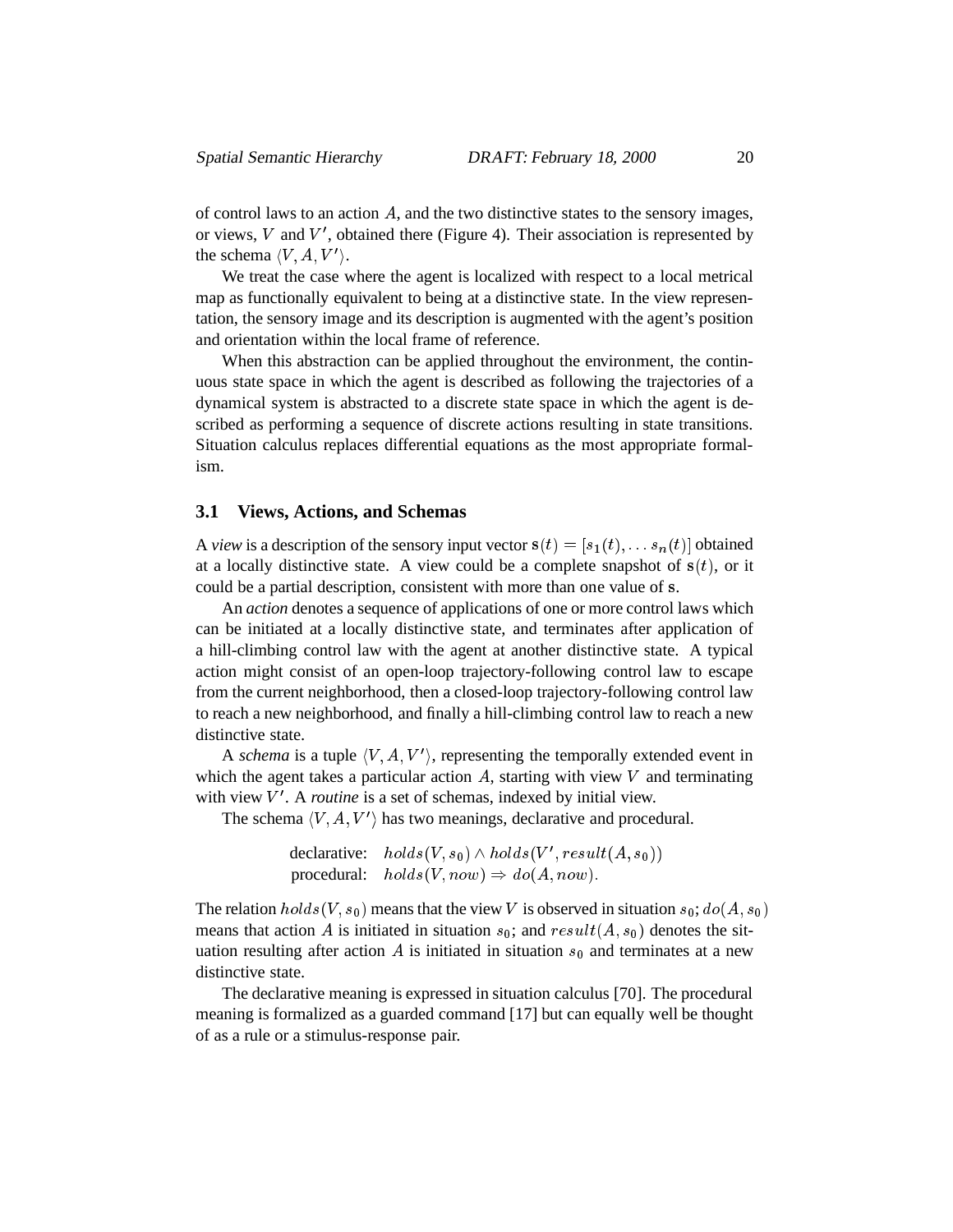If the agent's sensory system is poor, or if the environment has few distinguishing features, views sensed at different locations in the environment may not be distinguishable by the agent itself. The ambiguity raised by multiple schemas headed by the same view is minimized by grouping schemas into routines, but its effects cannot be altogether eliminated. To handle adequately the problem of indistinguishable views at different places, we must extend the ontology dramatically, to a topological map describing the structure of the external spatial environment that gives rise to these sensorimotor experiences.

#### **3.2 Turns and Travels**

At the causal level, it is convenient to classify actions into two categories: turns and travels. Although one can construct abstract environments and/or robots with restricted sensorimotor systems for which these categories break down, they are not problematical for ordinary office environments or street networks.

Once the ontology of the topological level has provided us with places and paths, it is easy to define turns and travels: "A *turn* is an action that leaves the agent at the same place. A *travel* takes the agent from one place to another." Purely within the causal and control ontologies, there are subtler criteria for distinguishing turns from travels that exploit properties of the agent's environment and sensorimotor system. For example, in an otherwise static world, repeating the same turn action gives a periodic sequence of views, while repeating the same travel action typically will not. For another example, if the agent has array-structured sensors such as a sonar ring or a visual image, qualitative properties of sensory flow during motion can distinguish turns and travels [81].

For our purposes in this paper, we will assume that a causal level action description specifies a sequence of control laws and their appropriateness conditions, a classification as turn or travel, and a metrical summary of the net effect of the action from internal effort sensors such as odometry.

- (Turn  $\alpha$ ), where  $\alpha$  describes the angle of rotation;
- (Travel  $\delta \Delta\theta$ ), where  $\delta$  describes the distance travelled and  $\Delta\theta$  describes the net change in orientation.

Partial metrical knowledge is expressed as intervals. Travel along a straight street would give  $\Delta \theta = [0, 0]$ , while travel along a twisty mountain road might give  $\Delta\theta = [-180^\circ, +180^\circ]$ . Since an action must begin and end at a locally distinctive state, not every magnitude of turn or travel is a meaningful action.

A robot with a compass sense or a panoramic visual sensor may be able to execute a turn action as a hill-climbing control law. A robot with a more restricted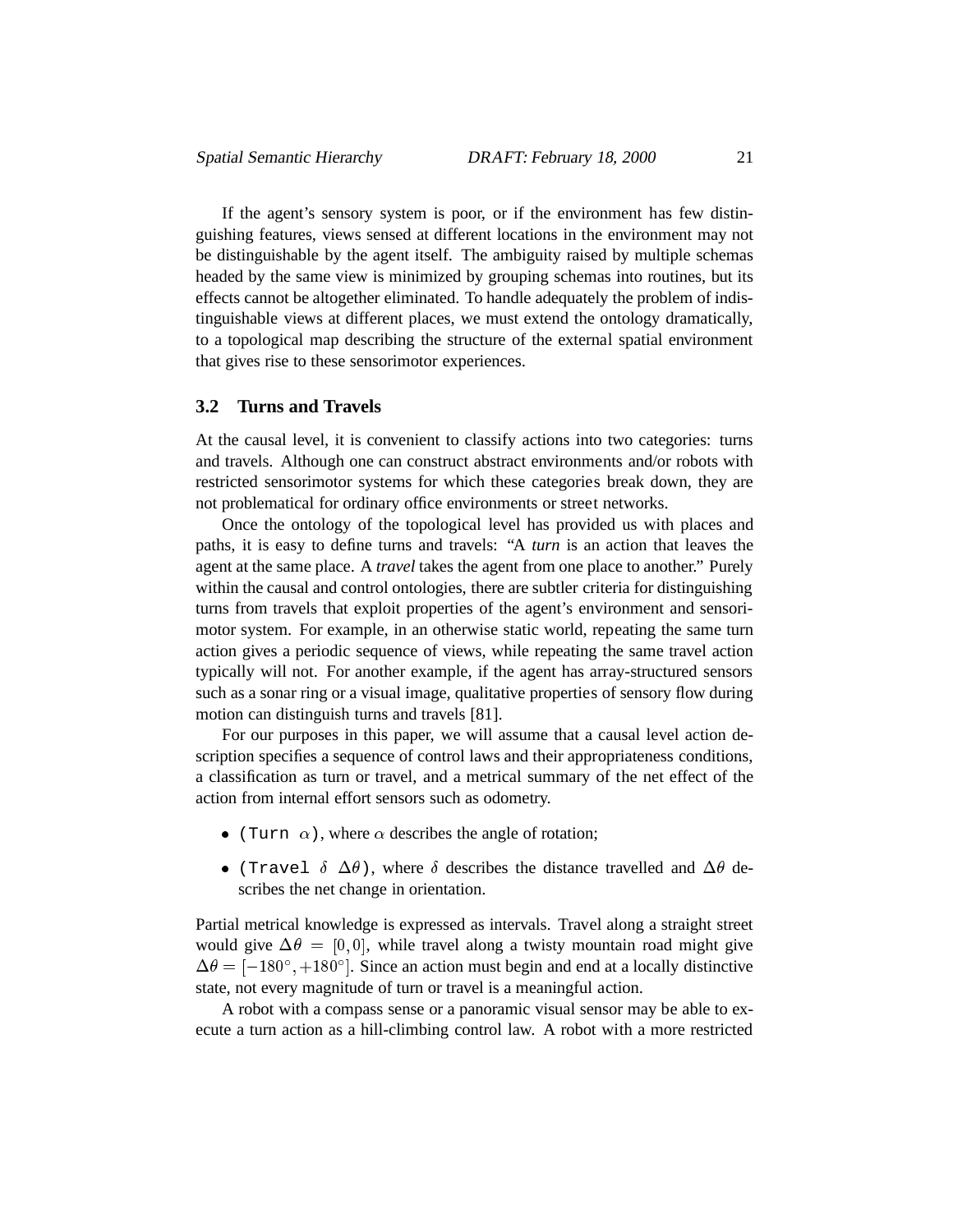sensory system might need to treat rotation as a trajectory-following control law, requiring a separate hill-climbing step to align the robot with the desired final orientation. In either case, the sensitivity to the local environment provided by the hill-climbing control law gives the "Turn right" action substantially more flexibility and robustness than a " $rotate(+90^{\circ})$ " command.

#### **3.3 Routines**

A *routine* is a set of schemas, indexed by initial view. It represents the sequence of actions and intermediate views in a behavior that moves the agent from an initial to a final distinctive state. Figure 8(b) shows the routine created by exploration of a route through a simulated environment. A routine can be used either as a description of the behavior, or as a procedure for reproducing it.

The basic schema  $\langle V, A, V' \rangle$  may be augmented with a goal view G to represent the ultimate destination of a routine. This was used in [50] to explain "capture errors" in route-following.

In order for a complete schema  $\langle V, A, V' \rangle$  to be created from observations during behavior, the partially filled schema  $\langle V, A, nil \rangle$  must be preserved in working memory during the time required to complete the action  $A$ . In case of interruption, it may be that only the partial schema is stored in long-term memory. The partially filled schema  $\langle V, A, nil \rangle$  lacks the declarative meaning of the complete schema, but retains its procedural meaning:

procedural:  $holds(V, now) \Rightarrow do(A, now)$ .

A set of complete schemas allows the route to be followed or described, using the *result* component  $V'$  as the forward pointer in a linked list, to retrieve the schema describing the next action and its result. If some or all *result* components are missing, the route can still be followed, but only within the physical environment, where the procedural meaning specifies the action to take. The environment then produces the result of the action, allowing retrieval of the next schema. This level of performance accounts for a common state of incomplete knowledge of a route, often described by, "I could take you there, but I can't tell you how."

Consider the alternating sequence of views and actions

$$
V_0, A_0, V_1, A_1, V_2, \ldots, V_{n-1}, A_{n-1}, V_n
$$

experienced by the agent when travelling along a particular route.

A routine R is *complete* from view  $V_0$  to  $V_n$  if R contains the schema  $\langle V_i, A_i, V_{i+1} \rangle$  for each i from 0 to  $n - 1$ .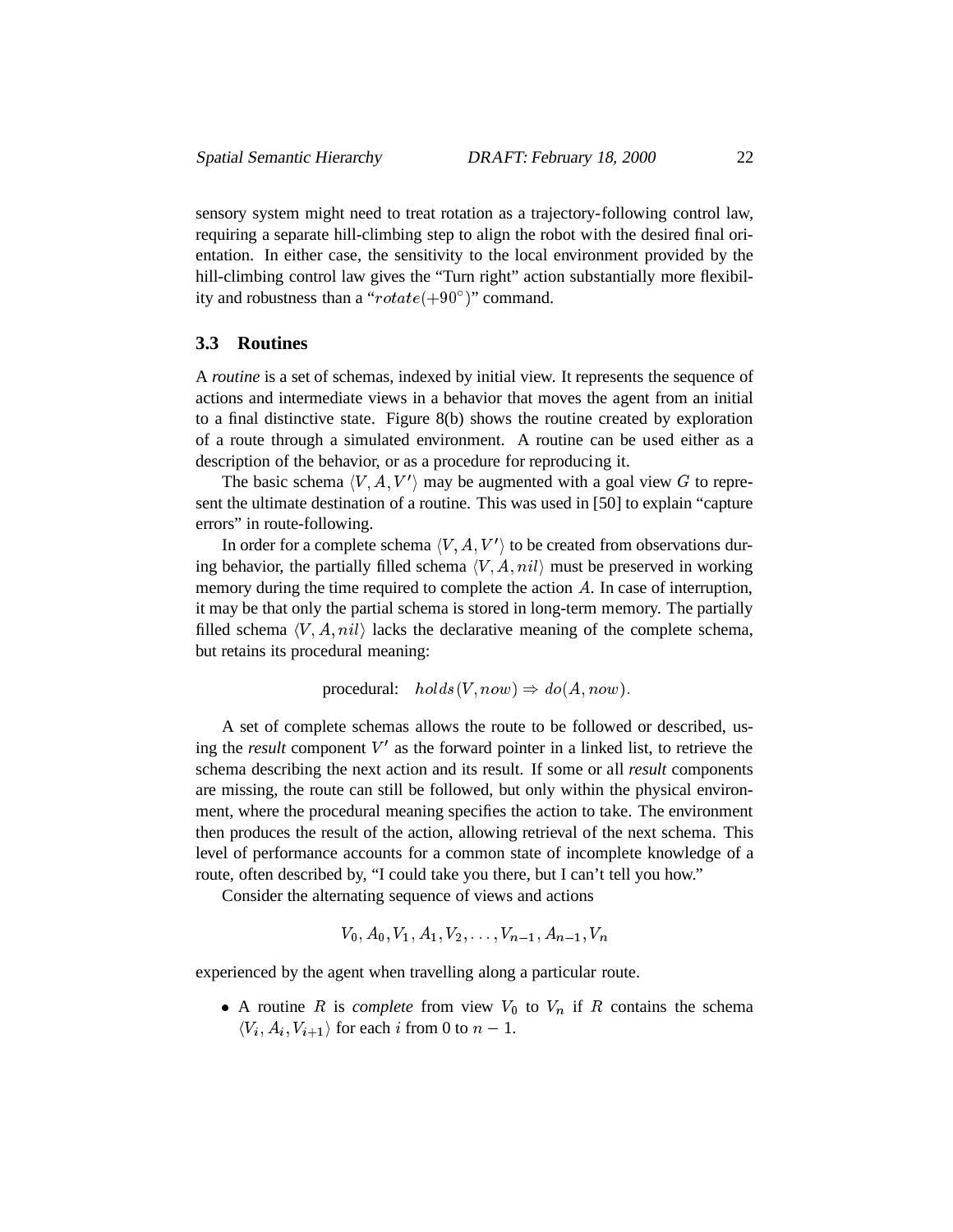A routine R is *adequate* from  $V_0$  to  $V_n$  if R contains either  $\langle V_i, A_i, V_{i+1} \rangle$  or  $\langle V_i, A_i, nil \rangle$  for each i from 0 to  $n - 1$ .

An adequate routine supports "situated action": physical travel from view  $V_0$ to  $V_n$  within the environment [1]. It also generalizes naturally to causal graphs such as *universal plans* [87], which are sets of rules specifying the actions to take at *each* state in a state-space to move toward a given goal. In addition to situated action, a complete routine supports cognitive operations such as mental review or verbal description of the route in the absence of the environment.

A *stochastic automaton* is one where a given action in a given state may result in one of several next states, perhaps with probabilities associated with the different transitions. Even in the cognitive map domain, if the sensors are error-prone and the termination condition for the trajectory-following control law is subtle, it may be possible to miss a distinctive state, so that the action terminates at a different distinctive state than expected. Dean, et al [14, 13], use stochastic automata to describe a robot's incomplete knowledge of a spatial environment. Schemas and routines could be extended to express non-deterministic actions and stochastic automata by allowing multiple schemas with the same context and action values, and probabilities indicating the likelihood of each transition.

#### **3.4 Local Maps and View-Graphs**

PLAN [9] is a multiple-representation theory of cognitive mapping with a close relationship to the SSH. PLAN's "local maps" provide an initial bridge between large-scale and visual space representations. The purpose of the local map is to represent the location of visual landmarks to infer the change of orientation needed to view a particular landmark. Resolution may be quite coarse, since visual search will find the landmark if the initial head orientation is reasonably close.

The local map decomposes the egocentric radial directions into a few qualitative classes to the front and sides of the traveller. Each qualitative orientation is associated with a low-resolution 2D image array which represents the approximate positions of objects. Horizontal position in the image improves the resolution of radial direction, and vertical position provides some ordering constraints on distances (assuming a slightly elevated viewing position).

Exploration accumulates local maps and links them into a topological map. Thus, in PLAN, the global metrical map is simply a larger-scale generalization of the local map, representing the environment as if seen from a particular elevated vantage point. The "image" structures in the global map may include objects that are not simultaneously visible, but whose relationships are inferred from the topological and local maps. Thus, the role of local metrical maps in SSH is strongly inspired by local maps in PLAN.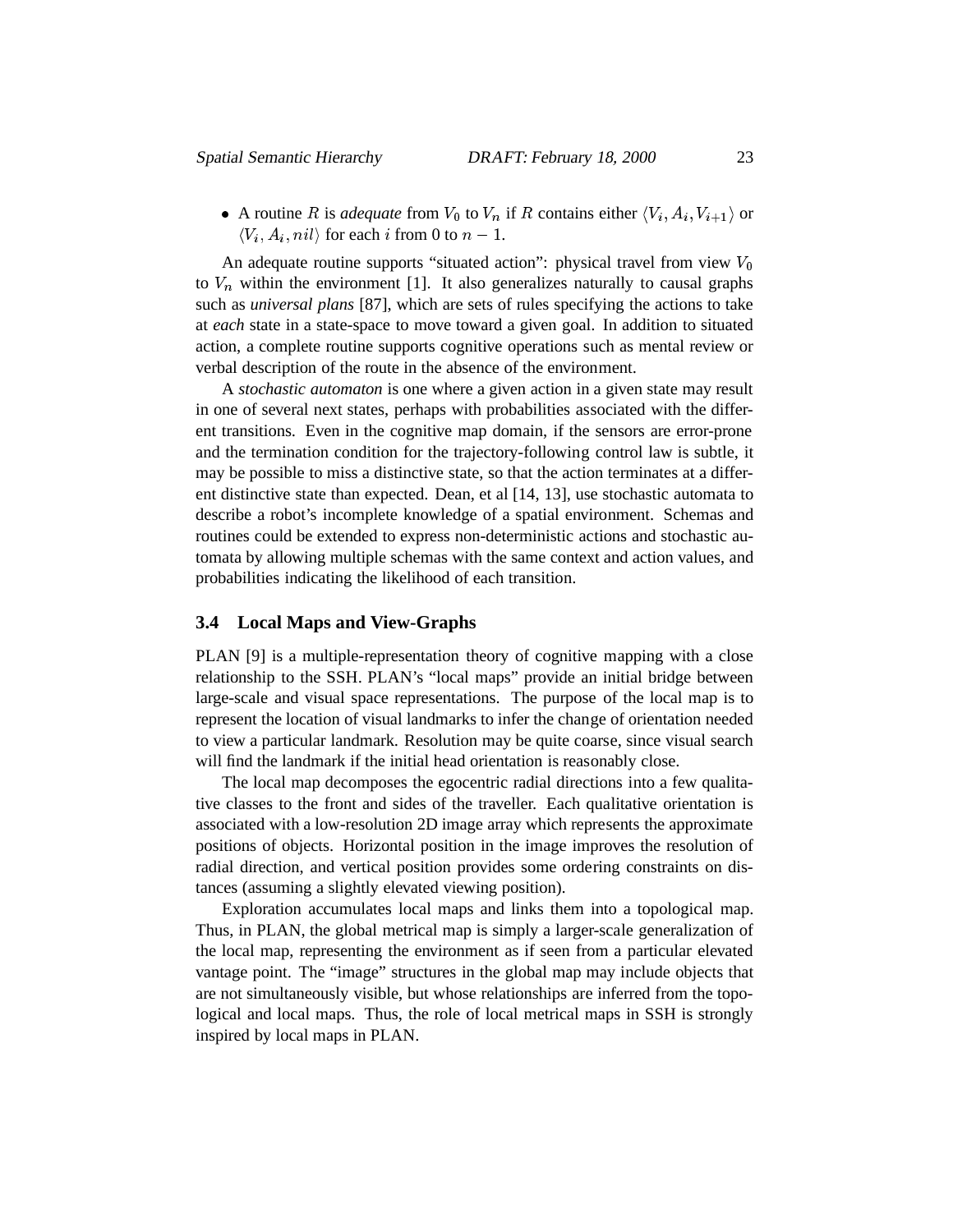The *view-graph* [86, 28, 23] is an alternative to a collection of routines as a representation for the schemas stored in memory. Each view is a node in the viewgraph and an arc between two nodes V and V' corresponds to the action A in a schema  $\langle V, A, V' \rangle$ . If views at different places are always distinguishable, the view-graph is closely related to the topological map (or place-graph). On the other hand, when views at different places are indistinguishable, the view-graph structure fails to capture relevant context information that is embodied in a routine. Notwithstanding this representational difference, research based on view-graphs is highly relevant to the SSH causal level.

Gillner and Mallot [28] studied cognitive mapping by human subjects exploring a large-scale virtual reality environment (Hexatown). Their subjects were clearly able to build effective cognitive maps from experience with purely visual information. The states of knowledge they observed were much more consistent with a graph-like representation connecting local elements than with a global "view from above" metrical map. However, their results could not distinguish between a graph of places and a graph of views: some experiments strongly supported the view-graph representation, while others were more compatible with the placegraph.

From the perspective of the SSH, their results support the validity of three claims. First, the simple view-action interface between the control level and the causal and topological levels is compatible with what we know of human spatial behavior. Second, the causal and topological graphs are more fundamental than the global metrical map, in humans at least, when building a cognitive map from observations. Third, *both* the causal level (view-graph) and the topological level (place-graph) are present in the cognitive map.

Franz, et al [23], describe experiments with both physical and simulated robot systems demonstrating the creation of view-graphs of irregular environments using information from a panoramic visual sensor. The only action is "homing" (i.e., hill-climbing) between two similar visual images: moving so as to transform the current visual image toward the stored image from the destination. When exploring unknown territory, a new view is added to the graph whenever similarity of the current image to the previous stored view becomes less than some threshold. Since views are defined by threshold dissimilarity, the view-graph is a relatively high-resolution description of the environment. By contrast, in the SSH views are defined by distinctiveness, so they are separated by the larger distances that trajectory-following control laws can cover.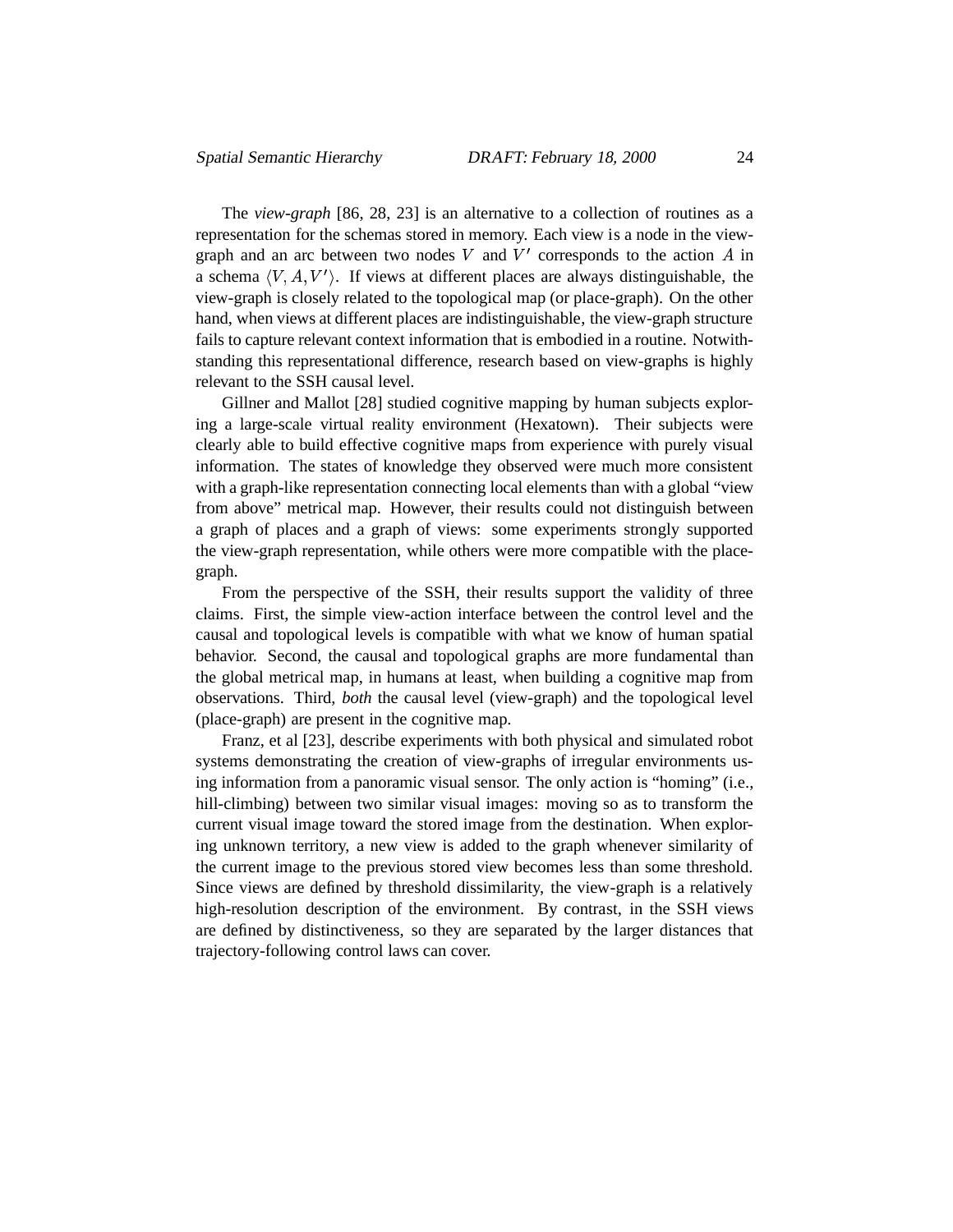## **4 The Topological Level**

The topological map describes the environment as a collection of places, paths and regions, linked by topological relations such as connectivity, order, boundary and containment. Places, paths and boundary regions are created from experience represented as a sequence of views and actions. They are created by *abduction*, positing the minimal additional set of places, paths, and regions required to explain the sequence of observed views and actions.

- A *place* describes part of the environment as a zero-dimensional point. A place may lie on zero or more paths. A place may also be defined as the abstraction of a region. A turn action leaves the agent at the same place.
- A *path* describes part of the environment, for example a street in a city, as a one-dimensional subspace. The two directions along a path are  $dir = +1$ and  $dir = -1$ . A travel action takes the agent from one place to another along a single path. A path may describe an order relation on the places it contains, and it may serve as a boundary for one or more regions.
- A *region* represents a two-dimensional subset of the environment. A region may be defined by one or more boundaries, by a common frame of reference, or by its use in an abstraction relation.

#### **4.1 Topological Relations**

The topological relations represent location of views, connection of places and paths, order of places on paths, and boundaries and membership of regions.

| view is seen at place                                                        |
|------------------------------------------------------------------------------|
| view is seen along path in direction dir                                     |
| place is on path                                                             |
| the order on <i>path</i> from <i>place1</i> to <i>place2</i> is <i>dir</i> . |
| path, facing direction dir, has region                                       |
| on its right (resp. left).                                                   |
| place is in region.                                                          |
|                                                                              |

The following axioms assert that each path maintains a partial order of the places on it.  $(A, B, A)$  and C are places, and free variables are universally quantified.)

$$
order(path, A, B, dir) \rightarrow on(A, path) \land on(B, path)
$$
 (10)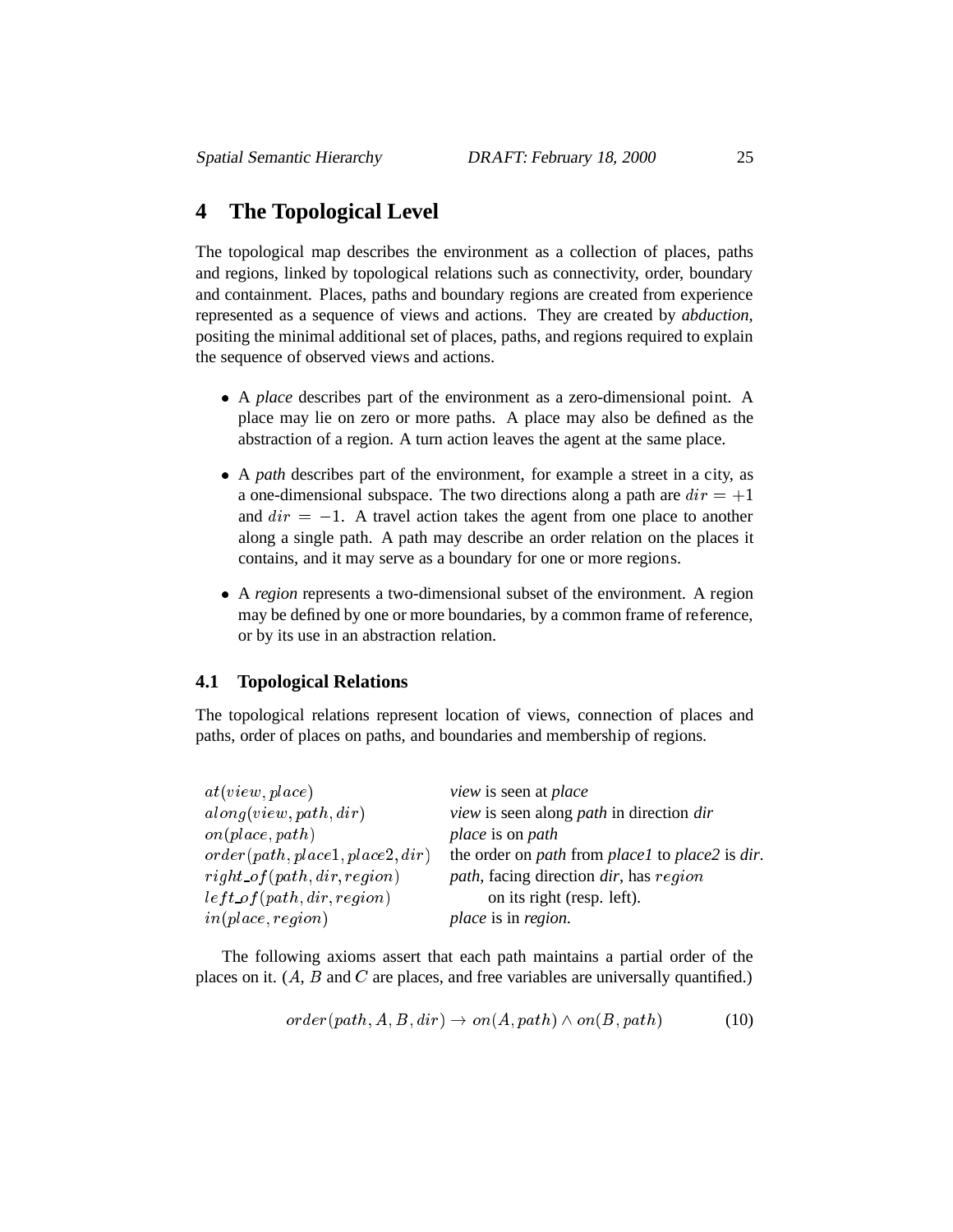$$
\neg order(path, A, A, dir) \tag{11}
$$

$$
order(path, A, B, +1) \leftrightarrow order(path, B, A, -1)
$$
\n(12)

 $order(path, A, B, dir) \wedge order(path, B, C, dir) \rightarrow order(path, A, C, dir)$ 

In many domains, it also makes sense to require the existence of a "turn around" action.

$$
\exists \alpha[along(V, path, dir) \land \langle V, (\text{turn } \alpha), V' \rangle \land along(V', path, -dir)] \quad (14)
$$

## **4.2 Abduction to Places and Paths from Views and Actions**

We use the following observations as the basis for abduction of the connectivity properties of places and paths, given schemas relating views and actions. The order of places along the current path is inferred from a travel action and the current direction.

Every view is observed at a place.

$$
\forall view \; \exists place \; at(view, place) \tag{15}
$$

 A turn action leaves the traveller at the same place.  $\mathbb{Z}^2$ 

$$
\langle V, \text{ (turn } \alpha), V' \rangle \rightarrow \exists place \ [at(V, place) \land at(V', place)] \qquad (16)
$$

 A travel action takes the traveller from one place to another on the same path, facing the same direction.

$$
\langle V, (\text{travel } \delta), V' \rangle \wedge \delta \neq 0 \to \exists p_1, p_2 \ [p_1 \neq p_2 \wedge at(V, p_1) \wedge at(V', p_2)] \tag{17}
$$

$$
\langle V, (\text{travel } \delta), V' \rangle \rightarrow \exists path, dir [along(V, path, dir) \land along(V', path, dir)]
$$
\n(18)

$$
\langle V, (\text{travel } \delta), V' \rangle \land \delta \neq 0 \rightarrow \exists p_1, p_2, path, dir [at(V, p_1) \land at(V', p_2) \land along(V, path, dir) \land along(V, path, dir) \land order(path, p_1, p_2, dir)]
$$
\n(19)

(13)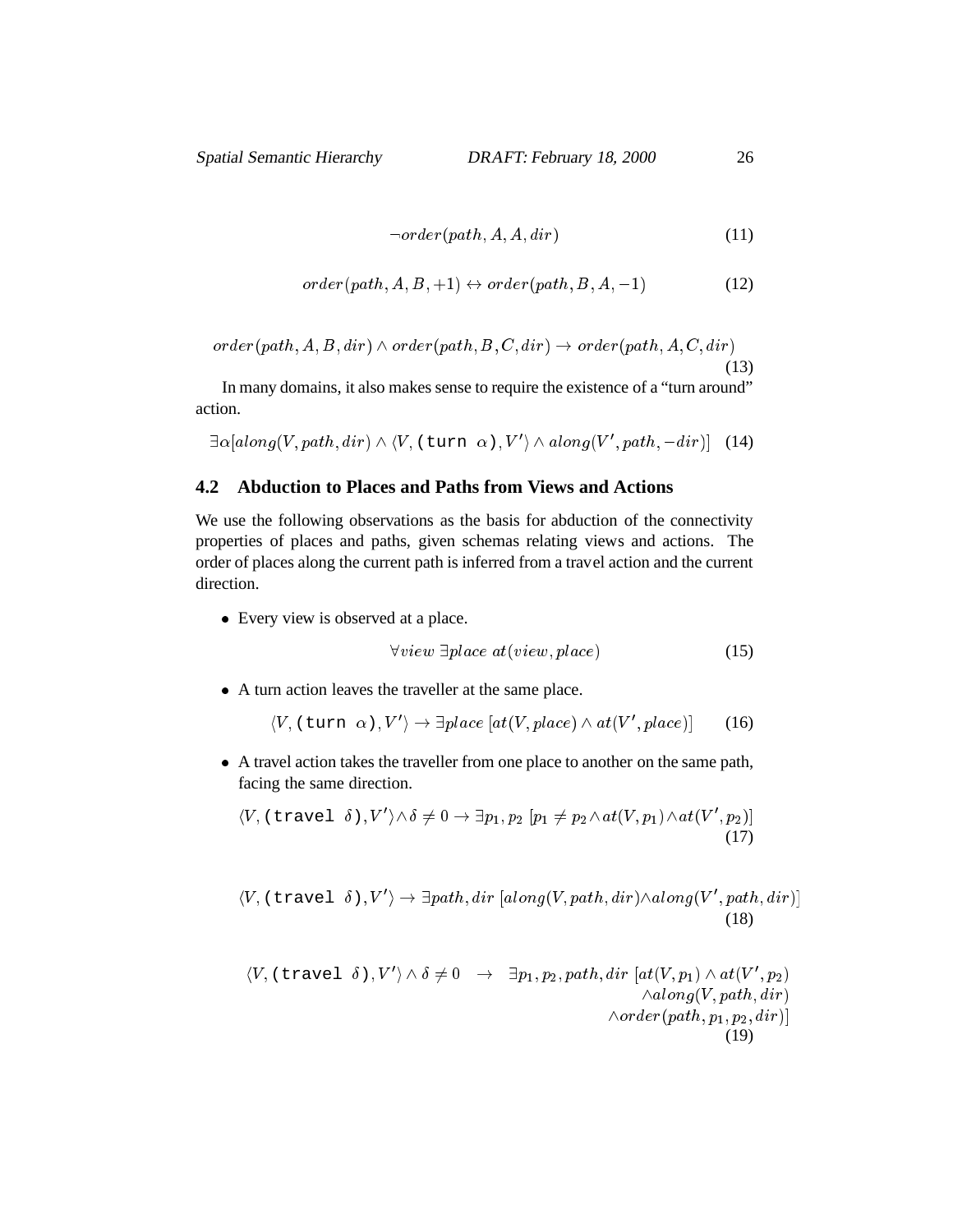The abduction consists of binding constants to the existentially quantified variables in the above axioms. It is implemented by rules that search for known places and paths with the required properties, creating new constants if existing ones cannot be found.

Levitt and Lawton's QUALNAV [64, 58] provides an interesting comparison with the SSH. The traveller is assumed to have a panoramic visual sense for distant landmarks. It crosses a qualitative spatial boundary when it is colinear with two distant landmarks. The regions defined by these boundaries are the qualitative neighborhoods. QUALNAV does not define individual distinctive states within these neighborhoods, but defines the topological map as the adjacency graph of the neighborhoods. The control law to follow a topological edge is specified in a natural way as bisecting the angle between the two landmarks defining the boundary that must be crossed to pass from one neighborhood to the next. Thus, although it is restricted to environments where distant landmarks are visible, QUALNAV shares many characteristics with the SSH framework, because it abstracts continuous space to qualitatively uniform regions and because topological links are defined in terms of continuous control laws.

Mataric [69] also built a topological map whose elements were characterized by the control laws used to traverse them. However, her "places" are defined by trajectory-following control laws, and so correspond most closely to actions or paths in the SSH. Furthermore, the adjacency relations among "places" are the only structures in her representation that correspond to places in the SSH.

#### **4.3 Regions, Boundaries and Abstraction**

Regions are sets of places, grouped together because they lie on one side of a certain boundary; because they share a certain 2-D metrical frame of reference; or because they are abstracted to the same place in a higher-level topological map.

A directed path divides the world into two regions: one on the right and the other on the left. A *bounded region* is defined by a directed path with the region on its right or on its left.

$$
right\_of(path, dir, region) \leftrightarrow left\_of(path, -dir, region)
$$
 (20)

$$
\neg[right\_of(path, dir, region) \land left\_of(path, dir, region)] \tag{21}
$$

Membership of places in bounded regions can be incrementally acquired during travel by a rule such as: *If the agent travels along a certain directed path, turns right, then travels again to reach a certain place, then that place lies within the* region right\_of that directed path. Formalising this rule as an axiom, given the definitions and axioms we already have, is straight-forward but a bit tedious.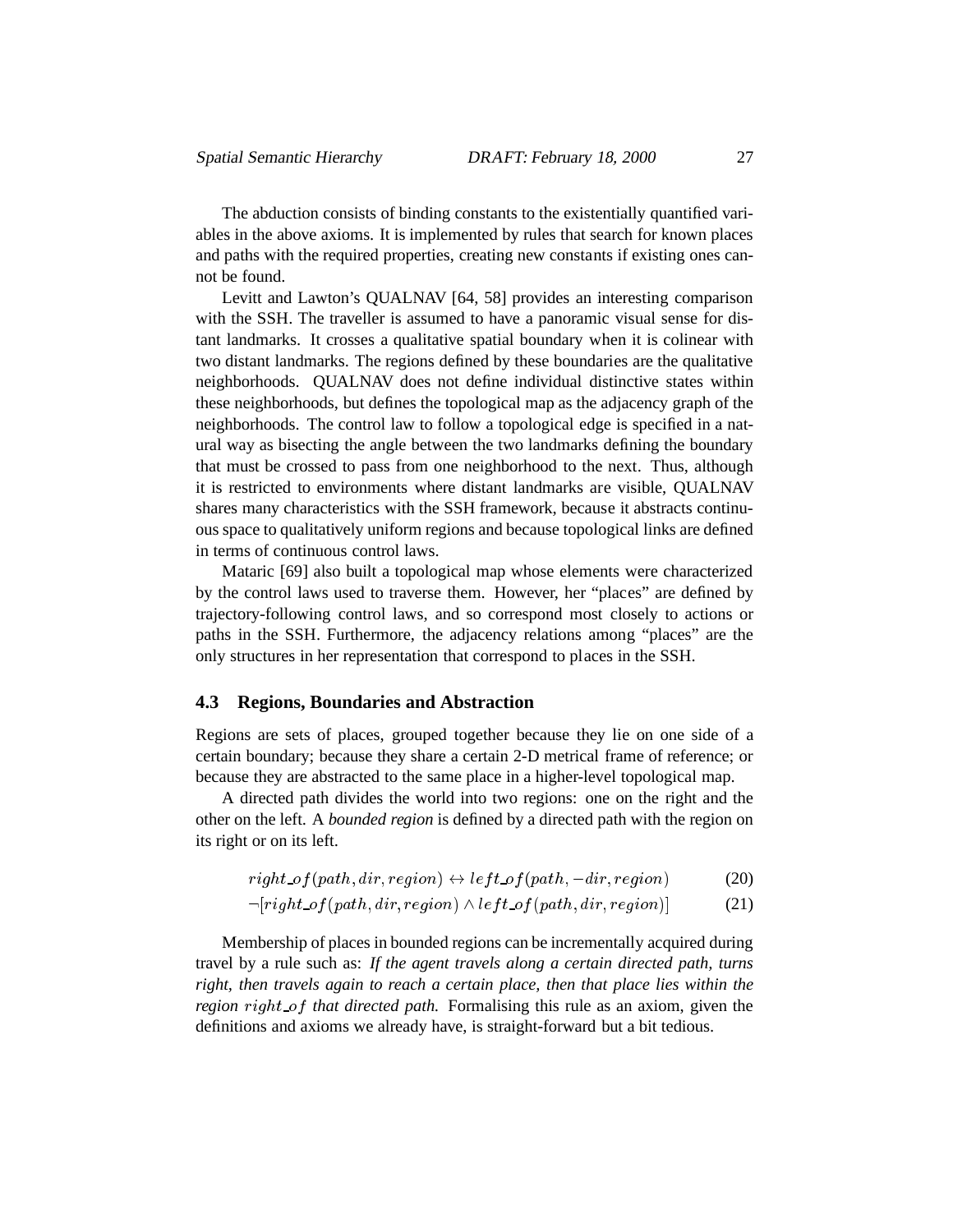$$
\langle V_1, (\text{travel } \delta_1), V_2 \rangle \land \langle V_2, (\text{turn } \alpha), V_3 \rangle \land \langle V_3, (\text{travel } \delta_2), V_4 \rangle \land \n0 < \alpha < 180^\circ
$$
  
\n
$$
\rightarrow
$$
  
\n
$$
\exists path_1, path_2, dir_1, dir_2, P_1, P_2, P_3, R[\n along(V_1, path_1, dir_1) \land along(V_2, path_1, dir_1) \land \nalong(V_3, path_2, dir_2) \land along(V_4, path_2, dir_2) \land \nat(V_1, P_1) \land at(V_2, P_2) \land at(V_3, P_2) \land at(V_4, P_3) \land \nright\_of(path_1, dir_1, R) \land \nin(P_3, R)]
$$
\n(12)

One can use containment relations among the  $right_of$  and  $left_of$  regions to define when two paths are topologically parallel, which in turn generalizes to topological grid structures for a larger region. Both the topological grid structure and the simpler boundary relations are useful for finding subgoals during routefinding.

Local metrical frames of reference can be propagated from one place to its neighbors along a path segment in response to a travel action (travel  $\delta \Delta \theta$ ) if  $\Delta \theta \approx [0, 0]$ . An *orientation region* can be defined for the set of places using the same reference frame.

An *abstraction region* represents the set of places in a detailed map that is abstracted to a particular place in a larger granularity map. For example, a large granularity map of central Texas might represent I-35 as a path linking three places, Dallas, Austin and San Antonio. Such a hierarchical topological map is clearly useful for finding routes in a large graph, though its structure may make it difficult to find *optimal* routes between arbitrary places.

To use an abstraction hierarchy to find a usable route requires upward and downward mappings in the hierarchy [45, 46].

- **Upward Mapping**: a place at a lower level is mapped to the place corresponding to the abstraction region that contains it.
- **Downward Mapping**: a  $\langle place, path, dir \rangle$  tuple at the higher level is mapped to a corresponding  $\langle place, path, dir \rangle$  tuple at the lower level.

The downward mapping is more complex than the upward mapping to reduce the inevitable ambiguity of inverting an abstraction relation. It is inspired by the relation between a limited-access highway and the network of surface streets.

Although the TOUR model includes a representation for this abstraction hierarchy [45, 46], there is as yet no theory of how the hierarchy is acquired.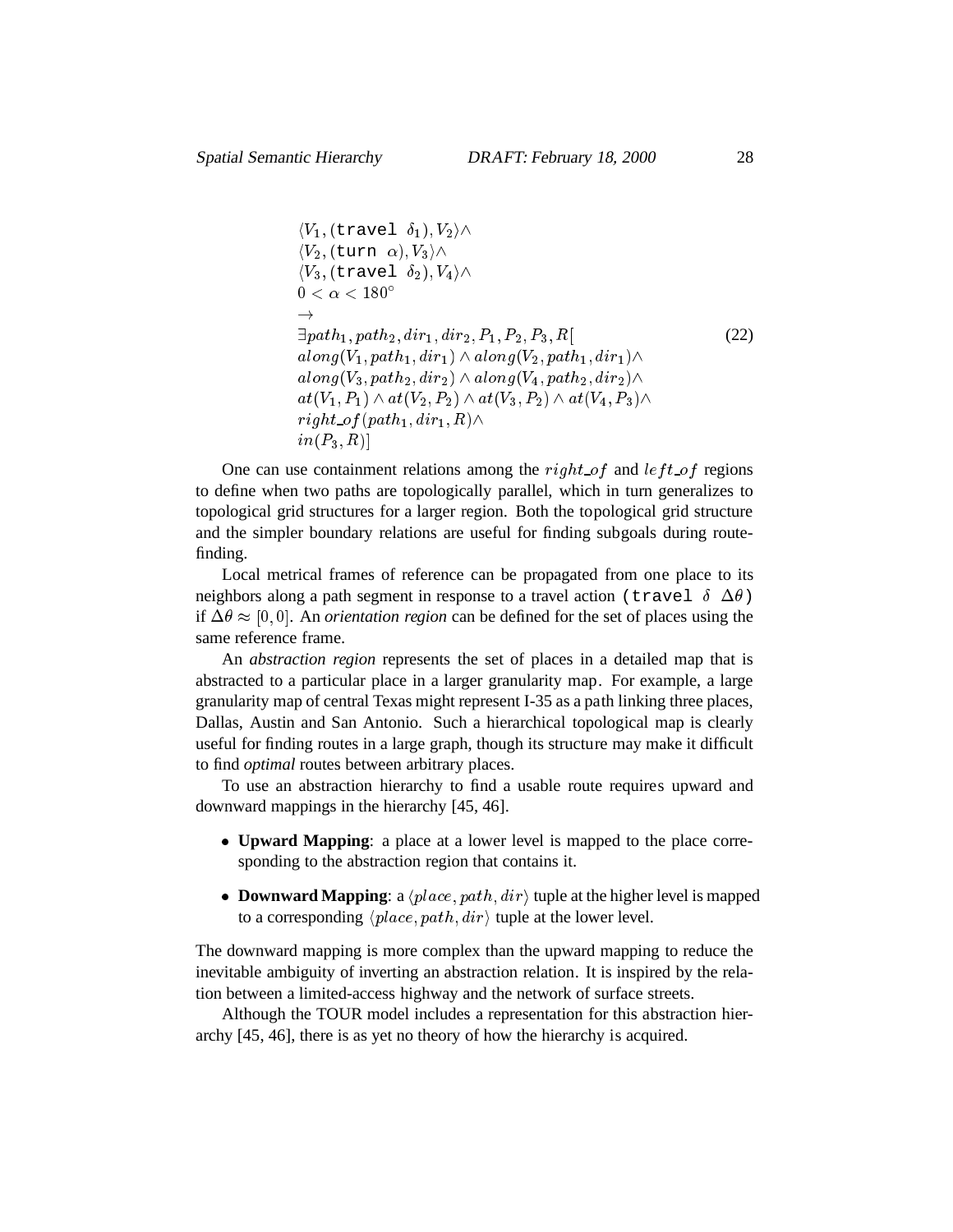## **4.4 The TOUR Model**

The TOUR Model [45, 46, 47] structures the abduction as an incremental, opportunistic, spatially localized computation. It is organized around a set of fluents (terms with time-varying truth values) representing the traveller's current view, action, schema, routine, place, path, direction, region, frame of reference, and heading. Collectively, these fluents are called the "You-Are-Here pointer".

The input to the TOUR machine<sup>4</sup> is the alternating sequence of views and actions

$$
V_0, A_0, V_1, A_1, \ldots V_{n-1}, A_{n-1}, V_n
$$

experienced by the traveller (human or robot) as it moves through the environment.

The state of the TOUR machine is only defined when the SSH control level has brought the traveller to a distinctive state. The current view is provided by the agent's perceptual system. The current action is provided by the agent's decision to invoke a particular action, whether in response to a self-generated plan or an external instruction. Temporal continuity is provided by storing the previous view in working memory as well as the current view.

The heart of the abduction process is "find-or-create retrieval". Immediately after an action has terminated, a new current view  $V'$  is provided by the perceptual system, but the values of the other components of the You-Are-Here pointer are unknown. If the value of the current place cannot be inferred from the information already in the cognitive map, a new place constant is created by instantiating the existentially quantified variables in equation (15), (16) or (17). Similarly with paths and equations (18) and (19). When enough information about the current situation is present in the You-Are-Here pointer, the TOUR machine can deduce time-independent assertions of topological or local metrical relations, using axioms such as the following.

$$
current\_place(p) \land current\_view(v) \rightarrow at(v, p) \tag{23}
$$

current  $path(p) \wedge current\_direction(d) \wedge current\_view(v) \rightarrow along(v, p, d)$ (24)

$$
current\_place(p) \land current\_path(path) \rightarrow on(p, path)
$$
 (25)

As the cognitive map becomes more richly specified, similar rules can deduce values for fluents in the "You-Are-Here" pointer, for example inferring the current

<sup>&</sup>lt;sup>4</sup>The set of rules implementing the abduction is called the "TOUR machine", leading the author down the slippery slope to a demonstration and evaluation function called the "TOURing test".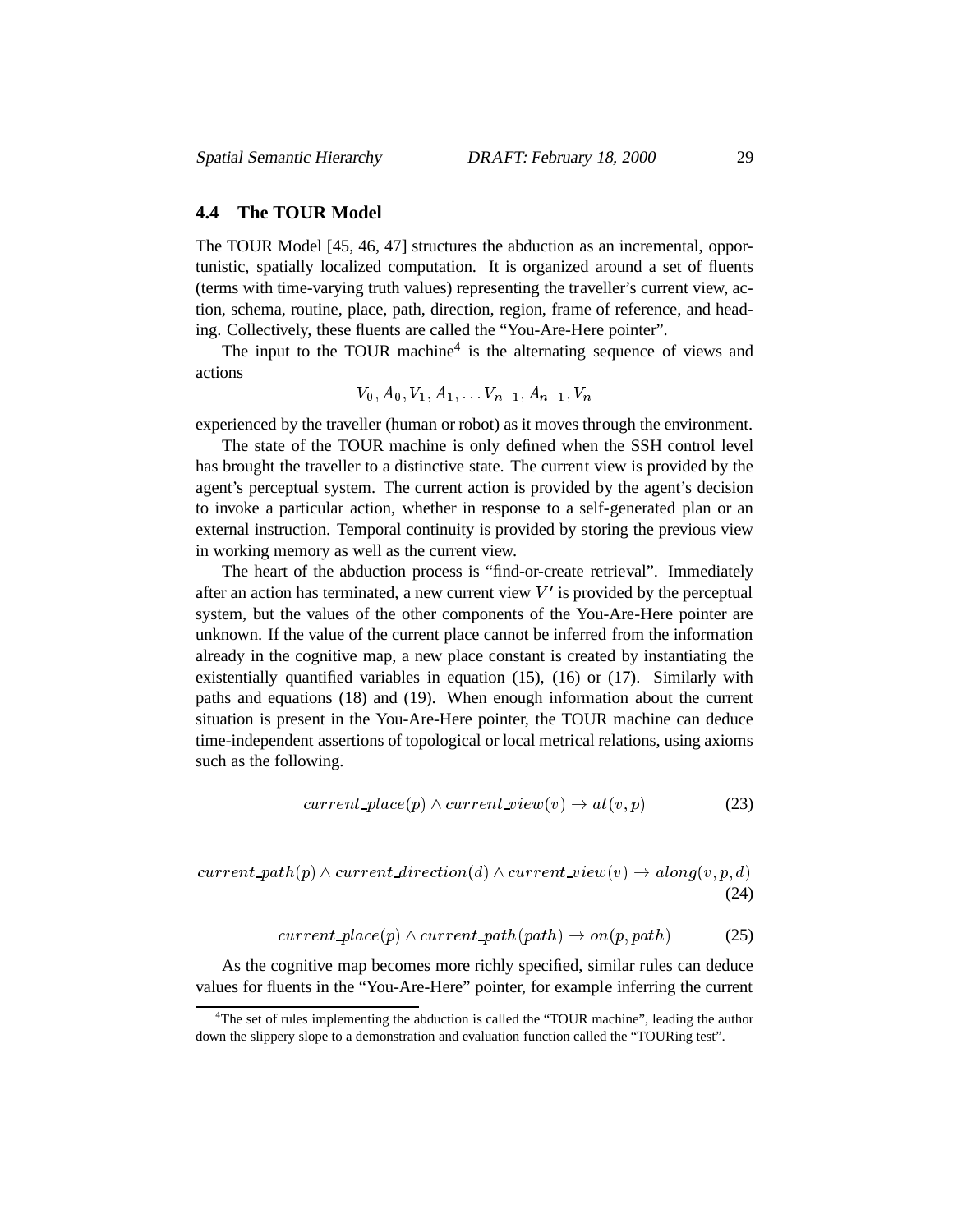

Figure 7: Exploring "around the block" raises several problems: recognizing the same place under different names, and cumulative position error.

path or place from local metrical information and the magnitude of a turn or travel action.

The hard part of the abduction, and the part most likely to be deductively unsound, is to determine when two existing constants refer to the same place or path in the environment.

For example, suppose the explorer goes around a rectangular block in a new environment (Figure 7). The TOUR machine incrementally creates place and path descriptions for the corners of the block. Place description  $P_5$  is created to represent the destination of the travel action from  $P_4$  before doing the more expensive inference required to conclude that  $P_5 = P_1$ . This is a feature, not a bug, since it preserves the incremental, interruption-tolerant character of TOUR machine inference, albeit leaving the topological map in a weakened form when it fails to identify self-intersection points.

The "rehearsal strategy" [55, 56] tests the hypothesis that  $P_5 = P_1$  by using physical exploration starting from  $P_5$  to check for the neighbors predicted for  $P_1$ . This strategy, limited to any finite radius, is clearly vulnerable to false positive conclusions. However, Dudek, et al [19] show that correct qualitative strategies exist if the traveller can leave a uniquely recognizable mark on the environment, or if there is a reachable, uniquely recognizable, "home base". Local or global metrical information, even when incomplete, is clearly helpful in testing identity hypotheses.

From the implementation perspective, it is relatively easy to handle the case of a newly created "place-holder" symbol like  $P_5$ , about which very little is known. If the identity  $P_5 = P_1$  is quickly learned, all occurrences of  $P_5$  can simply be replaced by  $P_1$ . Much less frequently, an identity may be discovered between two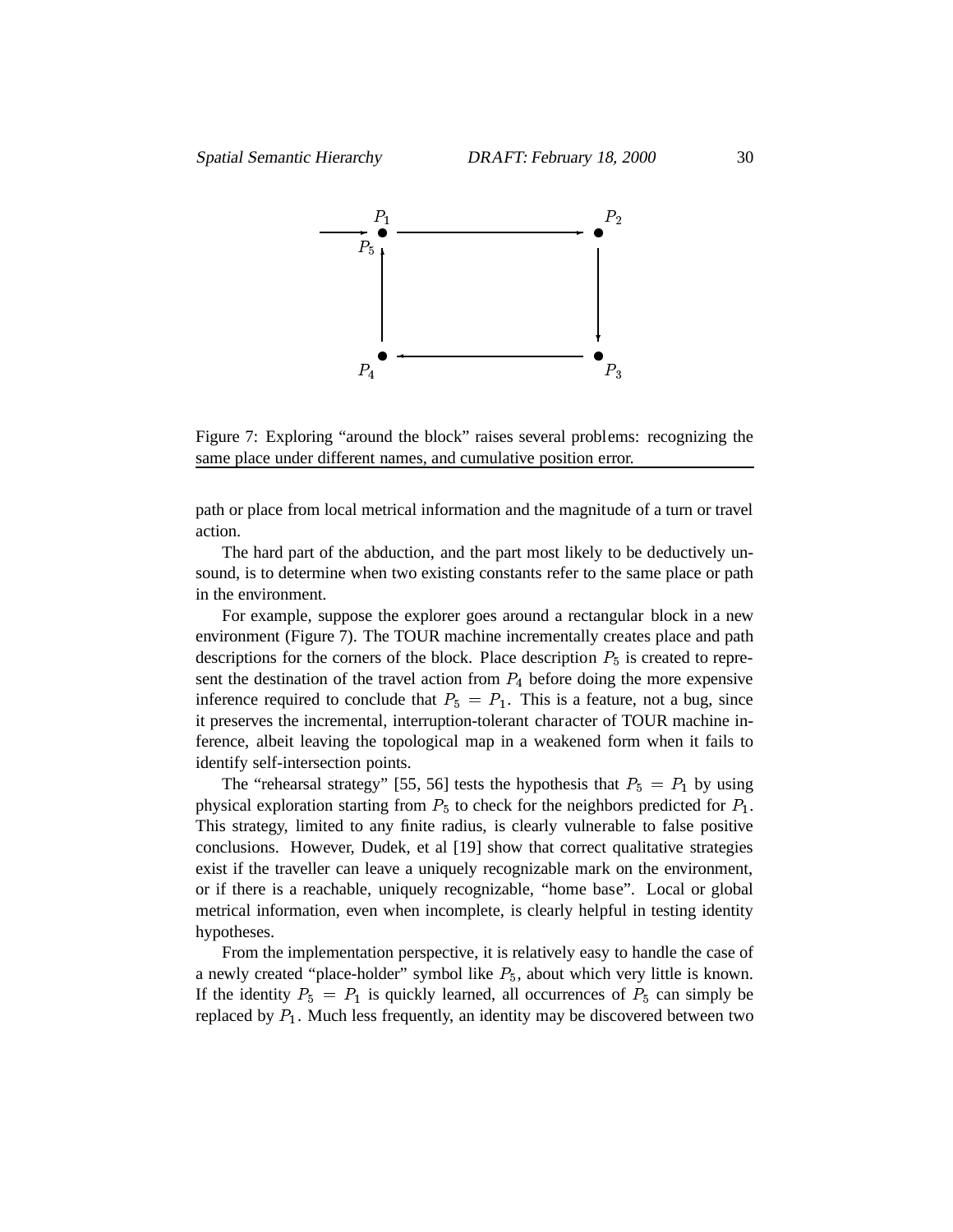richly described places that were believed to be distinct. The implications of such a change can be arbitrarily far-reaching within the knowledge base. The methods for such extensive knowledge reorganization are beyond the scope of this paper.

The abduction rules as currently performed are informally derived from the theory. Remolina and Kuipers [84, 83] express the abduction more formally in terms of prioritized circumscription and Lifschitz' nested abnormality theories [65].

#### **4.5 Local 1-D Geometry**

Some metrical knowledge consists of quantitative attributes that can be treated as annotations on the symbolic framework provided by the topological map. For these attributes, the dependence of the quantitative knowledge on the topological map is clear: until places and paths have been created, there are no objects for these quantities to be attributes of.

Observations of the magnitudes of actions provide information about the local geometry of places and paths.  $\langle V,$  (travel  $\delta$ ),  $V' \rangle$  provides evidence about the distance between two places on the current path.  $\langle V, (\text{turn } \alpha), V' \rangle$  provides evidence about the angle between obstacles and/or paths at the current place. This information can be represented as 1-D (linear or circular) metrical properties of the individual places and paths in the topological map. These properties are accumulated incrementally by the same abductive process that builds the topological map.

Geometric information local to a particular place or path is represented by two predicates:

- $radial(place, view, heading)$ . When the agent is located at place, view is obtained when facing in the direction heading, which is a quantity representing the clockwise angle from the zero heading of a frame of reference local to that place.
- position1(path, place, position). When the agent is located at place, on path, position is its one-dimensional coordinate with respect to a frame of reference local to path.

Given these predicates, we can define the relations among metrical observations at the causal level, and local geometry at the metrical level.

• From (turn  $\alpha$ ):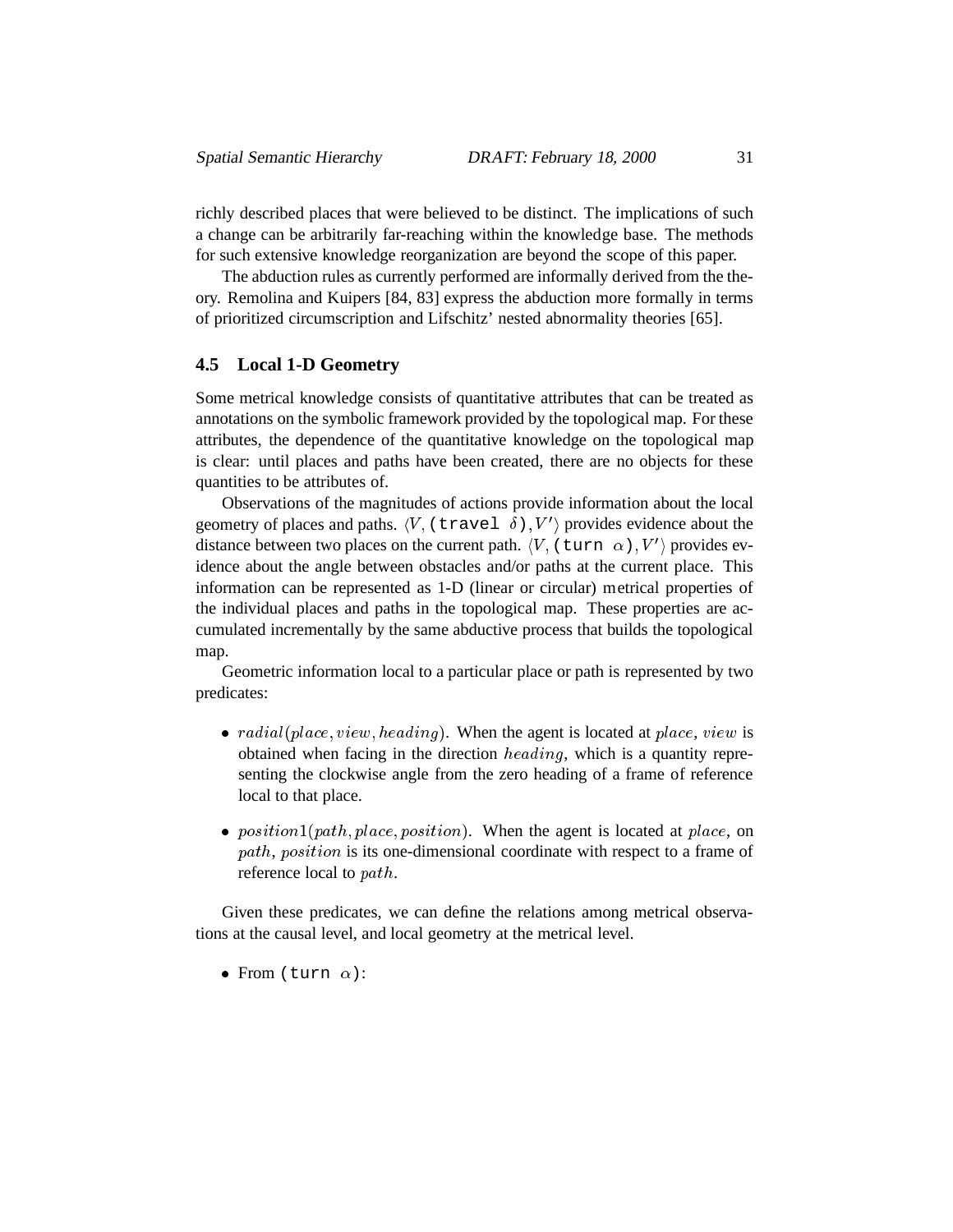```
\langle V_1, (turn \alpha), V_2 \rangle\rightarrow\exists P, h_1, h_2radial(P, V_1, h_1) \wedgeradial(P, V_2, h_2) \wedgeh_2=h_1+\alpha mod 360^\circ]• From (travel \delta):
```

```
\langle V_1, (travel \delta), V_2 \rangle \wedge d \neq 0\rightarrow\exists P_1, P_2, path, dir, pos_1, pos_2 [
at(V_1, P_1) \wedge at(V_2, P_2) \wedgealong(V_1, path, dir) \wedgeposition1(path, P_1, pos_1) \wedgeposition1(path, P_2, pos_2) \wedgepos_2 = pos_1 + \delta \cdot dir
```
The abductive rules that implement these axioms have the capability to define initial zero headings and positions when no previous local frame of reference is known. 1-D position is an interval quantity: zero is an arbitrary landmark.

## **4.6 Way-Finding**

The topological level of representation is a graph of places, paths and regions. It supports a variety of problem-solving methods that can exploit different types of knowledge that might be available (cf. [20, 35]).

- The graph of places and paths can always be searched blindly. Where distance estimates exist, one can use A search [75] or Dijkstra's algorithm [16].
- Where direction and heading estimates exist, heuristic search can prefer motion in the direction of the goal.
- Where boundary region information exists, and a desired route must cross a region boundary, then any place on that boundary is a potential subgoal. Collections of related boundaries can be organized into structures such as topological grids that provide a selection of potential subgoals [45, 46].
- Where an abstraction region hierarchy exists, a complex way-finding problem can be abstracted to a simpler high-level problem, plus simpler connection problems at the endpoints [45, 46].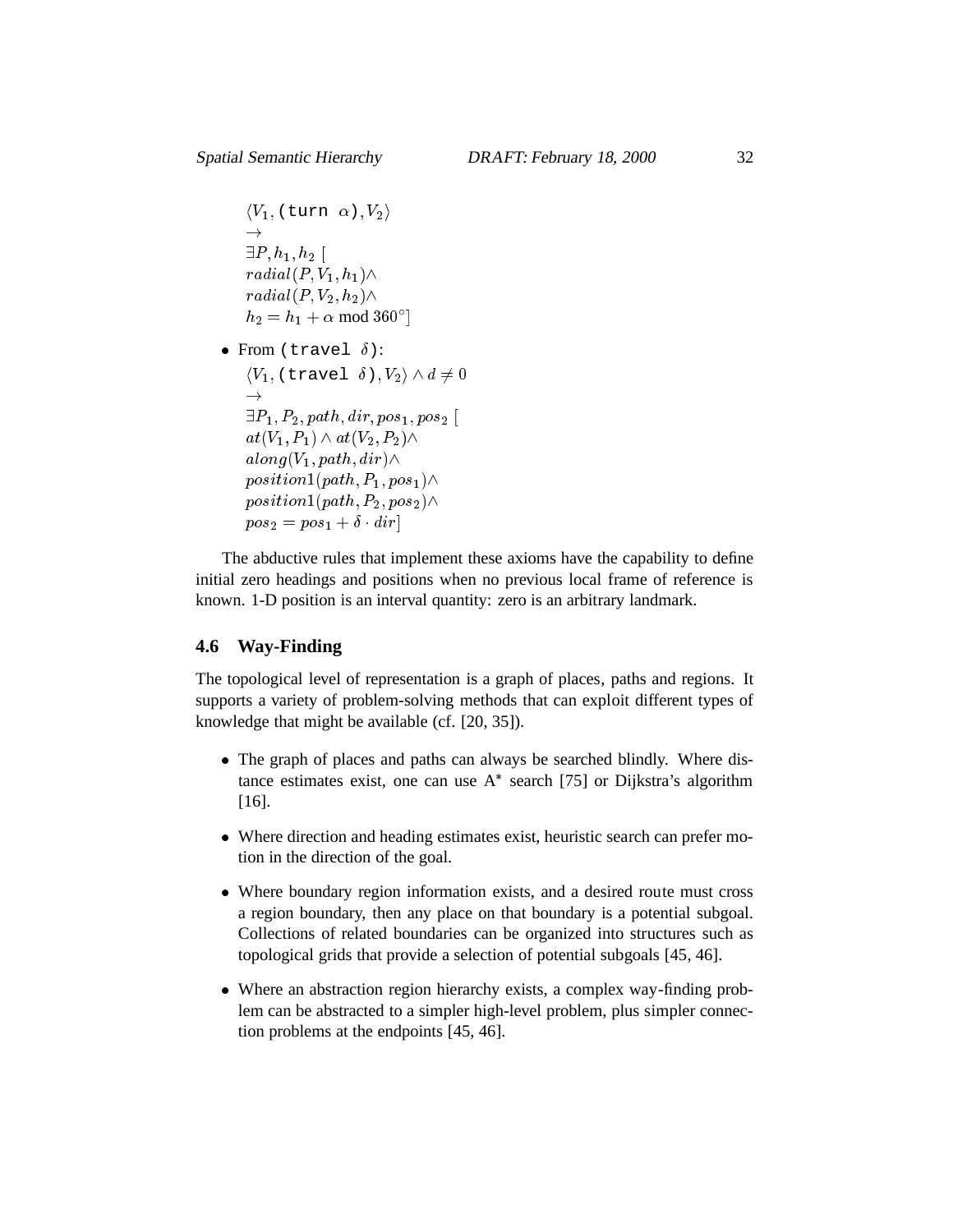## **5 Global Metrical Mapping**

A global 2-D analog metrical representation allows powerful metrical inferences, but can be expensive and error-prone to create, especially from local observations during travel.

## **5.1 Single Global Frame of Reference**

The "Map in the Head" — a globally consistent 2-D analog representation — is a popular theory of spatial knowledge, even though its limitations as a cognitive theory have long been recognized [67, 18, 48].

Many robot mapping projects [7, 8, 72, 63, 11, 94] take as their goal the construction of a map that specifies the locations of the robot and relevant environmental features within a single, global frame of reference. This has natural appeal: when an agent knows its position and orientation within a global map, it is straightforward to infer the vector to any known feature of the environment. Furthermore, in an environment subject to *perceptual aliasing* — many places appearing similar or identical, as in the desert, in the woods, or on the surface of Mars — accurate localization in a global frame of reference can compensate for not being able to tell the places apart.

The first problem with global metrical mapping is that an exploring agent, robotic or human, has useful states of knowledge that are not expressible as coordinates within a single frame of reference [48]. In particular, during travel, any agent will accumulate position uncertainty with respect to a global frame of reference tied to its initial position. For a convex region, or more generally a simplyconnected region, a suitable exploration strategy can keep these cumulative errors within bounds. However, when the region is not simply connected, traveling "around the block" and closing the loop (figure 7) raises the difficult problem of matching the current position to the original frame of reference [7, 8].

Experience suggests that orientation error is more common, and its impact accumulates more seriously, than translation error. The phenomenon of "walking in circles" when lost in the woods suggests that cumulative orientation error is a serious problem for humans, as well as robots. Some animals such as insects and birds have polarized light or magnetic field sensors that can be used as a compass sense, giving greatly improved dead reckoning abilities [24].

The second problem with global metrical mapping is the space and time cost of the mapping algorithm. A uniform 2-D occupancy grid representation [72, 73, 94] requires a number of cells that is quadratic in the diameter of the environment divided by the length of the grid cell. Hierarchical structuring methods such as partitioning office environments into rooms can reduce the cost of these algorithms,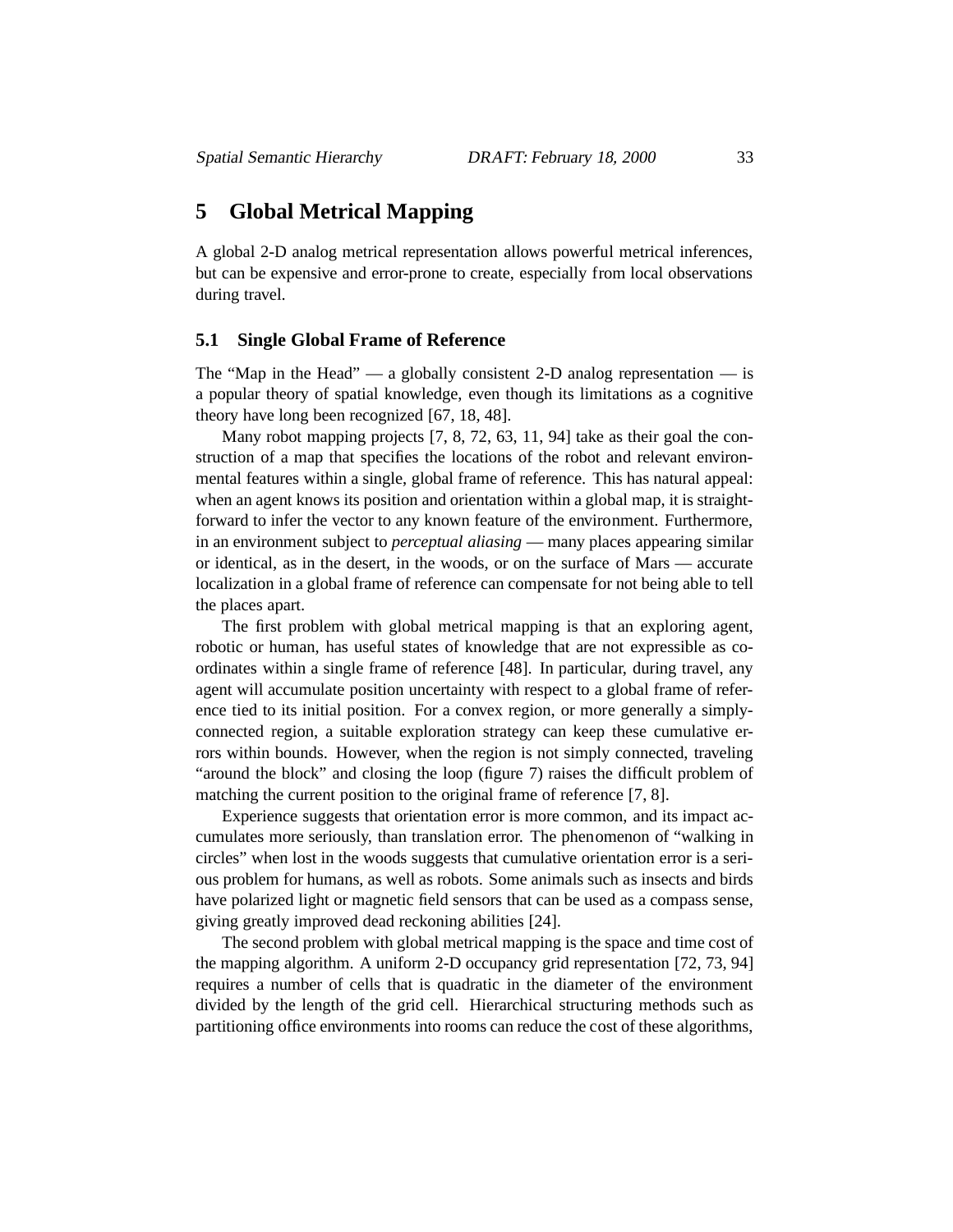but in many cases these methods amount to implicitly identifying and exploiting the topological structure of the environment that is explicitly represented by the SSH.

The feature-mapping representations used by Leonard and Durrant-Whyte [63] identifies environmental features by their sensory signatures and assigns them locations in the single global frame of reference. The cost of this representation is proportional to the number of features in the environment and its resolution is not limited by grid cell size. However, it shares the problem of cumulative error, and it depends on having sensory models for the different environmental features it is to recognize, making it less robust in arbitrary environments than occupancy grids.

## **5.2 Patchwork Mapping**

Another way to build a global metrical map is to create a loosely-coupled collection of local "patch" maps of simply-connected neighborhoods, each with its own local frame of reference. The relationships linking the patches may be purely qualitative, of they may have imprecise quantitative information associated with them. Figure 2(c) shows the result of relaxing local maps of place neighborhoods and path segments into a single frame of reference, under the assumption that the distortions required to map the local headings and distances into a planar map are evenly distributed across all the patches [56]

This approach draws strongly on the work of McDermott and Davis [71], who proposed a very flexible representation for metrical knowledge consisting of multiple frames of reference. It used real-valued intervals to express uncertainty both of locations within a single frame of reference and of the relation between different frames of reference.

Another approach to constructing a global metrical map from local patches focuses on real and constructed visual images rather than 2-D analog spatial representations. PLAN [9] represents the local metrical map as a collection of coordinated visual images, and the global metrical map is a constructed "image" of the environment as it might be seen from a distant vantage point.

Thrun, et al [95] demonstrated the value of a topological framework for reducing cumulative estimated position error when constructing a global metrical map. This method augments the occupancy grid with a set of widely spaced "significant places" that are indicated to the robot by a human operator. The localizationmapping cycle is applied first only to the set of significant places, representing the large-scale structure of the environment, then to the occupancy grid representing the fine structure. This hybrid topological-metrical mapping method resists cumulative position error, converges faster, and achieves high accuracy.

Accurate local metrical maps can be important to local control laws, and they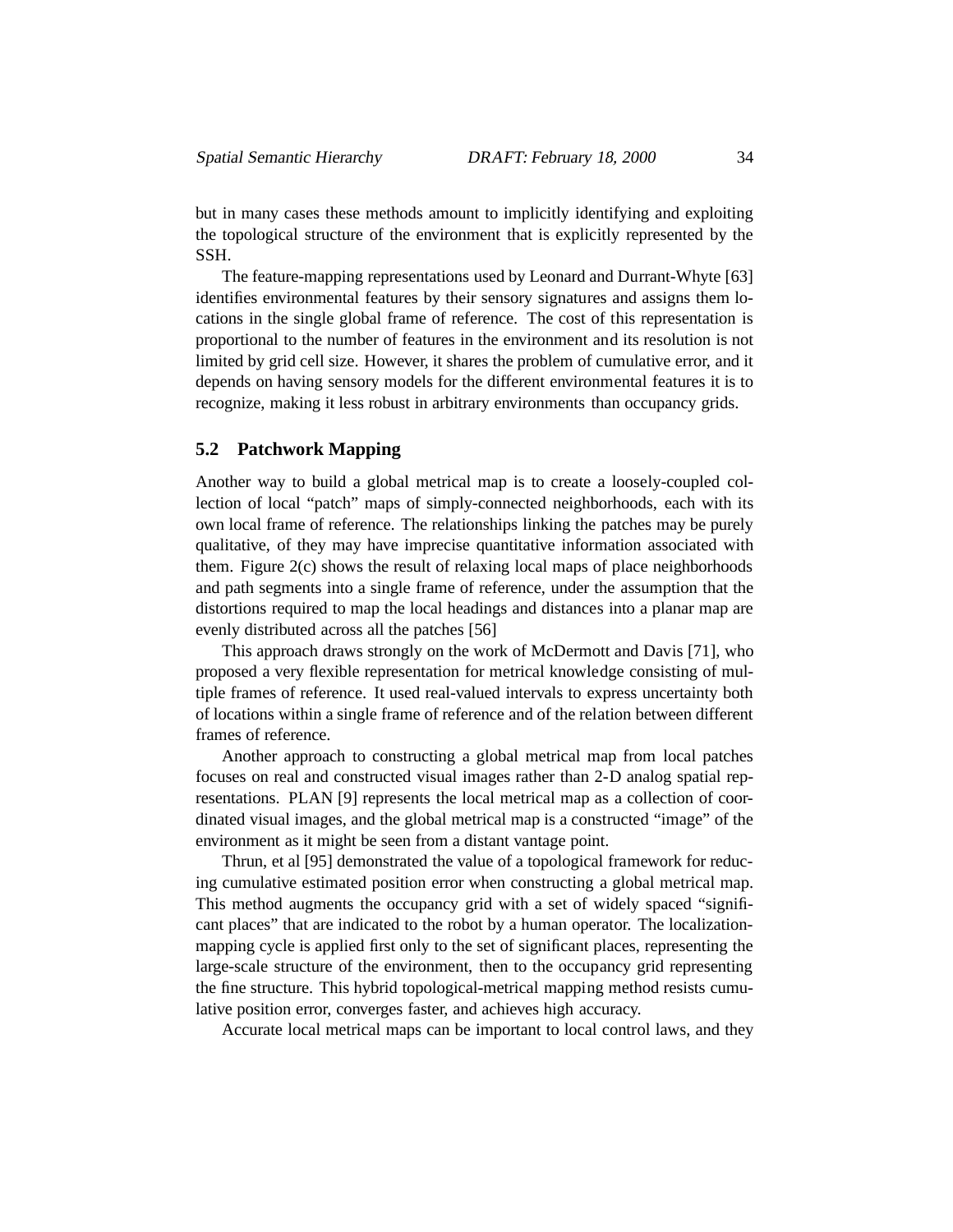are relatively easy to construct from the information available from vision, laser range-finders, and even sonar. Global metrical information is useful when it is available, but in sufficiently perceptually rich environments, it is seldom on the critical path for exploration, map-learning, route-planning or navigation. Global metrical mapping is essential only when few places are perceptually distinctive, and it is successful only when position uncertainty can be prevented from accumulating.

## **6 Evaluation by Robot Implementation**

A working implementation is a demonstration that the different representations can function together coherently and effectively. It also demonstrates qualitative properties of the system.

#### **6.1 Simulated Agent in Continuous Office Environment**

Kuipers and Byun [55, 56] implemented the control, topological, and metrical levels on a simulated robot with a radial array of 16 range-sensors subject to both random and systematic errors similar to those of the Polaroid sonar sensor.

Figure 2 shows the trace of the NX robot's exploration of its simulated environment, a fragment of the topological map constructed from that exploration, and a representation of the patchwork of local metrical maps, relaxed into a single frame of reference for display. Conclusions to be drawn from this experiment are:

- In this office environment, NX identifies a concise set of locally distinctive topological map elements (20 places and 23 edges), corresponding well with the points a human viewer considers distinctive.
- Random sensor error is well handled by the control laws. Systematic sensor error modeled on the specular reflection errors of sonar sensors, are handled effectively (if perhaps tediously) by approaching suspected illusory open spaces for closer inspection.
- Perceptual aliasing (distinct places with identical local sensory signatures) is effectively disambiguated through physical exploration guided by the rehearsal strategy.
- An exploration agenda consisting of unexplored edge-ends effectively drives exploration of the environment and construction of a complete topological map, and provides a restricted set of candidates for disambiguating cases of perceptual aliasing.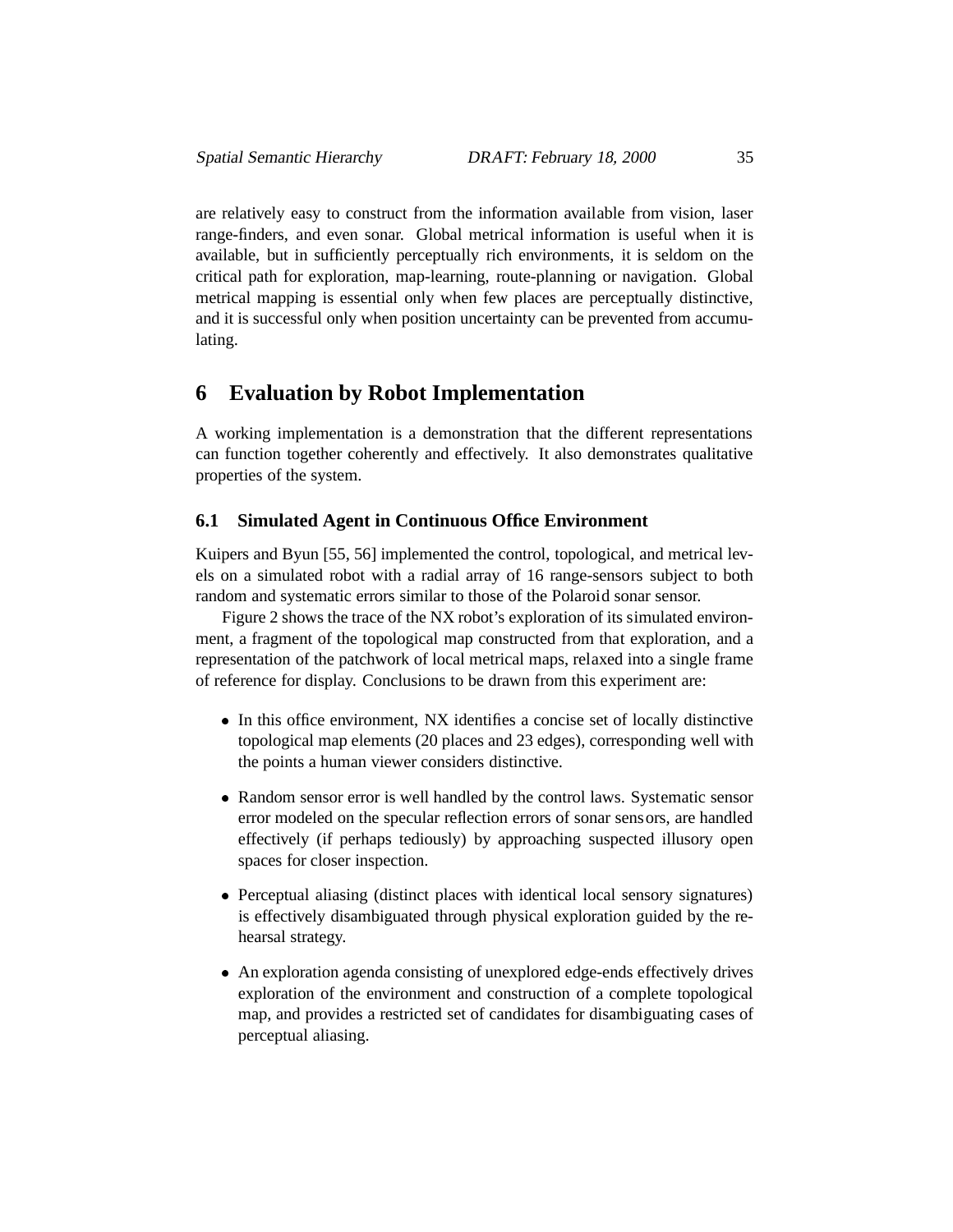- Routes constructed at the topological level can be effectively mapped down to the control level and executed.
- Exploration, topological map-building, way-finding and navigation can all be done effectively without the use of quantitative information outside of the local control laws themselves.

## **6.2 Simulated Agent in Discrete Urban Environment**

The TOUR model consists of the symbolic representation and inference portions of the SSH: the causal and topological levels, without the control level or local or global 2-D geometrical maps. Since its original incarnation [45], the TOUR model has been implemented numerous times, building frame-structured descriptions of places, paths, and the other aspects of the SSH causal, topological, and 1-D metrical levels. The original was implemented in MacLisp, and the author reimplemented it first in an ad hoc rule language embedded in Lisp, and later in the logic-programming language Algernon [12]. Results from the Algernon implementation are shown in Figure 8. Larger subsets of the SSH, augmenting the symbolic TOUR model with the control level, have been used to build cognitive maps for simulated robots by Byun [55, 56] and by Pierce [81], and for a physical robot by Lee [62].

Figure 8(a) shows a simulated portion of an urban environment. The environment is richly enough structured and perceived to avoid perceptual aliasing. The agent is taken on a tour of the neighborhood, going around each of the four blocks once in each direction, traveling along each path segment, visiting each place and observing each view. Of the 44 views in the environment, 9 are experienced only once, 23 are experienced twice, 10 are seen three times, and only 2 are seen four times. Figure 8(b) shows a causal route description constructed after part of the tour, and Figure 8(c) shows two of the frames constructed, describing a particular place and a particular path. Conclusions to draw:

- With an appropriate ontology, an opportunistic approach to deductive and abductive inference efficiently learns the topological structure of an environment.
- In the absence of perceptual aliasing, abductive reasoning is simply and successfully implemented as "find-or-create retrieval" of frames in the knowledge base.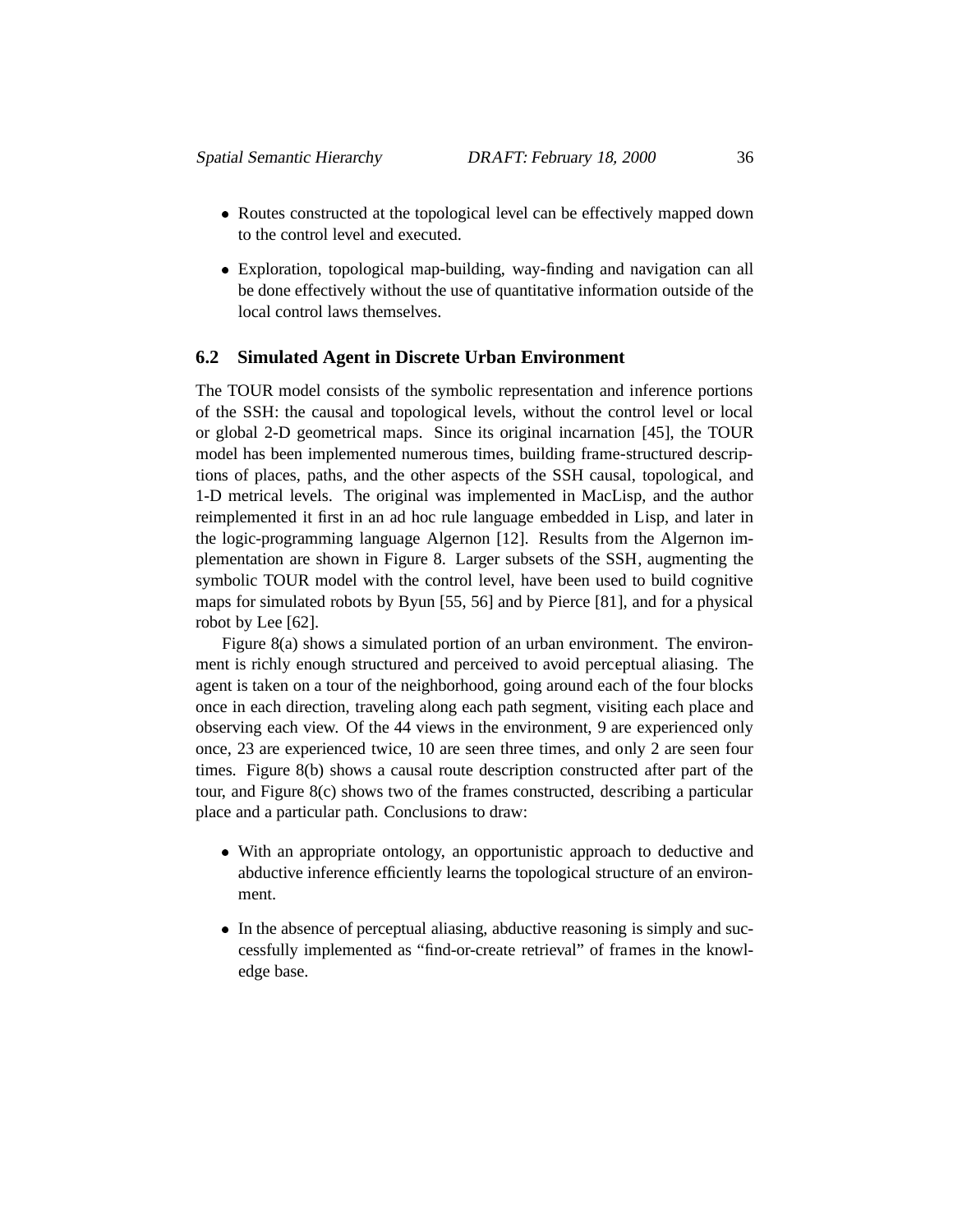3

12

15



```
< V9 TURN17[90] V10 >
      < V10 TRAVEL7[200] V30 >
< V30 TURN18[90] V31 >
< V31 TRAVEL8[500] V23 >
      < V23 TURN19[90] V20 >
< V20 TRAVEL9[200] V4 >
     TURN20[90] V5 >
< V5 TRAVEL10[500] V9 >
              (b)
                                 Isa: places abstract-objects objects things
                                             v9 v8 v10 v11
                                 On-dpath: dpath-4 dpath-10 dpath-1 dpath-13
                                 View-angle: (v9 v8 -90) (v8 v9 90) (v9 v10 90)
                                             (v8 v11 -90) (v10 v11 90)
                                 Local-heading: (v9 0) (v8 270) (v10 90) (v11 180)<br>On-path: path-2 path-3
                                             path-2 path-3
                               Path-2:
                                 Isa: paths abstract-objects objects things
                                 Place-on2: place-1 place-2 place-9
                                             -<br>(place-2 0) (place-1 200) (place-9 -200)
                                 Dpath: (dpath-10 pos) (dpath-4 neg)
                                 Order: (place-2 place-1) (place-9 place-2)
```
**(c)**

Figure 8: TOUR model exploration.

- **(a)** Map of a simulated portion of Dorchester, Massachusetts. The small numbers around each intersection indicate the views obtained in the four directions.
- **(b)** The sequence of causal schemas experienced during a route around a block.
- **(c)** Frames for a place and a path after the exploration is complete. (The slot-names in this implementation are not the same as the relations-names used in this paper.)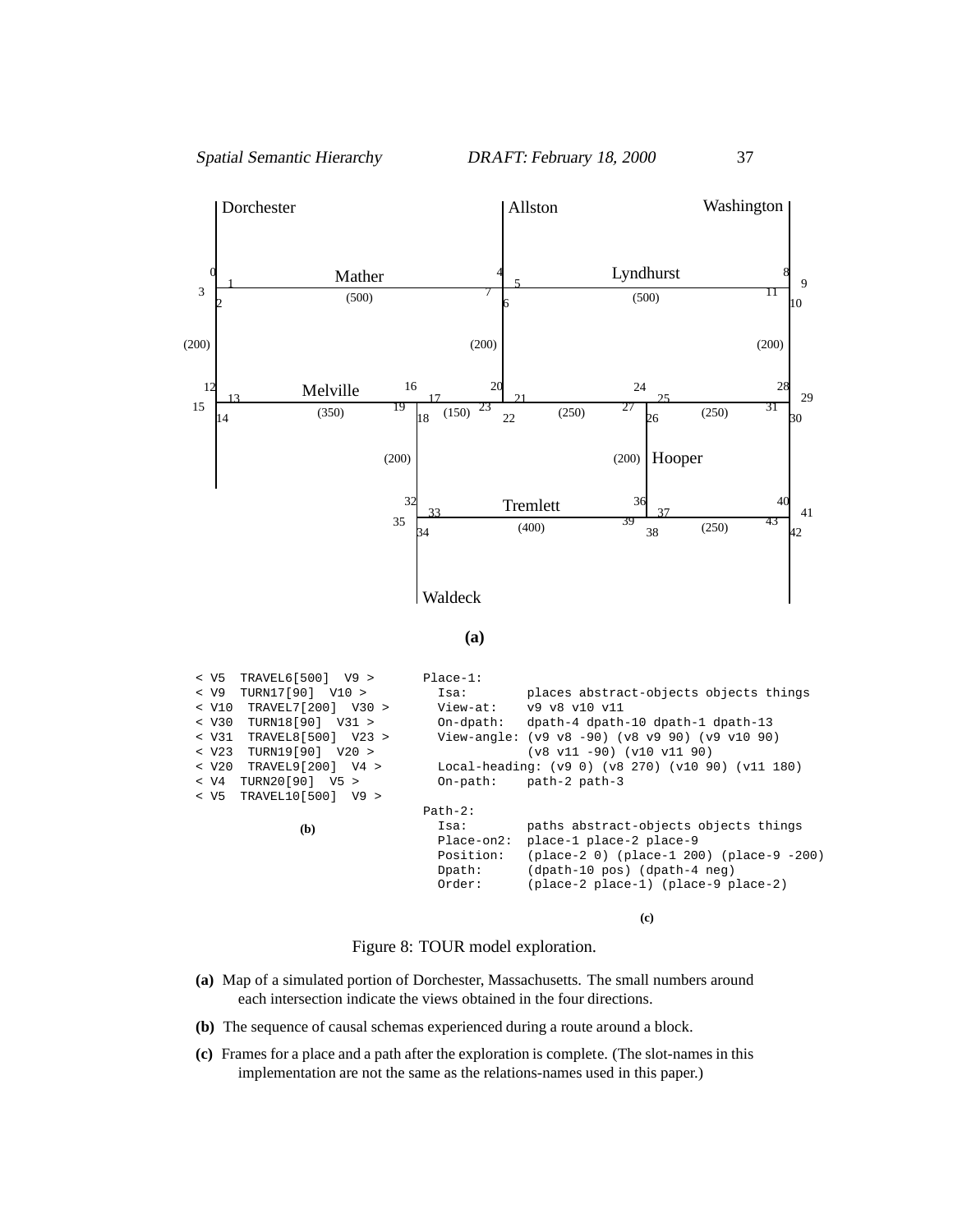

Figure 9: Control behaviors leading Spot (RWI B12) to a distinctive state. (a) Spot is following the midline when it detects sudden increase in distance to right wall. (b) Moving slowly, Spot localizes the convex corner in a local frame of reference. (c) Using "virtual sensing" of the convex corner, Spot follows a parabolic trajectory equidistant from corner and wall, until reaching a point the same distance from the forward obstacle. (d) Spot rotates to face directly towards the forward obstacle, defining the distinctive state.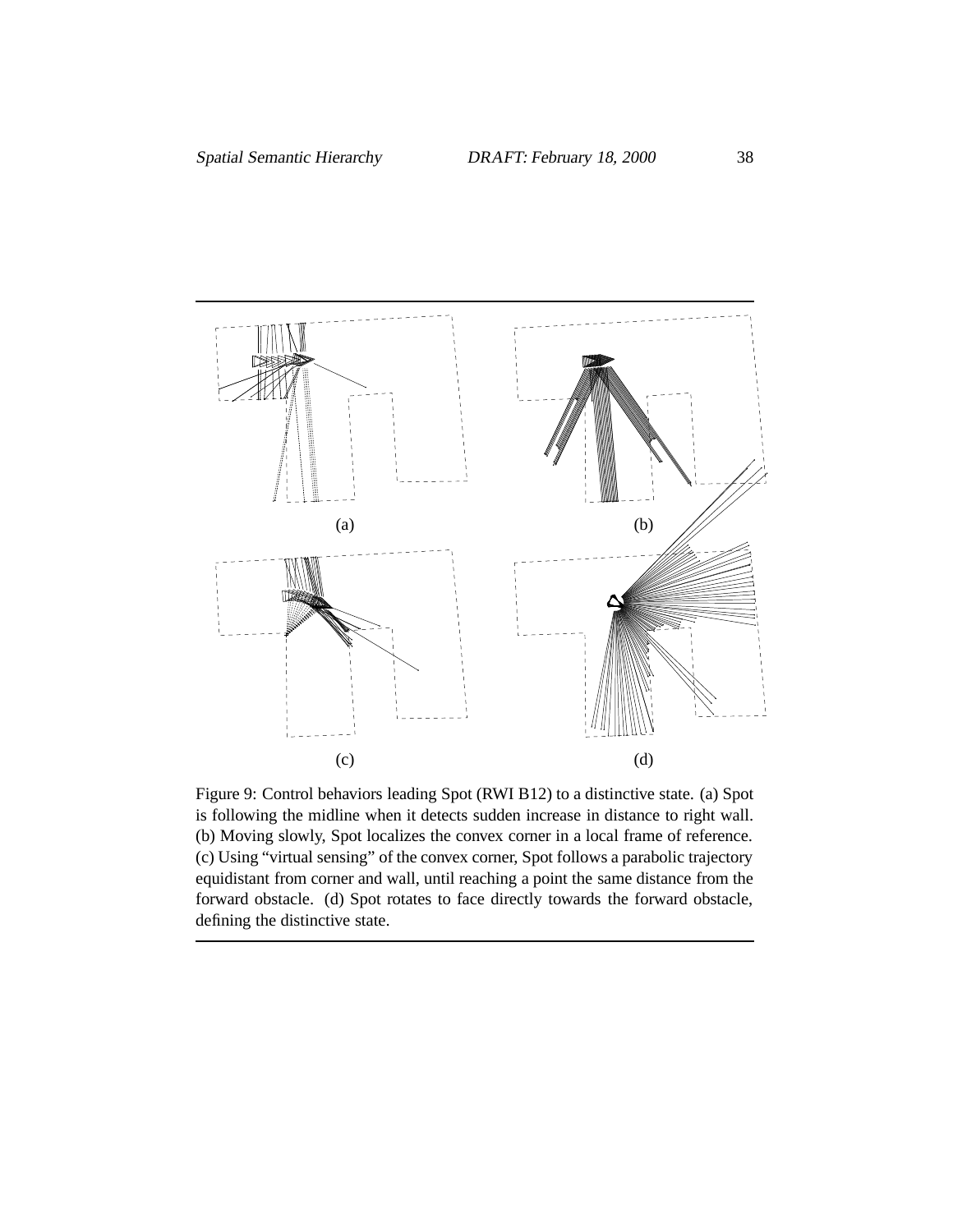## **6.3 Physical Robot in Office Environment**

The pitfall of robotics in simulated environments is the possibility that successful performance could be due the simplified environment provided by the simulator, rather than due to the proposed method. To evaluate this possibility, Lee [62] demonstrated a successful implementation of the control level on a sonar sensing robot (RWI B12) in an office environment, abstracting its behavior to simplified causal and topological representations.

With physical sonar, specular reflections could make important obstacles simply invisible. To overcome this problem, it was important to implement a local observer process that built a local metrical map of nearby obstacles when they were easy to perceive. The local map would then support "virtual sensing" of the object when it became difficult or impossible to perceive directly.

Figure 9 demonstrates the robot's behavior as it detects the termination of a trajectory-following control law and hill-climbs to a distinctive state. Several other useful methods were developed and demonstrated, including a phase-diagram for selecting trajectory-following control laws (Figure 11) and a decision tree for classifying the structure of the local place neighborhood and selecting hill-climbing control laws.

 With a few modifications, the SSH exploration, mapping and navigation methods extend from simulated to physical robots.

While experimental results are not yet available, our laboratory is using the SSH as the knowledge representation foundation for an intelligent wheelchair [32]. This robot uses laser range sensors and binocular vision. Sonar sensors will be added, but used only as touchless bump sensors.

## **6.4 Simulated Learning Agent in Unknown Continuous Sensorimotor Environment**

Pierce and Kuipers [81] demonstrated a hierarchical learning system for a robot with initially uninterpreted sensors and effectors. By analyzing the effects of its actions on its sensor input, the agent learns a hierarchy of representations of its sensorimotor system, leading up to the SSH control level. The agent learns: the structure of its sensor set; the effect of its actions on its sensors; a useful set of primitive actions; a useful set of higher-level features defined in terms of primitive sensory features; local state variables to characterize the current environment as described by the features; control laws for changing one local state variable while holding the others fixed; and criteria for defining distinctive states. Figure 10 shows the patterns of exploration through a simple environment at three stages of the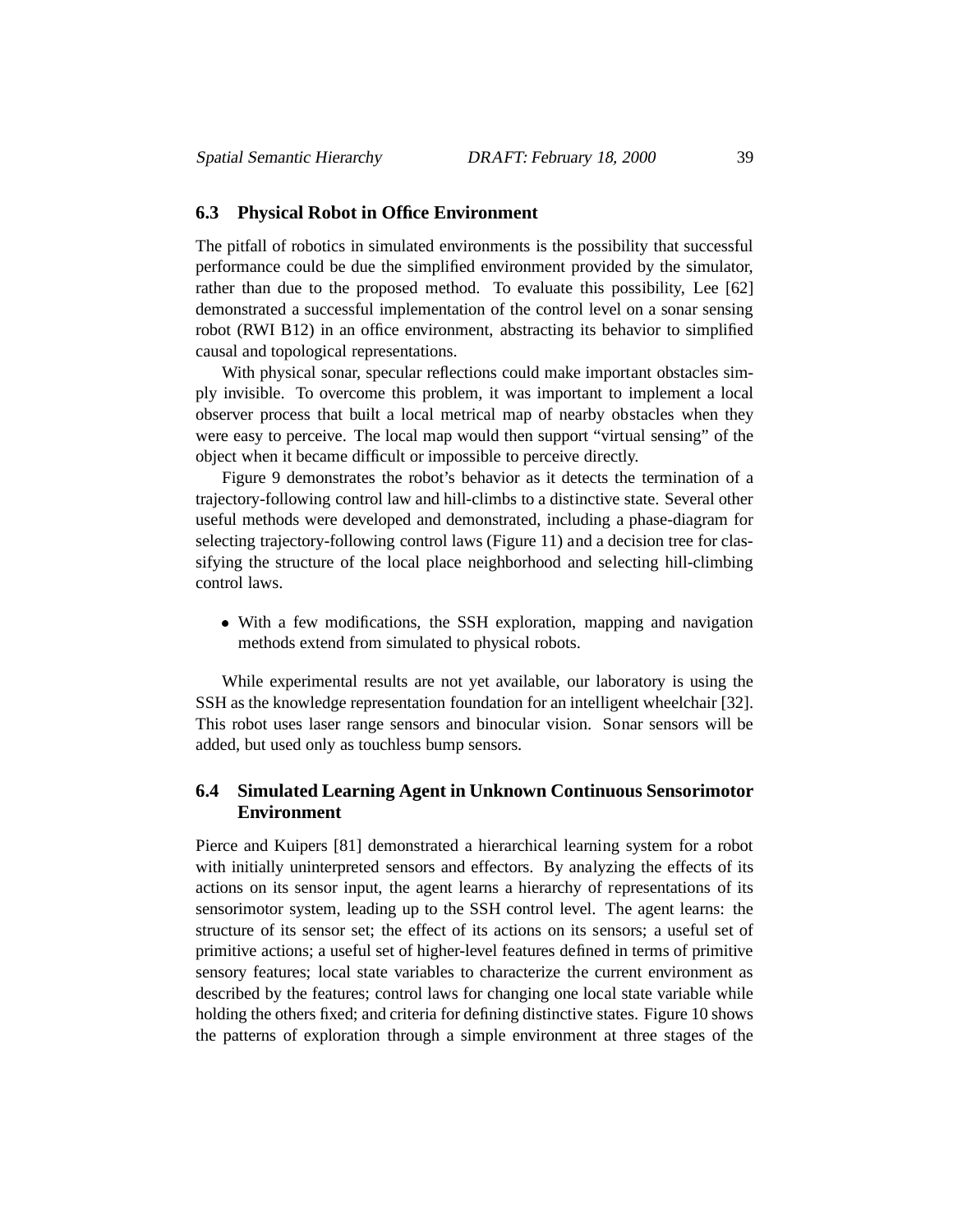

Figure 10: Exploring a simple world at three levels of competence [81, Fig. 20].

learning process: (a) random motion to learn useful sensory and motor features; (b) open-loop wall-following control laws; and (c) closed-loop wall-following control laws.

 It is possible for an agent to build a cognitive map in the SSH representation, even without prior knowledge of the properties of its sensors and effectors.

## **7 Applying the Spatial Semantic Hierarchy**

To implement the SSH on a given robot, it is necessary to define its connection to the robot's particular sensors and effectors. This requires the robot's designer to define trajectory-following and hill-climbing control laws, to define views, and to show how the local metrical map is derived from sensory input. The SSH has been formulated to avoid dependence on the properties of particular sets of sensors or effectors, but rather to depend on the controllability of the dynamical system consisting of the agent in its environment.

## **7.1 Trajectory-Following Control Laws**

Trajectory-following control laws, for example wall- or corridor-following, keep two out of the three degrees of freedom in the robot's state near setpoint values, leaving one degree of freedom for forward or backward progress. Individually, such control laws are well understood (e.g., [15, 98]).

To implement the SSH control level for a given robot, the designer must specify a set of trajectory-following control laws, along with their conditions of applicability, in forms suitable both for selecting the control law to apply during exploration and for detecting when the control law has reached the end of its region of applicability. As discussed in section 2.2, the regions of applicability may have fuzzy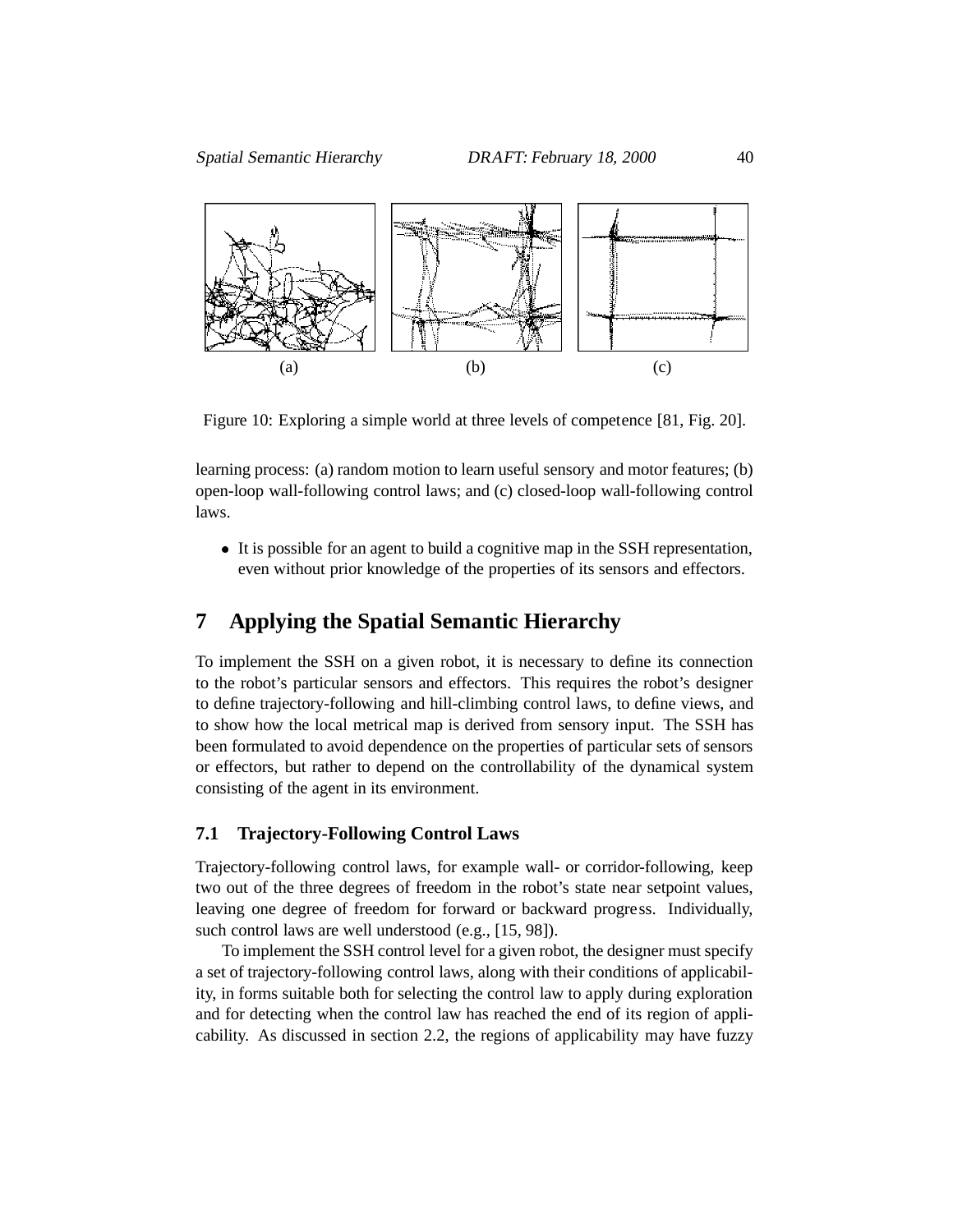

Right Distance

Figure 11: Selection criteria for trajectory-following control laws. In an office environment with range-sensors, a trajectory-following control law is selected depending on distances to obstacles on the left and on the right. Arrows show the direction of flow in the region appropriate to each control law.

boundaries, and heterogeneous control laws may be composed from multiple simpler laws. Figure 11 shows the regions of applicability of four trajectory-following control laws appropriate for range-sensing in an office environment, based on [62, fig. 4.8].

Vision sensors support a different set of control laws, for example homing on a visually distinctive target, homing on the vanishing point of dominant sets of line-segments in the image, or aiming toward the midpoints of line segments defined by objects to pass on the left and on the right. Just as with range sensors, these control laws can be defined as reactive responses to sensory input, prior to constructing a model of the environment. Other trajectory-following control laws suitable for outdoor navigation include visual lane-following for autonomous vehicles [36], crossing qualitative boundaries defined by pairs of distant landmarks [64], and following a fixed heading until a destination is reached [29, 99].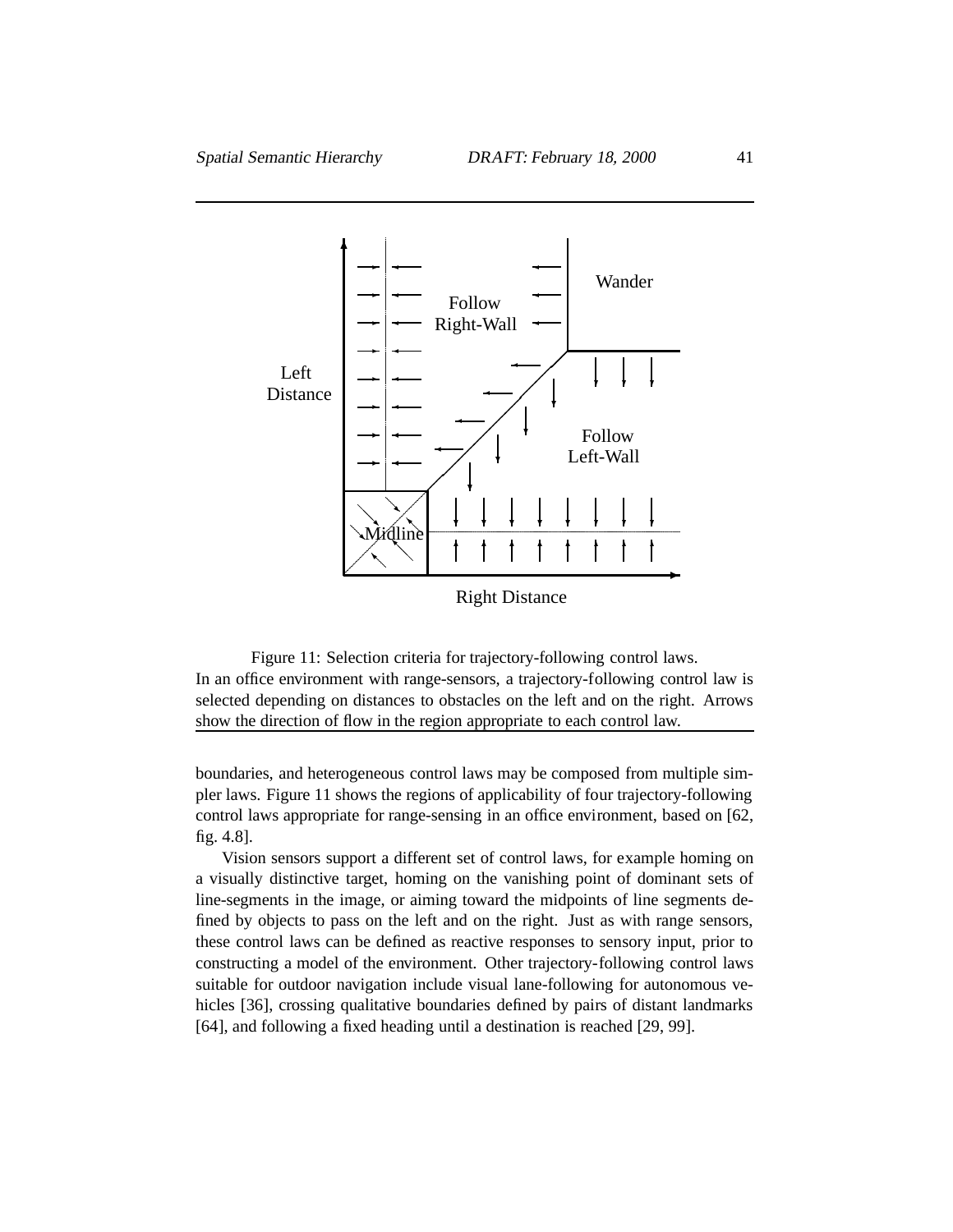Note that while control laws use continuous sensory input and issue continuous output signals, they embody very little knowledge about what the sensors are sensing or what the effectors are effecting. The *designer* may know the structure of the environment, but the robot does not. If the robot learns its control laws from its own experience, it may be able to build a perfectly functional cognitive map without explicitly or implicitly representing what the world is "really" like [81].

#### **7.2 Hill-Climbing Control Laws**

A hill-climbing control law eliminates all three degrees of freedom in the robot's state description: it brings the robot to a locally distinctive state. The designer must specify (or the robot must learn) a set of hill-climbing control laws appropriate to the type of environment it is to function in. For a range-sensing robot in a roomand-corridor environment (e.g., Figure 2) the most common hill-climbing control law seeks the point equidistant from three nearby obstacles. Another important type of hill-climbing control law seeks the point along a trajectory at which a sudden change takes place, for example the sudden increase in range-sensor values when the robot detects a cross-corridor. In an outdoor environment, a hill-climbing control law can be defined in terms of distance to nearby obstacles or landmarks [56, 62], distance from qualitative landmark pair boundaries [64], or estimated position along a trajectory [29, 99].

The selection of an appropriate hill-climbing control law starts when the current trajectory-following control law terminates (Figure 3). The identity of the current control law and the nature of the assumption violation that terminated it are important clues for the selection of the hill-climbing control law, but there may be other important features sensed in the current neighborhood that were not attended to by the trajectory-following control law.

The hill-climbing control law terminates when it has arrived at, or near within some small tolerance, the locally distinctive state in the current neighborhood.

### **7.3 Local Metrical Mapping**

The local metrical map is a Euclidean coordinate frame of reference representing the state of the agent and the locations of perceived obstacles within the local neighborhood. As discussed in section 2.5, construction of the local metrical map is not dependent on physical travel to a distinctive state. On the other hand, it does depend on a stronger interpretation of the meaning of sensor input and motor action than is required simply to execute a control law.

A procedure for constructing the local metrical map embodies knowledge of the relationship between the agent's sensors and its effectors, through the interme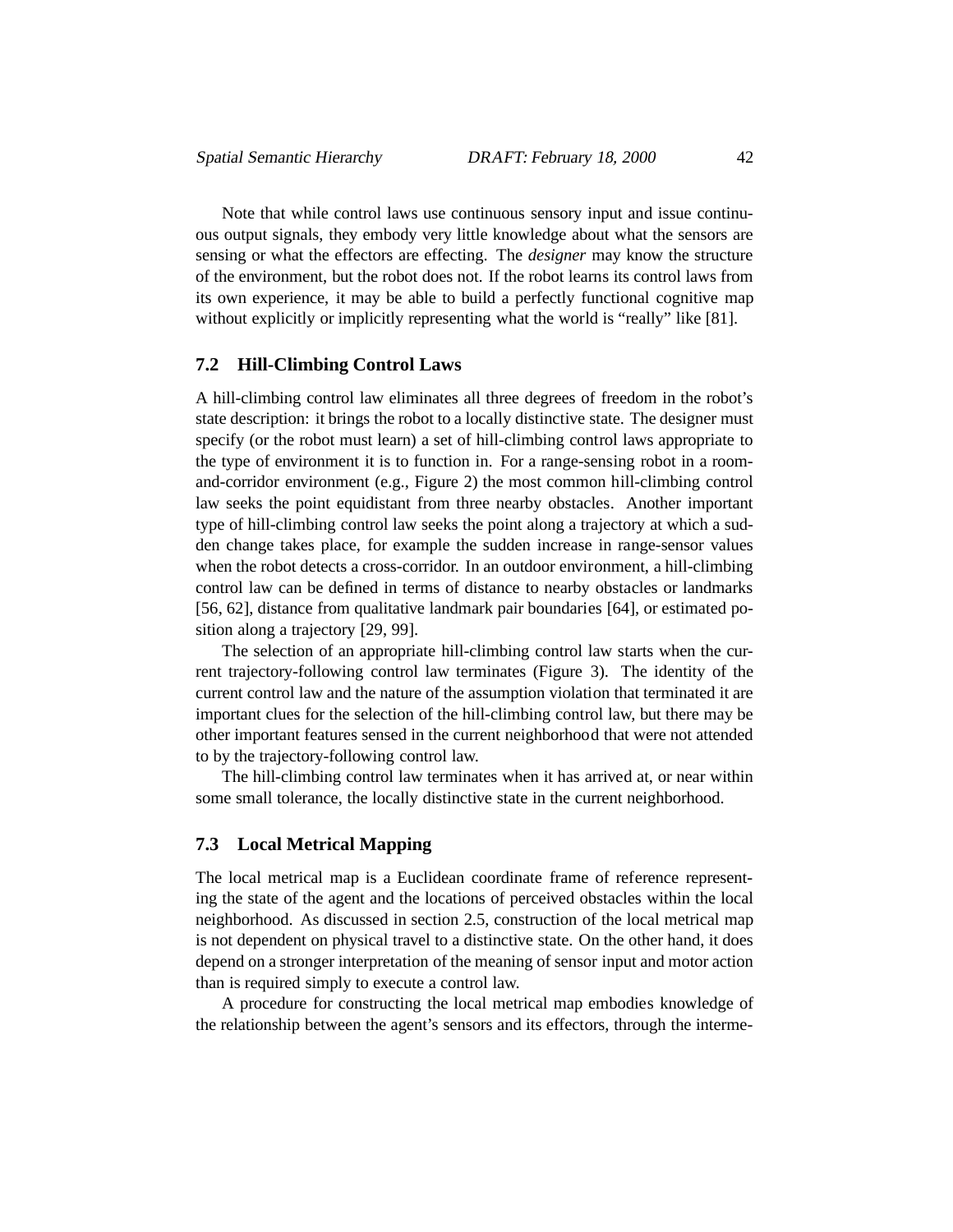diate structure of the local frame of reference. The agent must be able to predict the effects of its actions on its state within the local frame of reference, and it must be able to predict the effect of objects nearby on the inputs it receives from its sensors. The local frame of reference provides a conversion factor between motor units and sensor units.

These relationships can be provided by the robot's designer or learned from experience [81]. Once the fundamental relationships are known, the local metrical map can be created by a variety of methods including Kalman filters and Bayesian maximum likelihood estimators [91, 63, 94, 62]. These methods are primarily oriented toward odometry and range-sensing. Other methods have been developed for visual sensing robots [40, 61].

## **7.4 Views**

When the agent is at a distinctive state, the current sensory image is abstracted to a *view*. The SSH model of large-scale space treats views as having no internal structure: a view can serve as an index for storage and retrieval of a causal schema, and two views can be matched for identity. This defines a narrow interface between a model of large-scale space and possible models of visual (or other sensory) space.

The robot designer must specify a description to be derived from the sensory image the robot receives at a distinctive state. The SSH causal and topological levels work best if the current view uniquely identifies the current distinctive state. False positive matches (different states with indistinguishable views) require either complex reasoning or physical travel to resolve ambiguities (section 4.4). False negative matches (the same state not recognized because of different views on different occasions) result in multiple place descriptions created for the same place, possibly requiring substantial reorganization of the map when the identity is recognized. Therefore, the designer must select a trade-off between these two error types when specifying how a view describes the sensory image.

The sensory image of a neighborhood provided by a ring of 12 or 16 sonar sensors is particularly weak due to specular reflections. For this reason, Lee [62] built a local sensory target map of each neighborhood, and defined a view as this local map plus the position and orientation of the robot within it. The effectiveness of image-based views can be improved with higher-quality images from visual sensors or infrared laser range sensors. As our understanding of the relationship between visual space and large-scale space improves, it seems likely that the proper interface will subsume both the view and the local metrical map.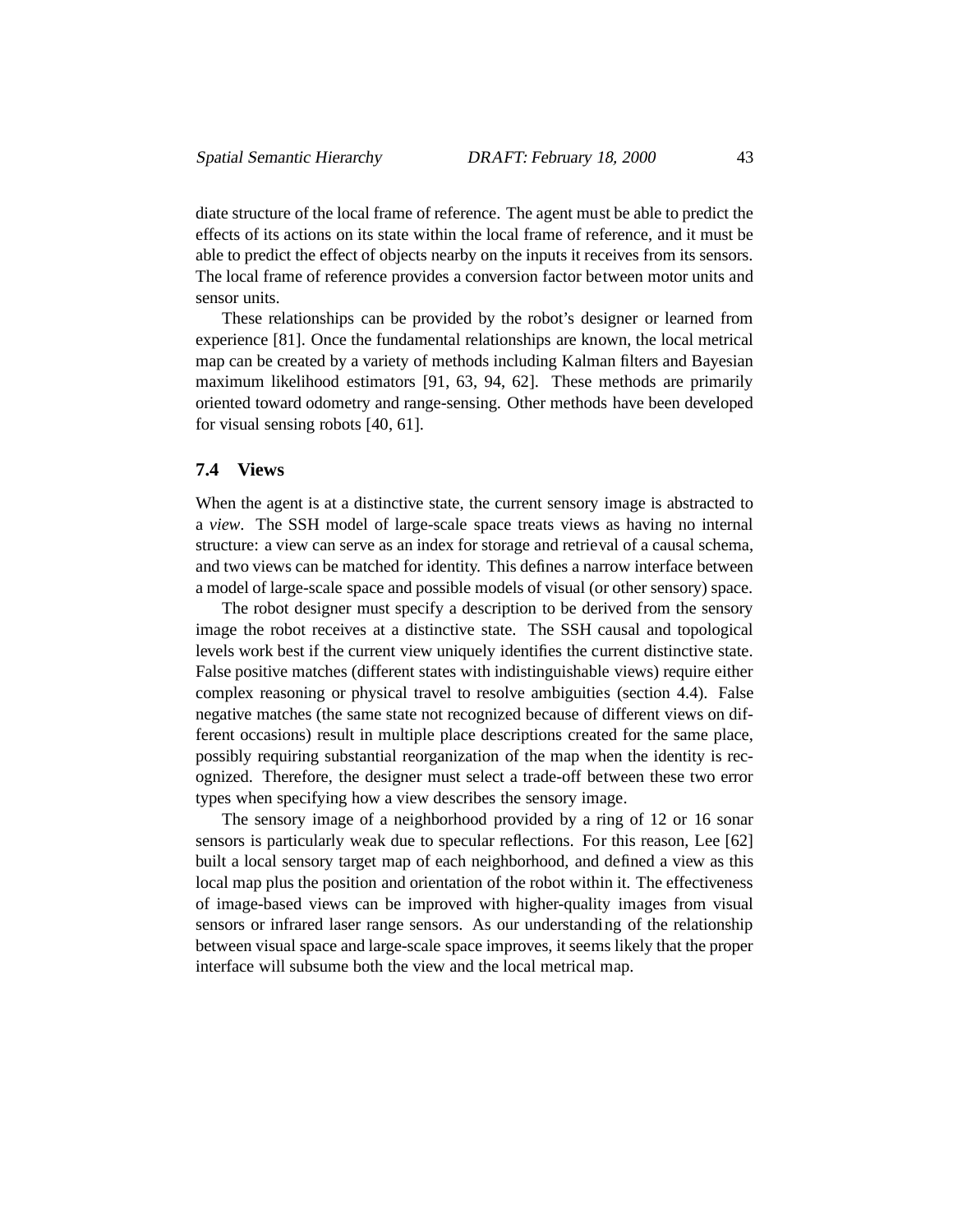## **7.5 Symbolic Levels**

The interaction between the cognitive map and the sensorimotor system of the robot is mostly subsumed by the control laws, the views, and the local metrical map. The symbolic levels of description in the SSH causal, topological, and 1-D metrical levels are largely independent of the specific properties of the robot.

## **7.6 Exploration Strategy**

The strategy for exploring the environment is expressed at the topological level, and so is largely independent of the agent's sensorimotor system. However, the strategy to be chosen depends on the pragmatic goals of the agent. The only goal of the NX robot [55, 56] is "curiosity": the need to identify the place connected to any unexplained path-end in its topological map. Whenever NX reaches the place at the end of a path segment, it determines whether that place is a familiar one or a new one, using the rehearsal strategy (Section 4.4) if necessary. For each new place, NX adds the path-ends identified at that place onto an exploration agenda. NX simply explores its small environments exhaustively, until the exploration agenda is empty and the topological map is complete. In larger or unbounded environments, different behaviors would result from different ordering strategies on the exploration agenda: conservative, close-to-home breadth-first search; wide-ranging, weakly connected depth-first search; or prioritized strategies oriented toward other goals such as finding food, avoiding predators, or following tropisms.

A robot vehicle such as an intelligent wheelchair or automobile will not have the autonomy to select travel actions in service of its own exploration goals. However, the TOUR model constructs the causal and topological maps opportunistically, regardless of how the actions are selected. Without the autonomy to perform a rehearsal strategy, ambiguity among places will increase, but sensors such as vision and  $GPS<sup>5</sup>$  will reduce its impact.

## **8 Discussion**

## **8.1 Coping with Uncertainty**

One of the key challenges of mapping and navigation in large-scale space is coping with uncertainties in sensing and actuation. The SSH decomposes this uncertainty into components that are handled effectively by the different representations.

<sup>&</sup>lt;sup>5</sup>The availability of accurate external positioning information such as GPS does not solve the mapping or localization problems, because of low resolution, limited signal accessibility, and unmapped or changing environments. GPS input is best regarded as a sensory feature useful for disambiguating certain places.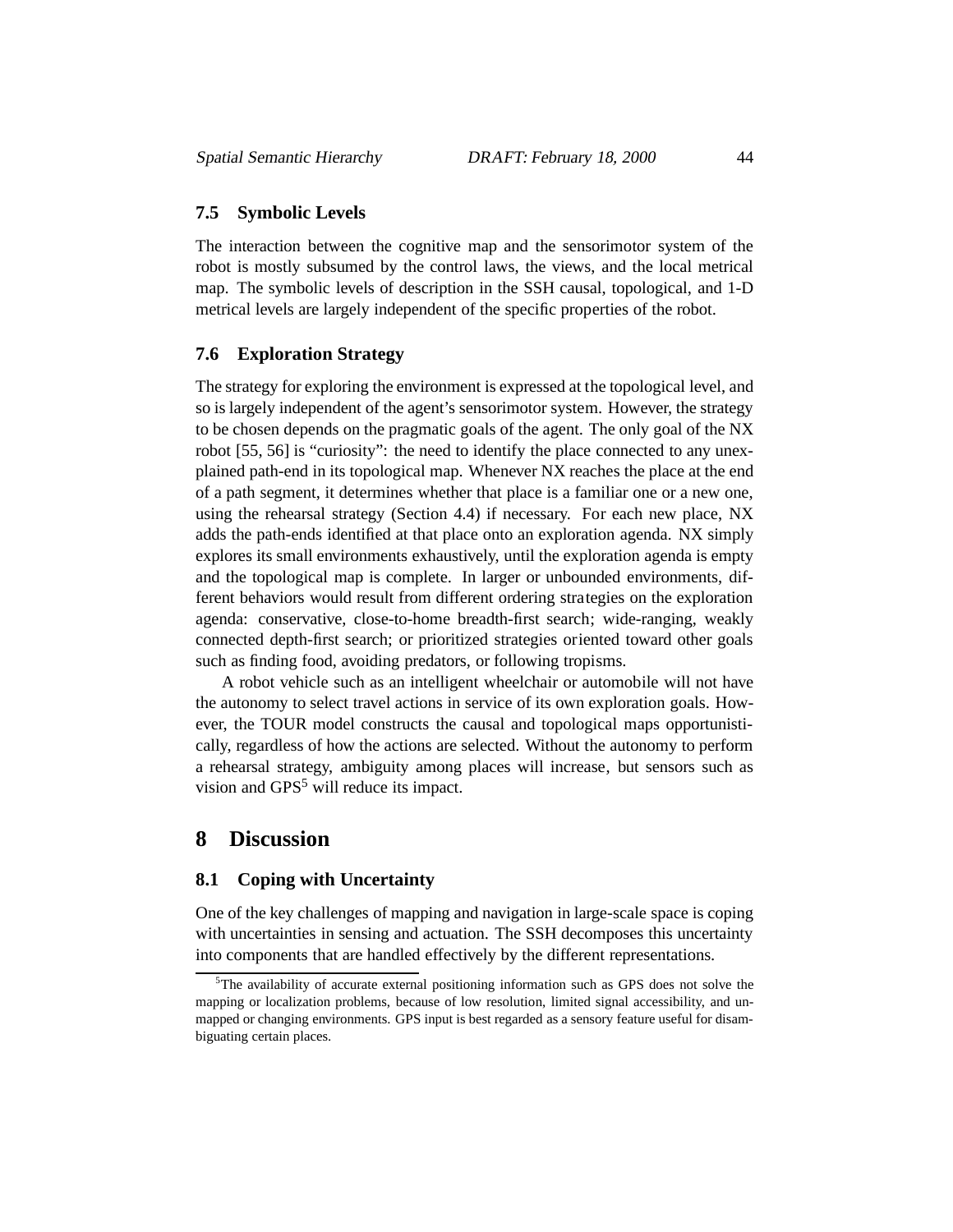Another major design goal for the SSH is the ability to support effective action in spite of substantial limitations in sensing, effecting, or computing resources. Therefore, it supports weaker but still useful qualitative methods for navigation when resources are not available to support high-resolution quantitatively-precise mapping.

Traditional control theory [15, 98, 22] provides powerful methods for achieving reliable, reproducible behavior in spite of significant sensor and effector uncertainty, as long as the structure of the environment does not change qualitatively, and as long as sensor and effector errors can be modeled in a tractable way. The SSH assumes that the environment can be decomposed into overlapping regions, each of which is qualitatively uniform in the sense that an appropriately selected control law can operate effectively throughout it, coping with disturbances and detecting the qualitative change that signals the boundary of the region. In the most resource-limited case, to "operate effectively" means to be able to hill-climb to a distinctive state when in its neighborhood, or to be able to follow a trajectory from one distinctive state to the next. When resources are more plentiful, to "operate effectively" can include the ability to localize at arbitrary positions or to reach arbitrary positions within the current neighborhood.

The SSH works in environments where locally distinctive states can be defined, and where motion in qualitatively uniform regions is sufficiently reliable between locally distinctive states that the agent's behaviors can be abstracted to the nodes and arcs of a graph. Local motion in the graph is then treated as perfectly reliable, insulated from the sensorimotor disturbances handled by the control laws.

Global uncertainty arises when collections of qualitatively uniform regions are non-simply connected. Traveling around a large loop typically accumulates substantial uncertainty about the metrical position of the agent with respect to the frame of reference of the starting point (see figure 7). The SSH decomposes this uncertainty into topological uncertainty ("Are we there yet?") and metrical uncertainty ("How far are we, and in what direction?").

Topological uncertainty is handled at the SSH causal and topological levels, as a subgraph-matching problem (Section 4.4). When the exploring agent arrives at a node of the graph (a place or distinctive state), it may need to determine whether this node is the same as a previously-encountered node. Some evidence may come from the sensory features available at the two nodes. Other evidence may come from comparing the topological neighbors of the two nodes. If the agent's sensors can detect enough variety in the environment, this decision can be made to any desired degree of confidence, after which the global topological structure of the environment is treated as reliably known.

Once the topological structure of the set of reliable travel paths is reliably known, effective travel among distinctive states is possible even without accurate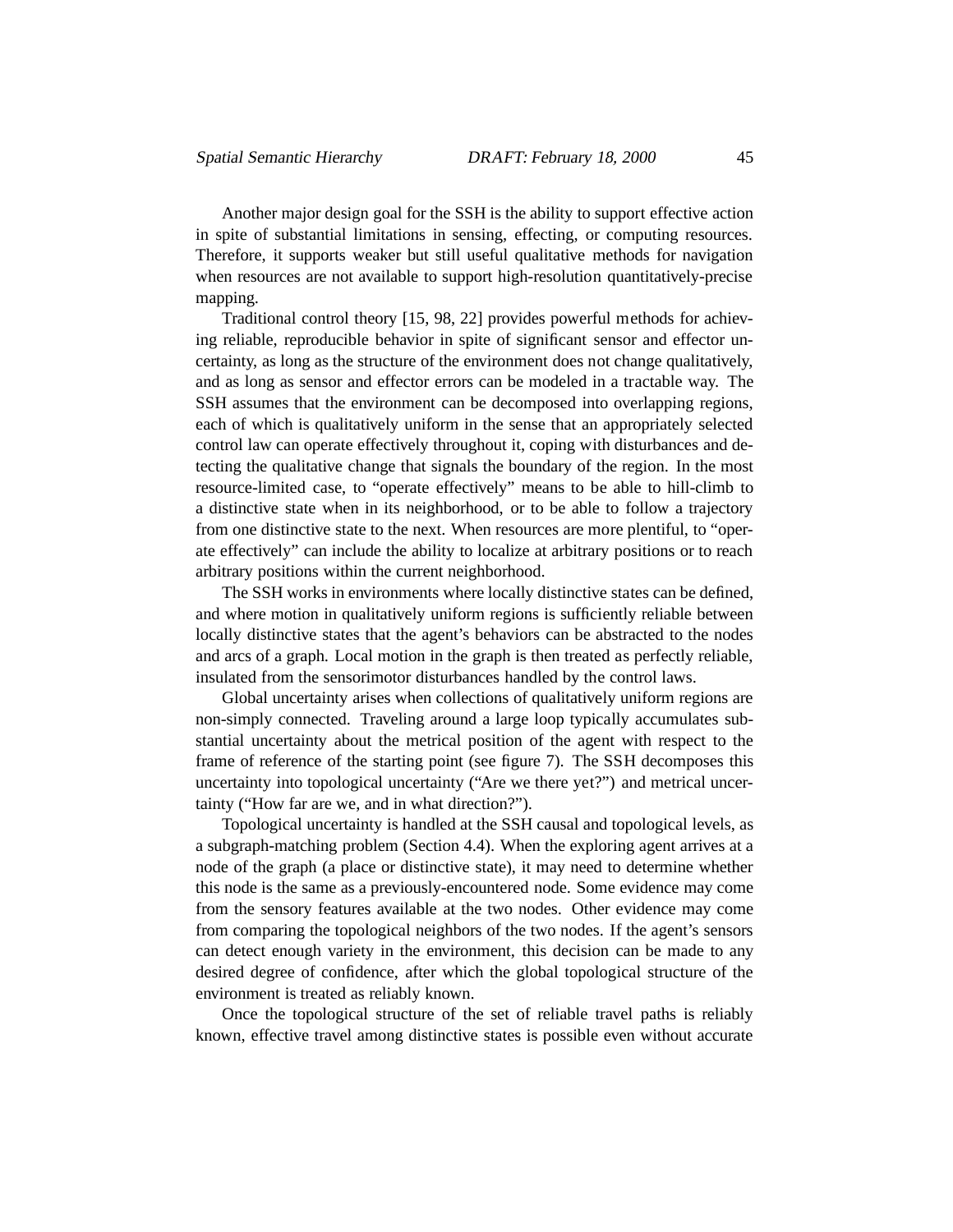global metrical knowledge. Furthermore, global metrical uncertainty can be incrementally reduced with additional observations gathered during travel. Obviously, accurate global metrical knowledge is still useful, particularly for deducing and following new trajectories, and for coping with disasters such as getting blown off course by a storm at sea. But in the SSH, accurate global metrical knowledge is not on the critical path for most cases of mapping and navigation.

While the office environment is convenient for research, the SSH is intended for wider applicability, including woods, open fields, or the surface of Mars. Micronesian navigation [29, 34] provides an extreme (and extremely interesting) example of this. Navigators in dugout canoes without modern instruments sail among the islands of the Micronesian archipelago, often out of sight of land for days or even weeks, orienting themselves with respect to another island (the *etak* island) that is *also* out of sight during the entire voyage! The methods they have for selecting safe routes, and for estimating heading, velocity and hence position, are fascinating. The critical point for this paper is that the navigators' cognitive representation of the route is as a sequence of places linked by travel segments with different control laws. These places are described in terms of features that are not directly observable by the navigator, such as a supernatural event or the position of the *etak* island. The symbolic causal and topological representation of the route provides the representational framework that coordinates the metrical inferences that actually do the work.

The SSH representation is not universal. If the environment is sufficiently uniform, as perceived and represented by the agent, that there are no distinctive states or that travel among distinctive states is unreliable, then SSH mapping is impossible. Novices at sea, in the desert, in the woods, or even in Levittown suburban tracts [67], fail to build useful cognitive maps or to navigate with them.

A key claim about the SSH is that the different spatial knowledge representations and inference methods exist in order to cope with the different components of spatial uncertainty, and therefore to produce the kind of robust behavior seen in humans.

#### **8.2 Recent Successful Robots**

The development of the Spatial Semantic Hierarchy has taken place during a time of exciting progress in intelligent robot control, map-building and navigation. There has been a ferment of important ideas that are combined in different ways by different researchers. This progress is surveyed in an excellent collection of chapters, *Artificial Intelligence and Mobile Robots: Case Studies of Successful Robot Systems*, edited by Kortenkamp, Bonasso and Murphy [39]. The map-building systems surveyed are: RHINO, by Thrun and his colleagues at CMU and Bonn [93];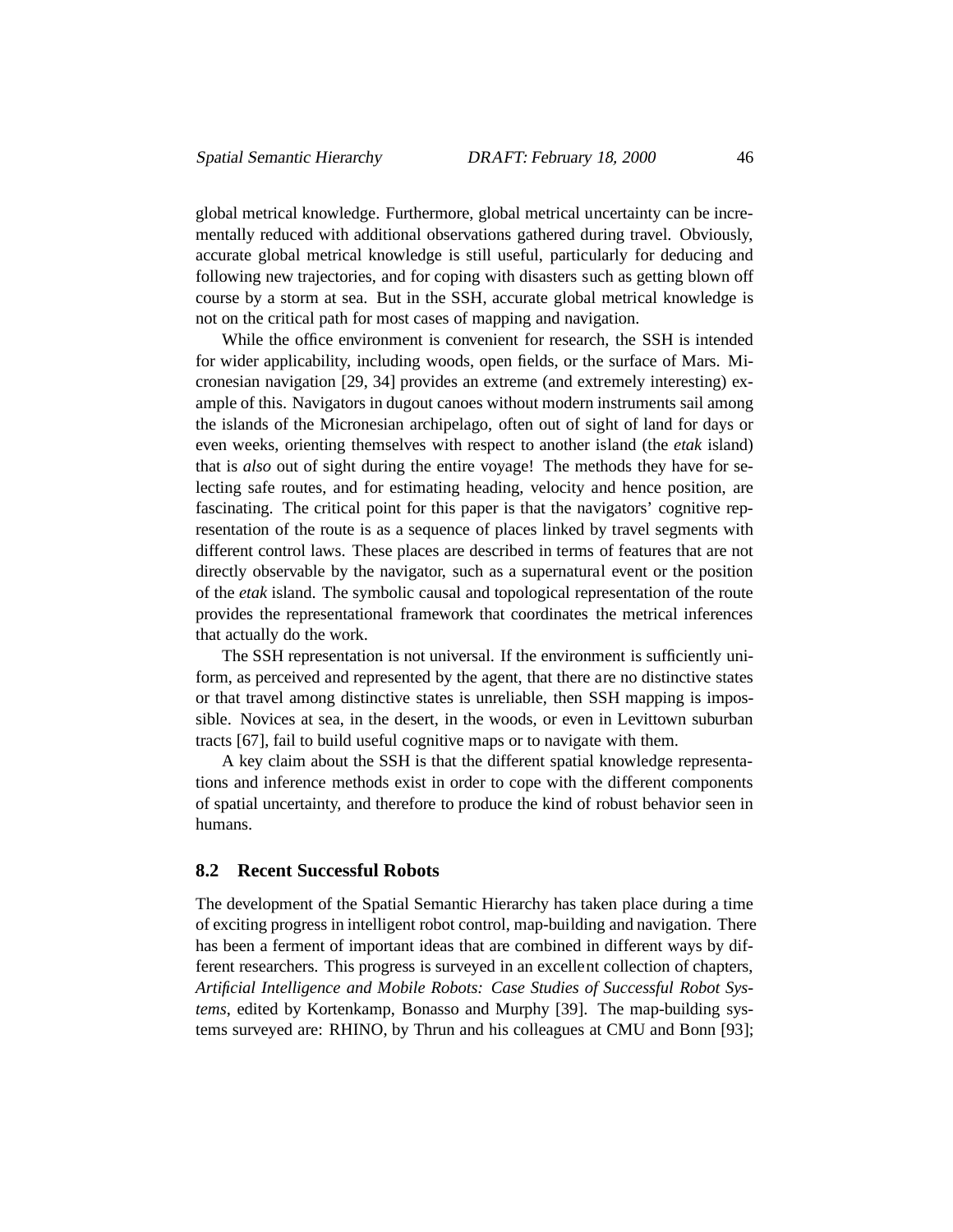CARMEL, by Kortenkamp and his colleagues at Michigan [38]; DERVISH, by Nourbakhsh and colleagues at Stanford [76]; and XAVIER, by Koenig and Simmons at CMU [37]. The SSH and its precursors have both influenced, and been influenced by, these systems.

An occupancy grid with a single frame of reference is the primary representation for the spatial structure of the environment for RHINO, CARMEL, and XAVIER. DERVISH uses a purely topological map, using control laws to follow edges and recognize places much like the SSH. XAVIER uses a very large grid cell  $(1 \text{ m} \times 1 \text{ m})$ , and explicitly links the sequences of cells along corridors, describing some of the topological structure of its environment. RHINO uses a Voronoidiagram based analysis to infer a topological description of the environment from the completed metrical map, in order to get the more compact and efficient topological representation for problem-solving. From the SSH perspective, deriving the topological map from the global metrical map puts the most expensive and errorprone representation on the critical path before a much more robust, flexible, and inexpensive representation.

Localization for RHINO and CARMEL means to identify the coordinates of the robot within the global frame of reference. RHINO uses a Bayesian approach to identify the maximum likelihood location given sensor input and recent history. CARMEL determines and maintains its position within the global coordinate frame using triangulation from observations of landmarks at known locations. Both DERVISH and XAVIER use probabilistic state-set representations for the robot location, thereby tolerating any ambiguity in identifying the current place. DERVISH uses "assumptive planning", which derives plans assuming that the single most likely location is correct, but tracks their execution with the full state-set representation. XAVIER uses a uniform POMDP representation both to plan its actions and to assimilate observations. In the SSH, localization occurs at any or all of the four levels, representing the current control law; the current action or distinctive state; the current place, path and direction; and the current coordinates within the local frame of reference in the patchwork map. The rehearsal procedure for resolving topological ambiguity is effective but ad hoc, and should perhaps be replaced by a more principled POMDP-based strategy.

Local motion control and collision avoidance is done using a local occupancy grid in an egocentric frame of reference by CARMEL and XAVIER. RHINO uses a velocity-space representation of the immediate neighborhood that makes it possible to encode a variety of hard and soft constraints on motion. DERVISH uses a casebased representation that specifies how to move in environments matching known patterns. In all cases, the spatial representation for deriving local motion is distinct from the one used for mapping and localization in the environment as a whole.

Many intelligent mobile robot systems exploit a "three-layer architecture" [5,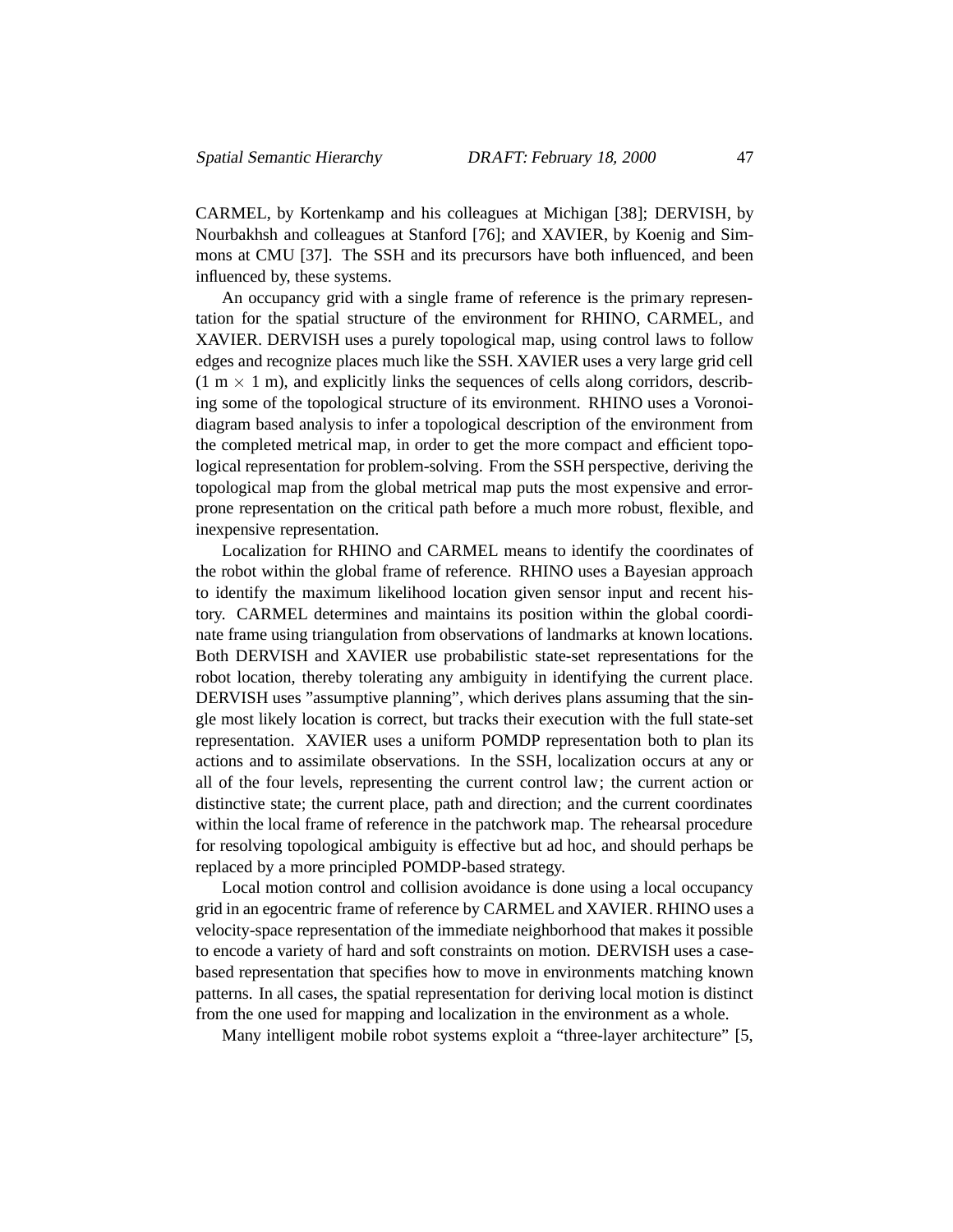10, 25], where the different layers implement processing methods running at different time-scales and drawing on different sources of information. The ontologies of the knowledge representations at the SSH levels corresponds well with the needs of the architectural layers. The SSH control level is well suited to the control layer of the architecture. The use of differential equations as the formalism for SSH control laws gives it access to the full power of traditional control theory. The SSH causal level corresponds to the sequencing layer, but the language of causal schemas has only a subset of the capabilities of programming languages such as RAPS [21] and ATLANTIS [26] used to implement the sequencing layer in robotic applications. The SSH topological and metrical levels provide declarative descriptions of the environment suitable for processing by modules in the deliberative layer.

There are many different layered and non-layered architectures that can be used to organize the processing stages in an intelligent mobile robot. The claim behind the SSH is that there are fundamental dependencies among the different types of spatial knowledge and their representation (Figure 1), that must be respected by any architecture. It is this knowledge-level dependency that is responsible for the similarities among three-layer architectures.

#### **8.3 Graphical Maps and Verbal Route Directions**

The SSH, as presented in this paper, has focused on knowledge obtained as observations during travel through the environment. However, the SSH representation includes natural targets for information obtained from graphical maps or verbal directions [96].

Graphical maps correspond most straight-forwardly to the metrical level, where local metrical maps can align frames of reference with the graphical map, and allow conclusions to be mapped from the graphical medium back to the SSH metrical level. Topological routes can be found visually on a graphical map and translated to the SSH topological level. Causal level descriptions of routes can also be generated from simulated travel through a graphical map, but are notoriously subject to errors, particularly in the directions of turns.

Verbal route directions, whether spoken or typed, are frequently sequences of imperatives and their results, and so correspond naturally to knowledge at the SSH causal level. Verbal descriptions of metrical relations are frequently inaccurate and unhelpful, but verbal descriptions of the situation for taking an action, or of the topological connections in the map are common and useful [85, 66].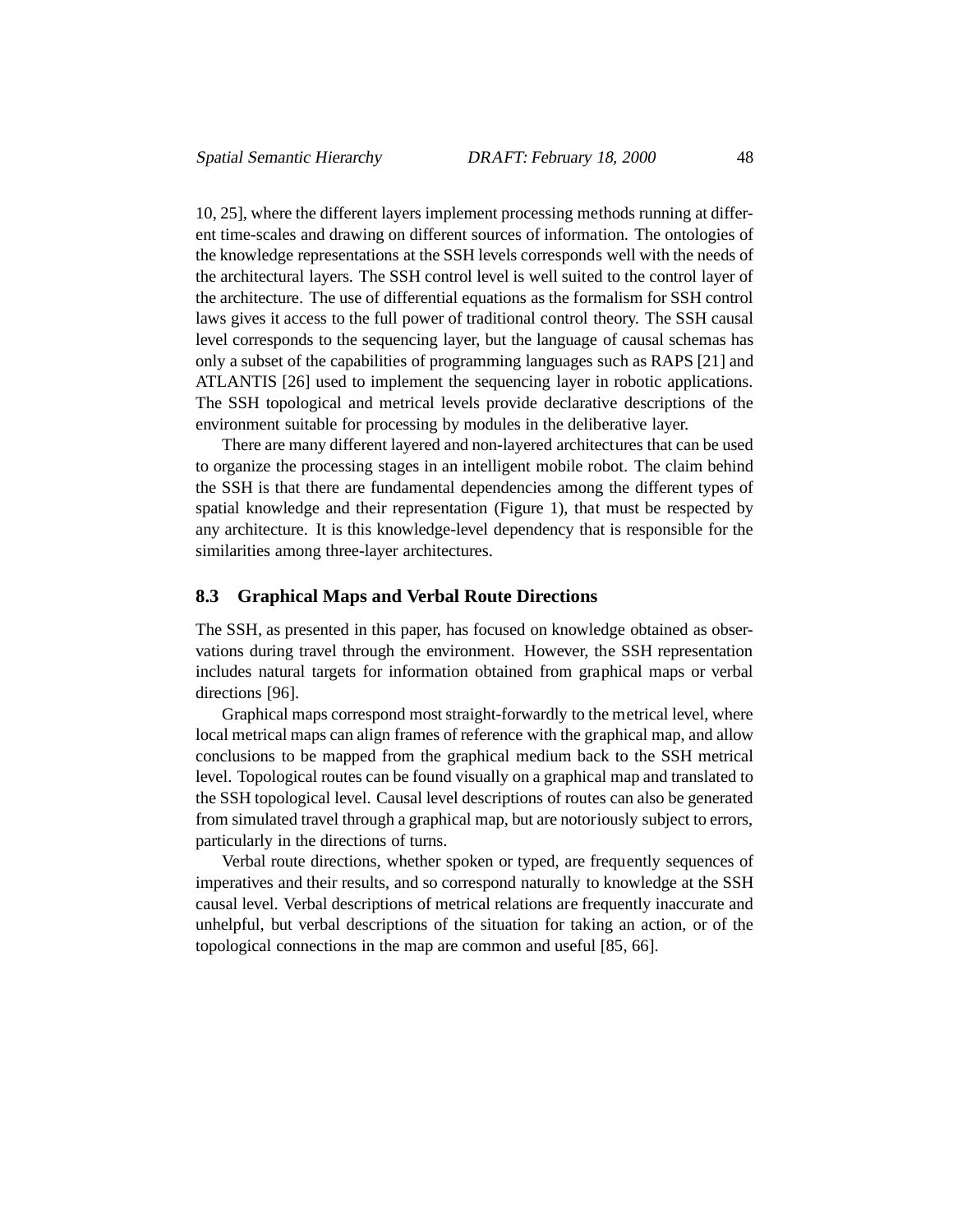## **8.4 Localizability and Reachability**

Given an environment, an agent traveling within it, and the SSH as instantiated for its sensorimotor system, it should be possible to characterize each state  $s$  in the environment according to its accessibility in the cognitive map.

A state <sup>s</sup> is *localizable* if, starting from <sup>s</sup>, the agent can reliably reach any distinctive state in the topological map. This relies on s being in a region where a trajectory-following or hill-climbing control law can be selected, and being within the basin of attraction where that control law will lead to a distinctive state. It also requires the topological map to be connected, so access to one distinctive state provides reliable access to all the others. (Of course, these concepts could be defined to be relative to the current component of the map.)

A state <sup>s</sup> is *reachable* if, starting at any distinctive state in the environment, there is a reliable method for the agent to travel to s. If the topological map is connected, every distinctive state is reachable. If <sup>s</sup> lies on a path, and has a known position within the 1-D coordinate system of the path, it is reachable. Otherwise, if s has known coordinates within a 2-D local metrical map, it is reachable. Clearly, every reachable state is localizable, but not necessarily vice versa.

Using these concepts, one can envision analyzing the value of a particular sensorimotor system to exploration in a given environment, and analyzing how localizability and reachability change with the agent's experience in the environment as the cognitive map becomes more richly specified.

## **9 Conclusion**

Like the famous story of the blind men examining the elephant, the cognitive map has appeared entirely differently to different observers. The Spatial Semantic Hierarchy proposes that this apparent heterogeneity is a real feature of the phenomenon, and indeed is the source of the flexibility, power and robustness of the cognitive map. The hierarchy of representations provides great expressive power for incomplete knowledge, provides targets for opportunistic (hence inexpensive) assimilation of new knowledge and inference from existing knowledge, and provides multiple knowledge sources for problem-solving under diverse circumstances.

The current paper provides an overview of the different representations and the implementations that evaluate their effectiveness. In future work, we plan to characterize the SSH more formally in logic (e.g., [83, 84]), extend the SSH approach to encompass knowledge of visual space (e.g., [31, 32]), and to explore the use of graphical maps and verbal route directions. Over the longer term, the ideas about the structure of knowledge embodied in the Spatial Semantic Hierarchy may be useful for the understanding of commonsense knowledge generally, and may be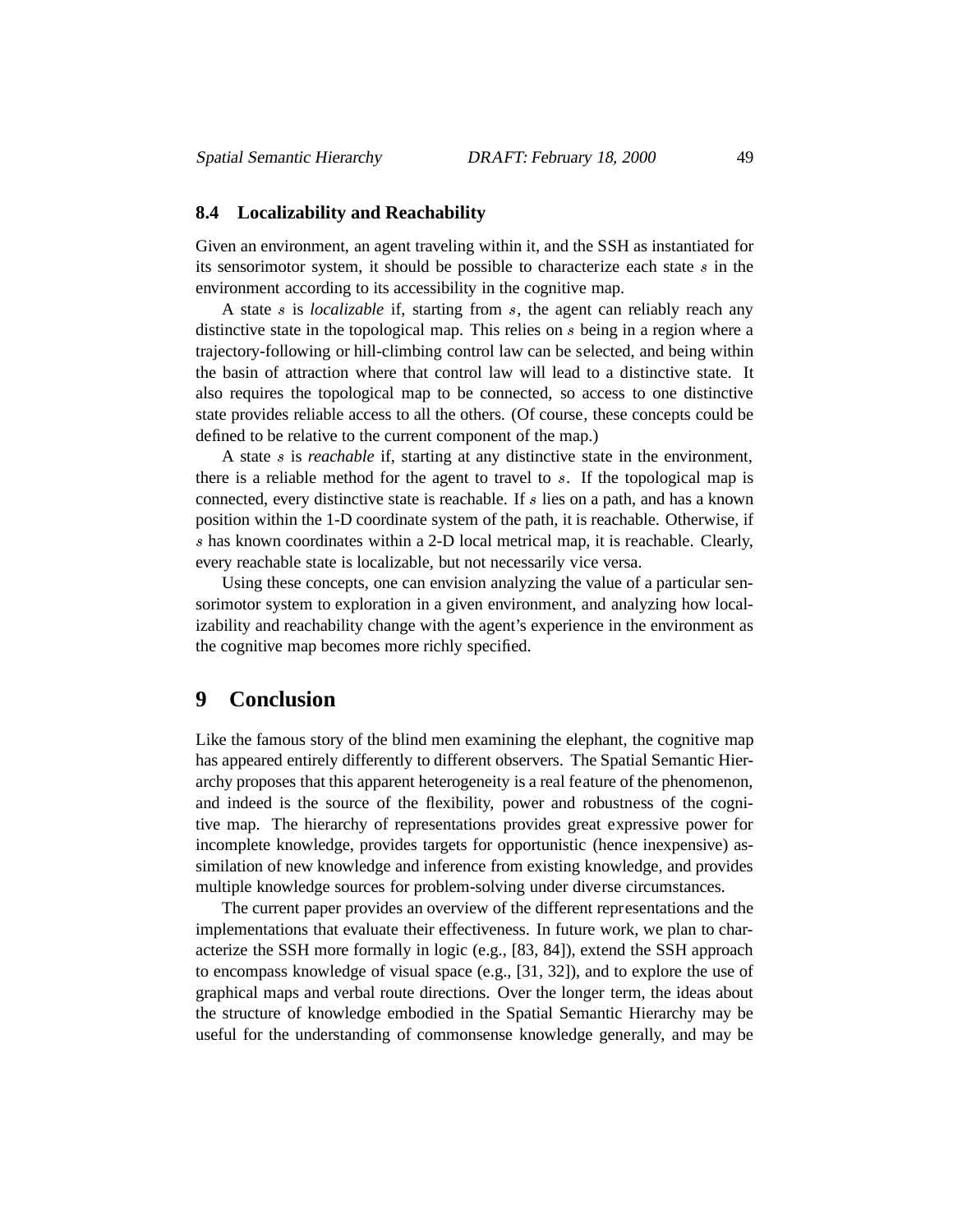able to shed light on the neural substrate for spatial reasoning and on cross-species variation in spatial abilities.

## **References**

- [1] P. E. Agre and D. Chapman. Pengi: An implementation of a theory of activity. In *Proc. 6th National Conf. on Artificial Intelligence (AAAI-87)*. Morgan Kaufmann, 1987.
- [2] R. C. Arkin. Motor schema-base mobile robot navigation. *International Journal of Robotics Research*, 8(4):92–112, 1989.
- [3] C. G. Atkeson, A. W. Moore, and S. Schaal. Locally weighted learning. *Artificial Intelligence Review*, 11(1/5):11–73, 1997.
- [4] C. G. Atkeson, A. W. Moore, and S. Schaal. Locally weighted learning for control. *Artificial Intelligence Review*, 11(1/5):75–113, 1997.
- [5] R. Peter Bonasso. Integrating reaction plans and layered competences through synchronous control. In *Proc. 12th Int. Joint Conf. on Artificial Intelligence (IJCAI-91)*, pages 1225–1231, 1991.
- [6] R. A. Brooks. Symbolic reasoning among 3D models and 2D images. *Artificial Intelligence*, 17:285–348, 1981.
- [7] R. A. Brooks. Visual map making for a mobile robot. In *IEEE International Conference on Robotics and Automation*, pages 824–829, 1985.
- [8] Raja Chatila and Jean-Paul Laumond. Position referencing and consistent world modeling for mobile robots. In *IEEE International Conference on Robotics and Automation*, pages 138–170, 1985.
- [9] Eric Chown, Stephen Kaplan, and David Kortenkamp. Prototypes, location, and associative networks (PLAN): Towards a unified theory of cognitive mapping. *Cognitive Science*, 19(1):1–51, 1995.
- [10] J. Connell. SSS: a hybrid architecture applied to robot navigation. In *IEEE International Conference on Robotics and Automation*, 1992.
- [11] Ingemar J. Cox and John J. Leonard. Modeling a dynamic environment using a Bayesian multiple hypothesis approach. *Artificial Intelligence*, 66:311–344, 1994.
- [12] J. M. Crawford and B. J. Kuipers. Negation and proof by contradiction in accesslimited logic. In *Proc. 9th National Conf. on Artificial Intelligence (AAAI-91)*. AAAI/MIT Press, 1991.
- [13] T. Dean, D. Angluin, K. Basye, S. Engelson, L. Kaelbling, E. Kokkevis, and O. Maron. Inferring finite automata with stochastic output functions and an application to map learning. In *Proc. 10th National Conf. on Artificial Intelligence (AAAI-92)*, Cambridge, MA, 1992. AAAI Press.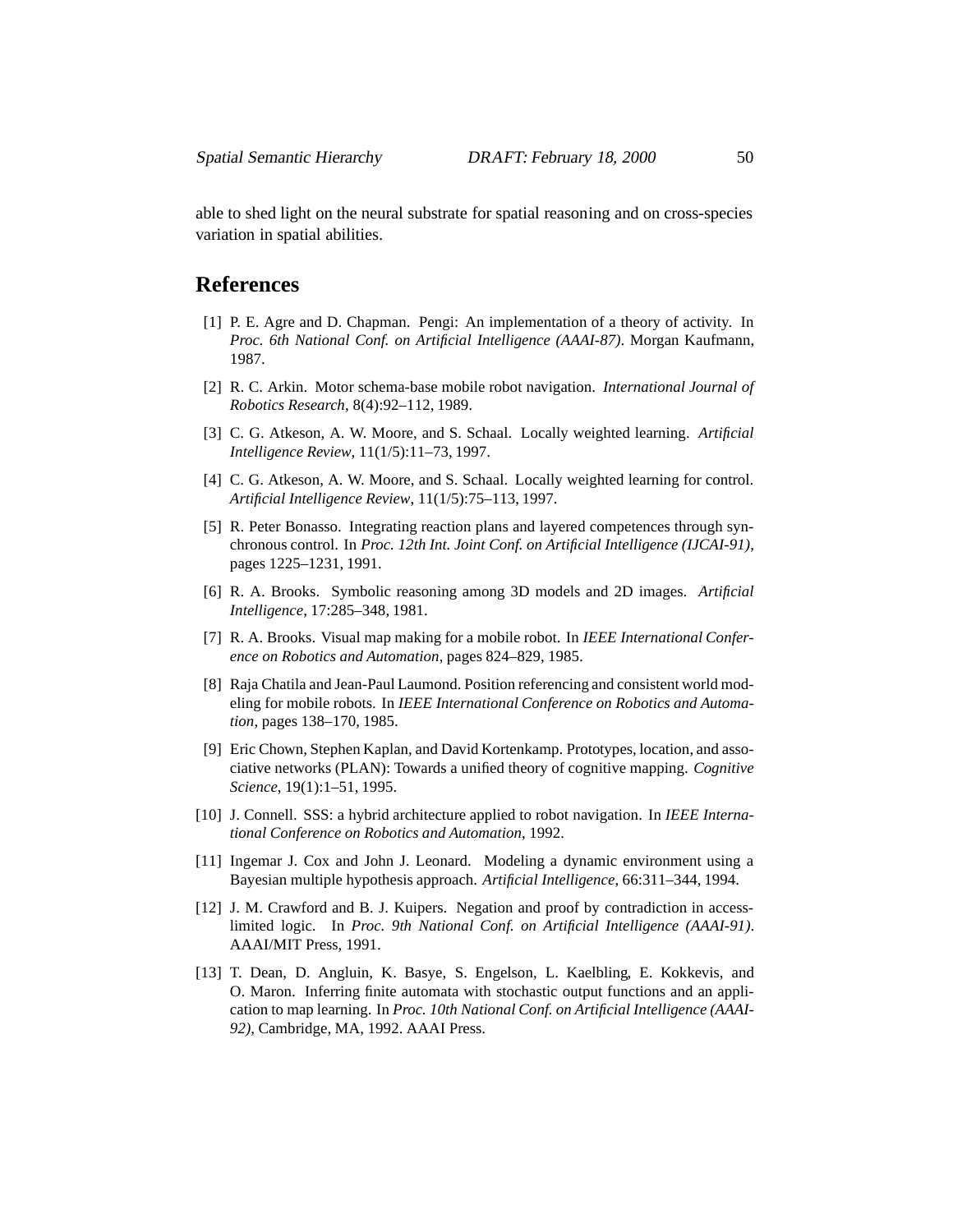- [14] T. Dean, K. Basye, R. Chekaluk, S. Hyun, M. Lejter, and M. Randazza. Coping with uncertainty in a control system for navigation and exploration. In *Proc. 8th National Conf. on Artificial Intelligence (AAAI-90)*, Cambridge, MA, August 1990. AAAI Press.
- [15] T. L. Dean and M. P. Wellman. *Planning and Control*. Morgan Kaufmann, San Mateo, CA, 1991.
- [16] E. W. Dijkstra. A note on two problems in connexion with graphs. *Numerische Mathematik*, 1:269–271, 1959.
- [17] E. W. Dijkstra. *A Discipline of Programming*. Prentice-Hall, Inc., Englewood Cliffs, NJ, 1976.
- [18] R. M. Downs and D. Stea. *Image and Environment*. Aldine Publishing Company, Chicago, 1973.
- [19] G. Dudek, M. Jenkin, E. Milios, and D. Wilkes. Robotic exploration as graph construction. *IEEE Trans. on Robotics and Automation*, 7(6):859–865, 1991.
- [20] R. J. Elliot and M. E. Lesk. Route finding in street maps by computers and people. In *Proc. 2nd National Conf. on Artificial Intelligence (AAAI-82)*, Cambridge, MA, 1982. AAAI Press/The MIT Press.
- [21] R. James Firby. Task networks for controlling continuous processes. In *Proceedings of the Second Interational Conference on AI Planning Systems*, 1994.
- [22] G. F. Franklin, J. D. Powell, and A. Emami-Naeini. *Feedback Control of Dynamic Systems*. Addison-Wesley, Reading, MA, third edition, 1994.
- [23] M. O. Franz, B. Schölkopf, H. A. Mallot, and H. H. Bülthoff. Learning view graphs for robot navigation. *Autonomous Robots*, 5:111–125, 1998.
- [24] Charles R. Gallistel. *The Organization of Learning*. MIT Press, Cambridge, MA, 1990.
- [25] E. Gat. Three-layer architectures. In D. Kortenkamp, R. P. Bonasso, and R. Murphy, editors, *Artificial Intelligence and Mobile Robots: Case Studies of Successful Robot Systems*, pages 195–210. AAAI Press/The MIT Press, Menlo Park, CA, 1998.
- [26] Erann Gat. Integrating planning and reacting in a heterogenous asynchronous architecture for controlling real-world mobile robots. In *Proc. 10th National Conf. on Artificial Intelligence (AAAI-92)*. AAAI/MIT Press, 1992.
- [27] Arthur Gelb. *Applied Optimal Estimation*. MIT Press, Cambridge, MA, 1974.
- [28] S. Gillner and H. A. Mallot. Navigation and acquisition of spatial knowledge in a virtual maze. *Journal of Cognitive Neuroscience*, 10(4):445–463, 1998.
- [29] T. Gladwin. *East is a Big Bird: Navigation and Logic on Puluwat Atoll*. Harvard University Press, Cambridge, MA, 1970.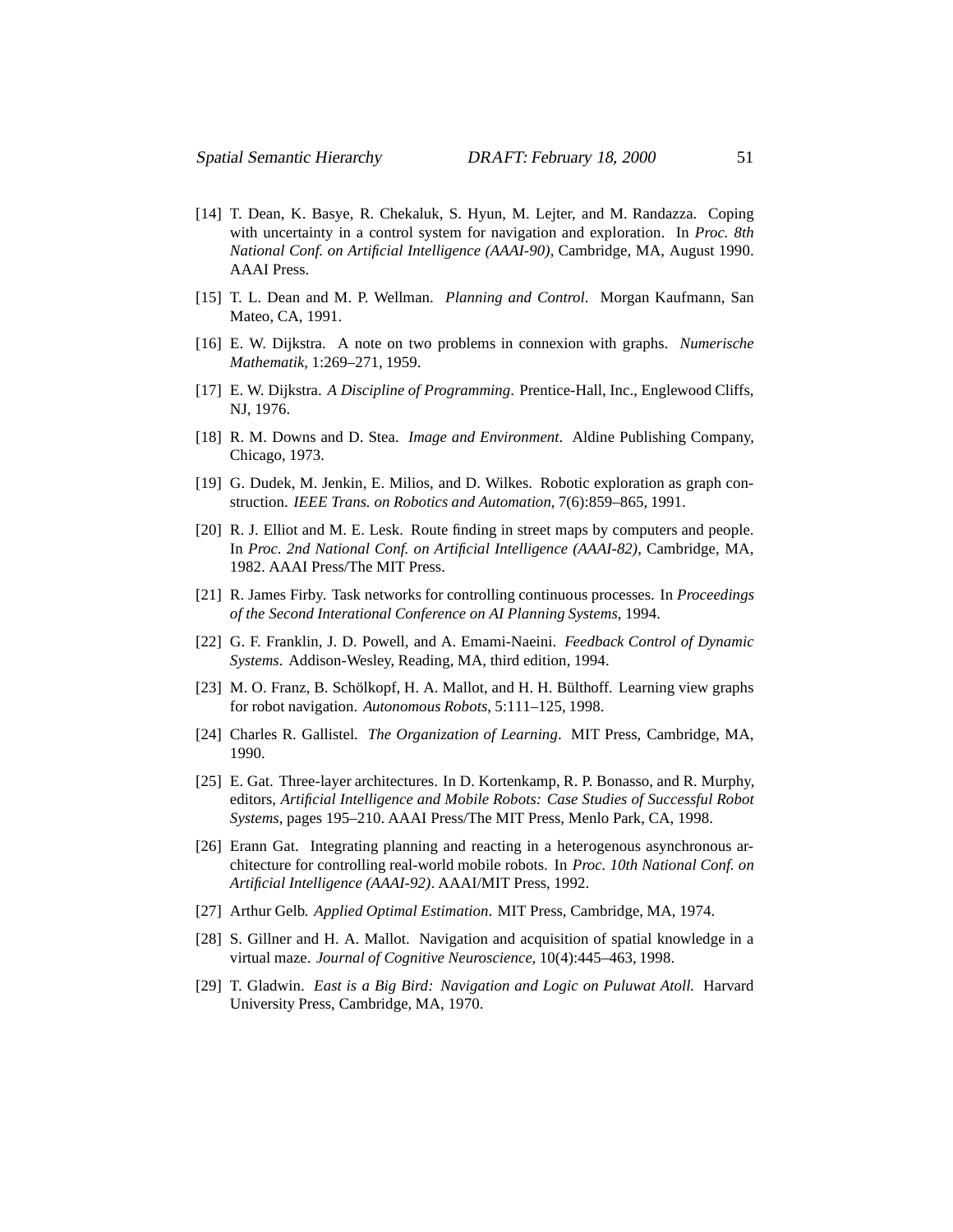- [30] Janice Glasgow, N. Hari Narayanan, and B. Chandrasekaran. *Diagrammatic Reasoning: Cognitive and Computational Perspectives*. AAAI Press/The MIT Press, Cambridge, MA, 1995.
- [31] W. S. Gribble. Slow visual search in a fast-changing world. In *Proceedings of the 1995 IEEE Symposium on Computer Vision (ISCV-95)*, 1995.
- [32] W. S. Gribble, R. L. Browning, M. Hewett, E. Remolina, and B. J. Kuipers. Integrating vision and spatial reasoning for assistive navigation. In V. Mittal, H. Yanco, J. Aronis, and R. Simpson, editors, *Assistive Technology and Artificial Intelligence*, Lecture Notes in Computer Science. Springer Verlag, New York, 1998.
- [33] Stevan Harnad. The symbol grounding problem. *Physica D*, 42:335–346, 1990.
- [34] E. L. Hutchins. *Cognition in the Wild*. MIT Press, Cambridge, MA, 1995.
- [35] S. S. Iyengar and Alberto Elfes, editors. *Autonomous Mobile Robots: Perception, Mapping, and Navigation*, Los Alamitos, CA, 1991. IEEE Computer Society Press.
- [36] Todd Jochem and Dean Pomerleau. Life in the fast lane: the evolution of an adaptive vehicle control system. *AI Magazine*, 17(2):11–50, Summer 1996.
- [37] S. Koenig and R. G. Simmons. Xavier: a robot navigation architecture based on partially observable markov decision process models. In D. Kortenkamp, R. P. Bonasso, and R. Murphy, editors, *Artificial Intelligence and Mobile Robots: Case Studies of Successful Robot Systems*, pages 91–122. AAAI Press/The MIT Press, Menlo Park, CA, 1998.
- [38] D. Kortenkamp, M. Huber, C. Cohen, U. Raschke, F. Koss, and C. Congdon. Integrating high-speed obstacle avoidance, global path planning and vision sensing on a mobile robot. In D. Kortenkamp, R. P. Bonasso, and R. Murphy, editors, *Artificial Intelligence and Mobile Robots: Case Studies of Successful Robot Systems*, pages 53–71. AAAI Press/The MIT Press, Menlo Park, CA, 1998.
- [39] David Kortenkamp, R. Peter Bonasso, and Robin Murphy, editors. *Artificial Intelligence and Mobile Robots: Case Studies of Successful Robot Systems*, Menlo Park, CA, 1998. AAAI Press/The MIT Press.
- [40] A. Kosaka and A. C. Kak. Fast vision-guided mobile robot navigation using modelbased reasoning and prediction of uncertainties. *Computer Vision, Graphics, and Image Processing-Image Understanding*, 56:271–329, 1992.
- [41] Bart Kosko. *Neural Networks and Fuzzy Systems*. Prentice-Hall, Englewood Cliffs, NJ, 1992.
- [42] S. M. Kosslyn. *Image and Mind*. Harvard University Press, Cambridge, MA, 1980.
- [43] S. M. Kosslyn. *Image and Brain*. MIT Press, Cambridge, MA, 1994.
- [44] S. M. Kosslyn and S. P. Shwartz. A simulation of visual imagery. *Cognitive Science*, 1:265–295, 1977.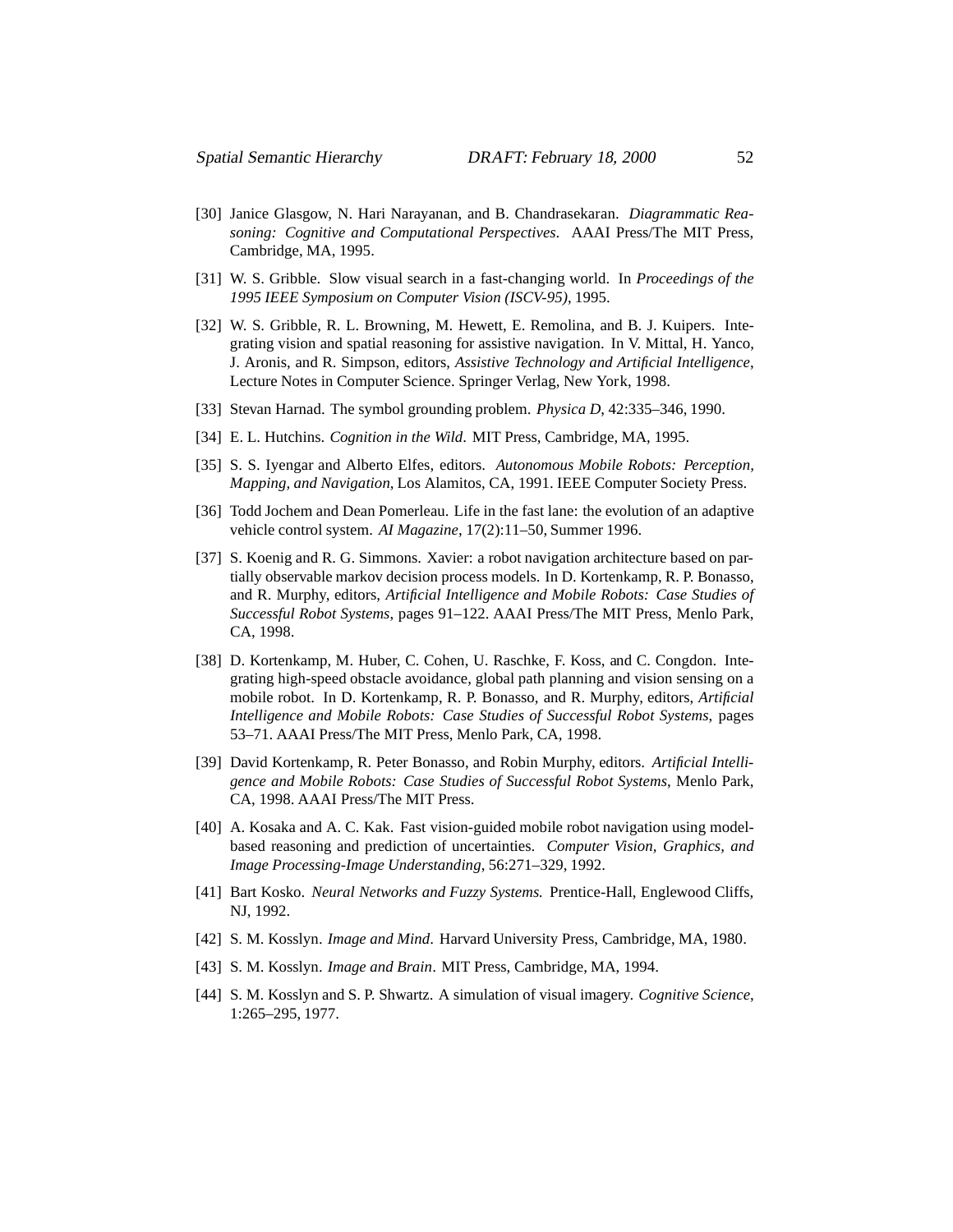- [45] B. J. Kuipers. *Representing Knowledge of Large-Scale Space*. PhD thesis, Mathematics Department, Massachusetts Institute of Technology, Cambridge, Massachusetts, June 1977. Also MIT-AI TR-418, 1977. Available via ftp://ftp.cs.utexas.edu/pub/qsim/papers/Kuipers-PhD-77.ps.gz.
- [46] B. J. Kuipers. Modeling spatial knowledge. *Cognitive Science*, 2:129–153, 1978. Reprinted in *Advances in Spatial Reasoning, Volume 2*, Su-Shing Chen (Ed.), Norwood NJ: Ablex Publishing, 1990, pages 171–198.
- [47] B. J. Kuipers. Commonsense knowledge of space: learning from experience. In *Proc. 6th Int. Joint Conf. on Artificial Intelligence (IJCAI-79)*, pages 499–501, Tokyo, Japan, August 1979. Reprinted in Advances in Spatial Reasoning, Volume 2, Sushing Chen (Ed.), Norwood NJ: Ablex Publishing, 1990, pages 199–206.
- [48] B. J. Kuipers. The 'Map in the Head' metaphor. *Environment and Behavior 14*, pages 202–220, 1982.
- [49] B. J. Kuipers. The cognitive map: Could it have been any other way? In Jr. H. L. Pick and L. P. Acredolo, editors, *Spatial Orientation: Theory, Research, and Application*. Plenum Press, New York, 1983.
- [50] B. J. Kuipers. Modeling human knowledge of routes: Partial knowledge and individual variation. In *Proc. 3rd National Conf. on Artificial Intelligence (AAAI-83)*, Los Altos, CA, 1983. Morgan Kaufmann.
- [51] B. J. Kuipers. *Qualitative Reasoning: Modeling and Simulation with Incomplete Knowledge*. MIT Press, Cambridge, MA, 1994.
- [52] B. J. Kuipers. A hierarchy of qualitative representations for space. In *Proc. 10th Int. Workshop on Qualitative Reasoning About Physical Systems*, pages 113–120, Fallen Leaf Lake, California, USA, May 1996. AAAI Technical Report WS-96-01, AAAI Press, May 1996.
- [53] B. J. Kuipers. A hierarchy of qualitative representations for space. In C. Freksa, C. Habel, and K. F. Wender, editors, *Spatial Cognition: An Interdisciplinary Approach to Representing and Processing Spatial Knowledge*, volume 1404 of *Lecture Notes in Artificial Intelligence*, pages 337–350, Berlin, 1998. Springer.
- [54] B. J. Kuipers and K. Åström. The composition and validation of heterogeneous control laws. *Automatica*, 30(2):233–249, 1994.
- [55] B. J. Kuipers and Y. T. Byun. A robust qualitative method for spatial learning in unknown environments. In *Proc. 7th National Conf. on Artificial Intelligence (AAAI-88)*, pages 774–779, Los Altos, CA, 1988. Morgan Kaufmann.
- [56] B. J. Kuipers and Y.-T. Byun. A robot exploration and mapping strategy based on a semantic hierarchy of spatial representations. *Journal of Robotics and Autonomous Systems*, 8:47–63, 1991.
- [57] B. J. Kuipers, R. Froom, W.-Y. Lee, and D. Pierce. The semantic hierarchy in robot learning. In J. Connell and S. Mahadevan, editors, *Robot Learning*, pages 141–170. Kluwer Academic Publishers, 1993.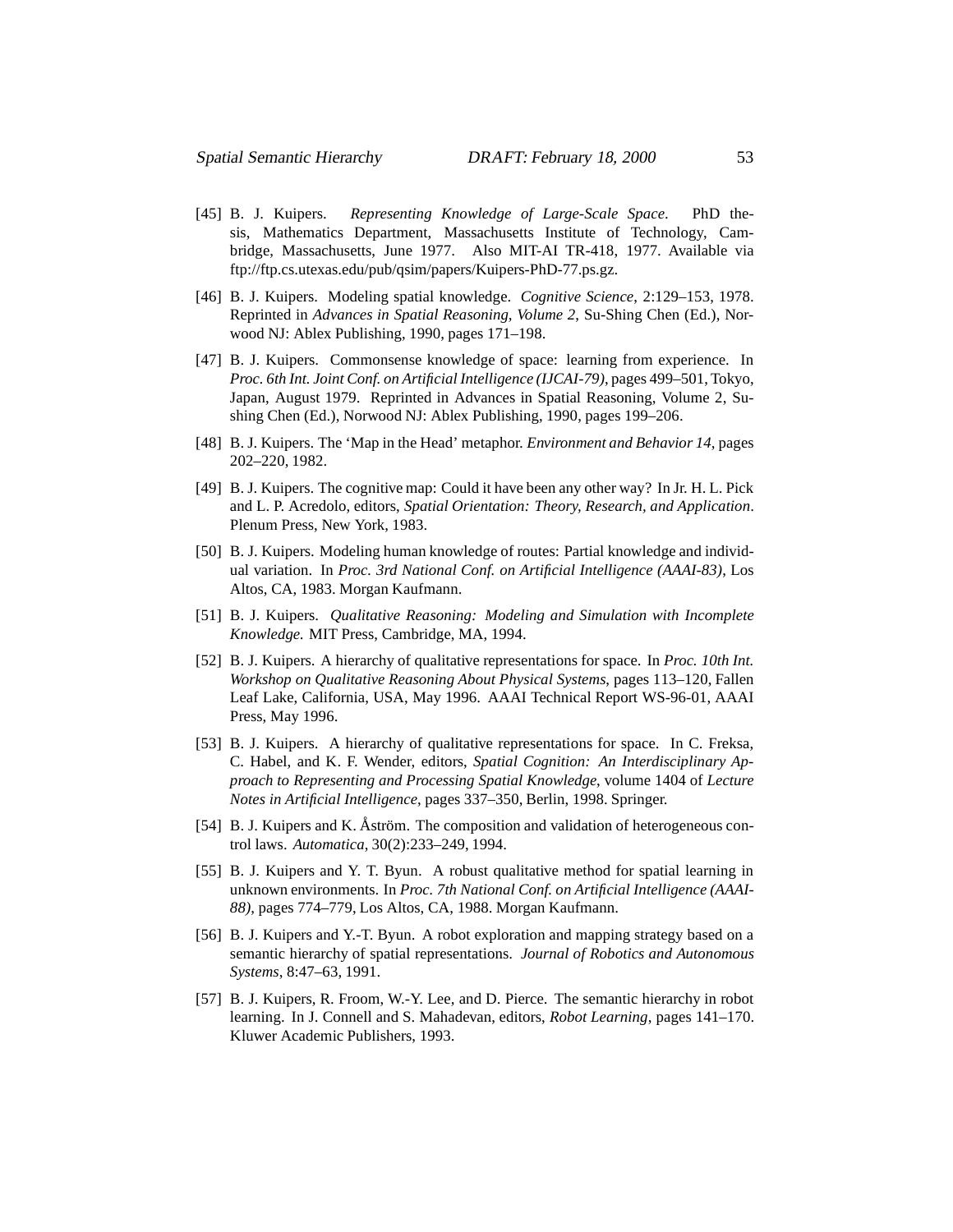- [58] B. J. Kuipers and Tod Levitt. Navigation and mapping in large scale space. *AI Magazine*, 9(2):25–43, 1988. Reprinted in *Advances in Spatial Reasoning, Volume 2*, Su-shing Chen (Ed.), Norwood NJ: Ablex Publishing, 1990, pages 207–251.
- [59] George Lakoff and Mark Johnson. *Metaphors We Live By*. The University of Chicago Press, Chicago, 1980.
- [60] Jean-Claude Latombe. *Robot Motion Planning*. Kluwer Academic Publishers, Boston, 1991.
- [61] X. Lebègue and J. K. Aggarwal. Generation of architectural CAD models using a mobile robot. In *IEEE International Conference on Robotics and Automation*, 1994.
- [62] W. Y. Lee. *Spatial Semantic Hierarchy for a Physical Mobile Robot*. PhD thesis, University of Texas at Austin, Computer Science Department, December 1996. Available via http://www.cs.utexas.edu/users/qr/robotics/papers.html.
- [63] John J. Leonard and Hugh F. Durrant-Whyte. *Directed Sonar Sensing for Mobile Robot Navigation*. Kluwer Academic Publishers, Boston, 1992.
- [64] T. S. Levitt and D. T. Lawton. Qualitative navigation for mobile robots. *Artificial Intelligence*, 44(3):305–360, 1990.
- [65] Vladimir Lifschitz. Nested abnormality theories. *Artificial Intelligence*, 74:351–365, 1995.
- [66] K. L. Lovelace, M. Hegarty, and D. R. Montello. Elements of good route directions in familiar and unfamiliar environments. In C. Freksa and D. M. Mark, editors, *Spatial Information Theory: Cognitive and Computational Foundations of Geographic Information Science*, number 1661 in Lecture Notes in Computer Science, pages 65– 82. Springer, Berlin, 1999.
- [67] Kevin Lynch. *The Image of the City*. MIT Press, Cambridge, MA, 1960.
- [68] E. H. Mamdani. Applications of fuzzy algorithms for control of a simple dynamic plant. *Proc. IEE*, 121:1585–1588, 1974.
- [69] Maja J. Mataric. Integration of representation into goal-driven behavior-based robots. *IEEE Trans. on Robotics and Automation*, 8(3):304–312, 1992.
- [70] J. McCarthy and P. J. Hayes. Some philosophical problems from the standpoint of artificial intelligence. In B. Meltzer and D. Michie, editors, *Machine Intelligence 4*, pages 463–502. Edinburgh University Press, Edinburgh, 1969.
- [71] D. V. McDermott and E. Davis. Planning routes through uncertain territory. *Artificial Intelligence*, 22:107–156, 1984.
- [72] H. Moravec and A. Elfes. High resolution maps from wide angle sonar. In *IEEE International Conference on Robotics and Automation*, pages 116–121, 1985.
- [73] Hans P. Moravec. Sensor fusion in certainty grids for mobile robots. *AI Magazine*, Summer 1988.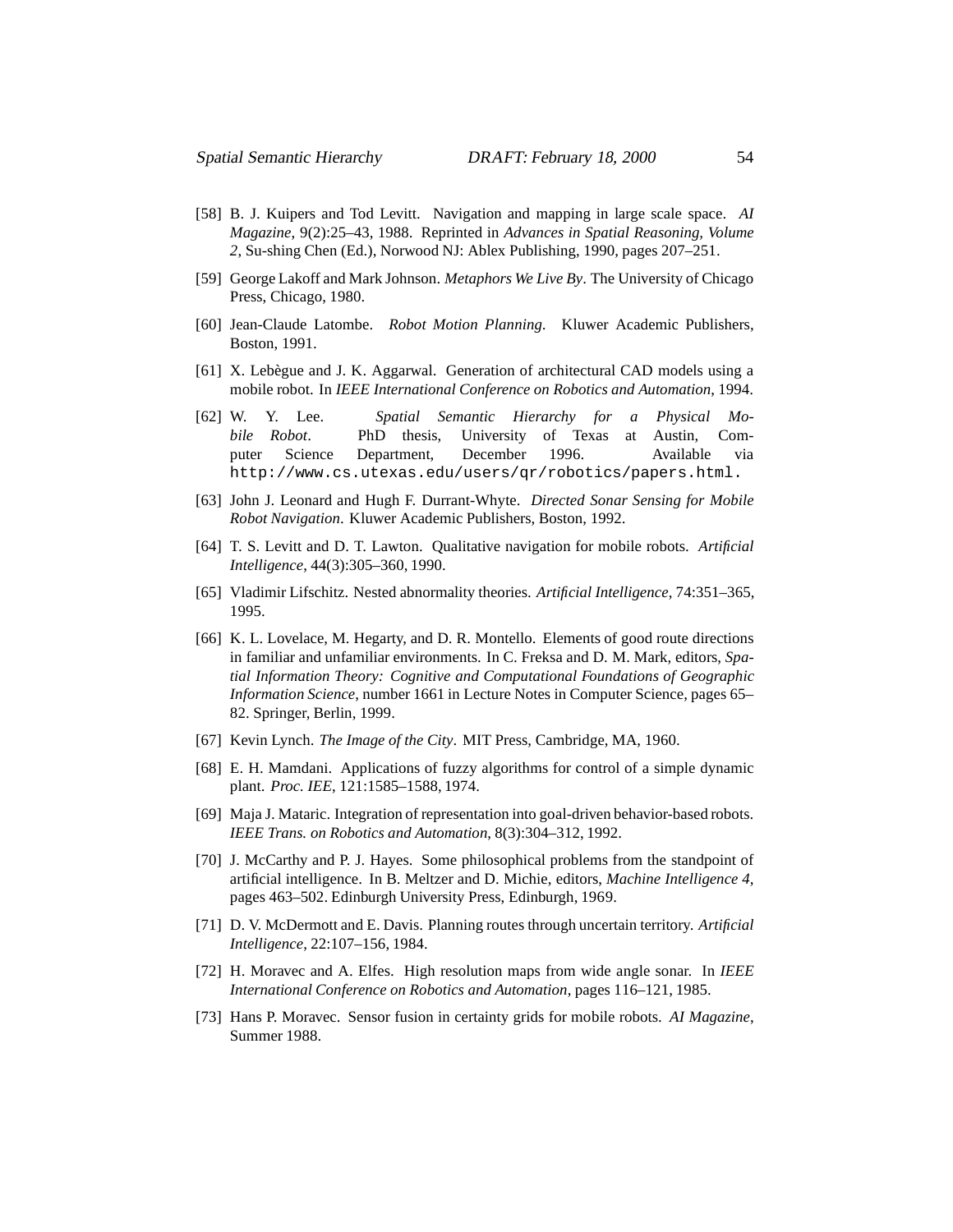- [74] R. Nevatia and T. O. Binford. Description and recognition of curved objects. *Artificial Intelligence*, 8(1):77–98, 1977.
- [75] Nils J. Nilsson. *Principles of Artificial Intelligence*. Tioga Publishing Co., Palo Alto CA, 1980.
- [76] I. Nourbakhsh. Dervish: an office-navigating robot. In D. Kortenkamp, R. P. Bonasso, and R. Murphy, editors, *Artificial Intelligence and Mobile Robots: Case Studies of Successful Robot Systems*, pages 73–90. AAAI Press/The MIT Press, Menlo Park, CA, 1998.
- [77] J. O'Keefe and L. Nadel. *The Hippocampus as a Cognitive Map*. Oxford University Press, New York, 1978.
- [78] J. S. Penberthy and D. S. Weld. Temporal planning with continuous change. In *Proc. 12th National Conf. on Artificial Intelligence (AAAI-94)*, pages 1010–1015, Cambridge, MA, 1994. AAAI Press/The MIT Press.
- [79] Jean Piaget and Baerbel Inhelder. *The Child's Conception of Space*. Norton, New York, 1967. First published in French, 1948.
- [80] D. Pierce and B. Kuipers. Learning to explore and build maps. In *Proc. 12th National Conf. on Artificial Intelligence (AAAI-94)*. AAAI/MIT Press, 1994.
- [81] D. M. Pierce and B. J. Kuipers. Map learning with uninterpreted sensors and effectors. *Artificial Intelligence*, 92:169–227, 1997.
- [82] Dean A. Pomerleau. Knowledge-based training of artificial neural networks for autonomous robot driving. In J. H. Connell and S. Mahadevan, editors, *Robot Learning*. Kluwer Academic Publishers, 1993.
- [83] E. Remolina and B. Kuipers. Boundary region relations. In *Cognitive Robotics, Papers from the 1998 AAAI Fall Symposium*, pages 117–124, Menlo Park, CA, 1998. AAAI Press. AAAI Technical Report FS-98-02.
- [84] E. Remolina and B. Kuipers. Towards a formalization of the spatial semantic hierarchy. In *Fourth Symposium on Logical Formalizations of Commonsense Reasoning (Common Sense 98)*, pages 126–137, London, England, January 1998.
- [85] C. K. Riesbeck. "You can't miss it!": Judging the clarity of directions. *Cognitive Science*, 4:285–303, 1980.
- [86] B. Schölkopf and H. A. Mallot. View-based cognitive mapping and path planning. *Adaptive Behavior*, 3:311–348, 1995.
- [87] M. J. Schoppers. Universal plans for reactive robots in unpredictable environments. In *Proc. 10th Int. Joint Conf. on Artificial Intelligence (IJCAI-87)*, San Mateo, CA, 1987. Morgan Kaufmann.
- [88] R. N. Shepard and J. Metzler. Mental rotation of three-dimensional objects. *Science*, 171:701–703, 1971.